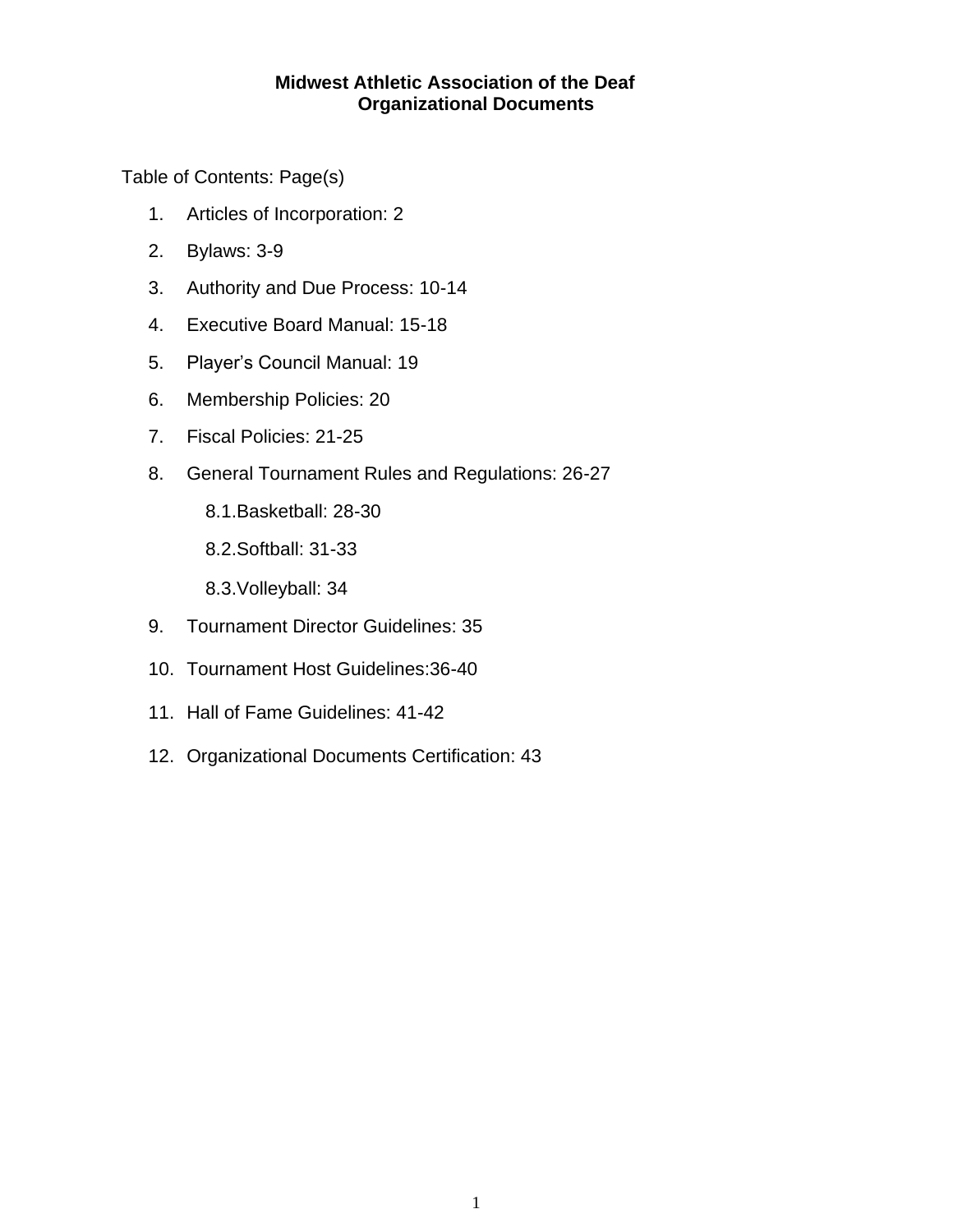# **MIDWEST ATHLETIC ASSOCIATION OF THE DEAF**

## **ARTICLES OF INCORPORATION**

**Article 1: Name** - The organization shall be known as the MIDWEST ATHLETIC ASSOCIATION OF THE DEAF, INC., abbreviated and referred to as MAAD. MAAD was organized in 1946 and incorporated in the State of Missouri in 1977.

**Article 2: Organization** - MAAD is registered as a non-profit amateur sports organization engaged in charitable, benevolent, civic, cultural, educational, social, recreational and athletic activities pursuant to Section 501(c)(3) of the Internal Revenue Code.

**Article 3: Duration** – The life of the corporation will be perpetual, unless otherwise stated.

**Article 4: Membership** – MAAD shall have members as prescribed in bylaws.

**Article 5: Dissolution** - In the event of the dissolution of the Corporation, the Board of Directors, after paying or making provision for the payment of all of the liabilities of the Corporation, shall distribute, in any proportions considered prudent, all of the assets of the Corporation in equal parts to all Club Members that are organized and operated exclusively for charitable, educational or scientific purposes as shall at the time qualify as an exempt organization under  $501(c)(3)$  of the Internal Revenue Code (or the corresponding provision of any future United States Internal Revenue Law), as the Board of Directors shall determine. Any such assets not so disposed of shall be disposed of by a court of competent jurisdiction of the county in which the principal office of the Corporation is then located, exclusively for such purposes or to such organization or organizations, as said court shall determine which are organized and operated exclusively for such purposes.

**Article 6: Purpose** – The MAAD mission is to provide competitive-recreational sport programs that promote development of sportsmanship, leadership, social, and well-being.

**Article 7: Public Benefit Corporation** -This Corporation is a Public Benefit Corporation.

**Article 8: Registered Agent:** The name and street address of the Registered Agent and Registered Office in Missouri is Greg Petersen, 5500 Johnson Crossing Dr, St. Louis, MO 63129.

#### **REVISIONS**

These bylaws can be revised only by the Board of Delegates at the Annual Meeting.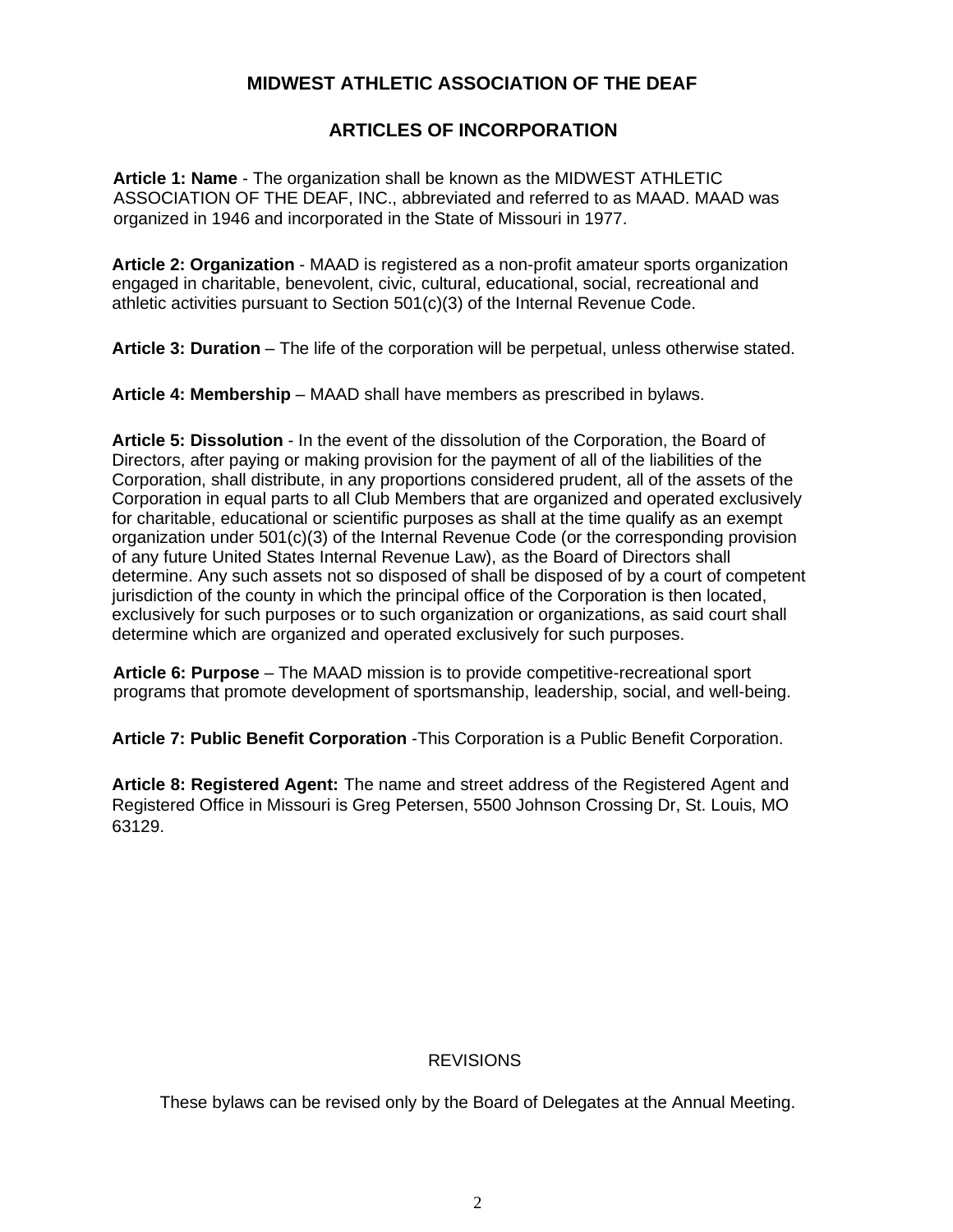# **MIDWEST ATHLETIC ASSOCIATION OF THE DEAF**

# **BYLAWS**

## **ARTICLE 1 – NAME AND PURPOSE**

Section1 – Name: The organization shall be known as the Midwest Athletic Association of the Deaf, Incorporated (MAAD). It shall be a nonprofit organization incorporated under the laws of the State of Missouri.

Section 2 – Mission: The MAAD mission is to provide competitive-recreational sport programs that promote development of sportsmanship, leadership, social, and wellbeing.

Section 3 – Purpose: The purpose of this organization is to:

- Organize sport competitions;
- Provide recreational opportunities; and
- Perform community outreach.

Section 4 - LOGO – The MAAD logo, which was designed by the late Joe Myklebust of Council Bluffs, Iowa, is represented by a basketball at rest followed by a trail signaling its prior bouncing in an 'M' fashion, followed by the underlined words 'Midwest Athletic Association of the Deaf." The logo also contains a softball at the end of the line on which the 'M', the basketball, and the MAAD wording appear.

## **ARTICLE 2 – MEMBERSHIP**

Section 1 – Eligibility for membership: Club membership shall be open to any clubs in the MAAD region. Club membership is granted after completion and receipt of annual dues. The clubs of the deaf shall comply with the bylaws and organizational policies of MAAD, and each club shall assume full responsibility for the represented athletic teams in any competition.

Section 2 – Region States: The MAAD region includes the states of Colorado, Iowa, Kansas, Minnesota, Missouri, Nebraska, North Dakota, South Dakota, Eight (8) counties of Southern Illinois consisting of Bond, Calhoun, Clinton, Jersey, Macoupin, Madison, Monroe and St. Clair, and subjected to change as determined by the applicable national athletic association of the Deaf (naaD).

Section 3 – Annual Dues: Club Members shall pay annual dues outlined in Fiscal Policies.

Section 4 – Representation: Each club shall be eligible to appoint two (2) delegates to attend the annual meeting.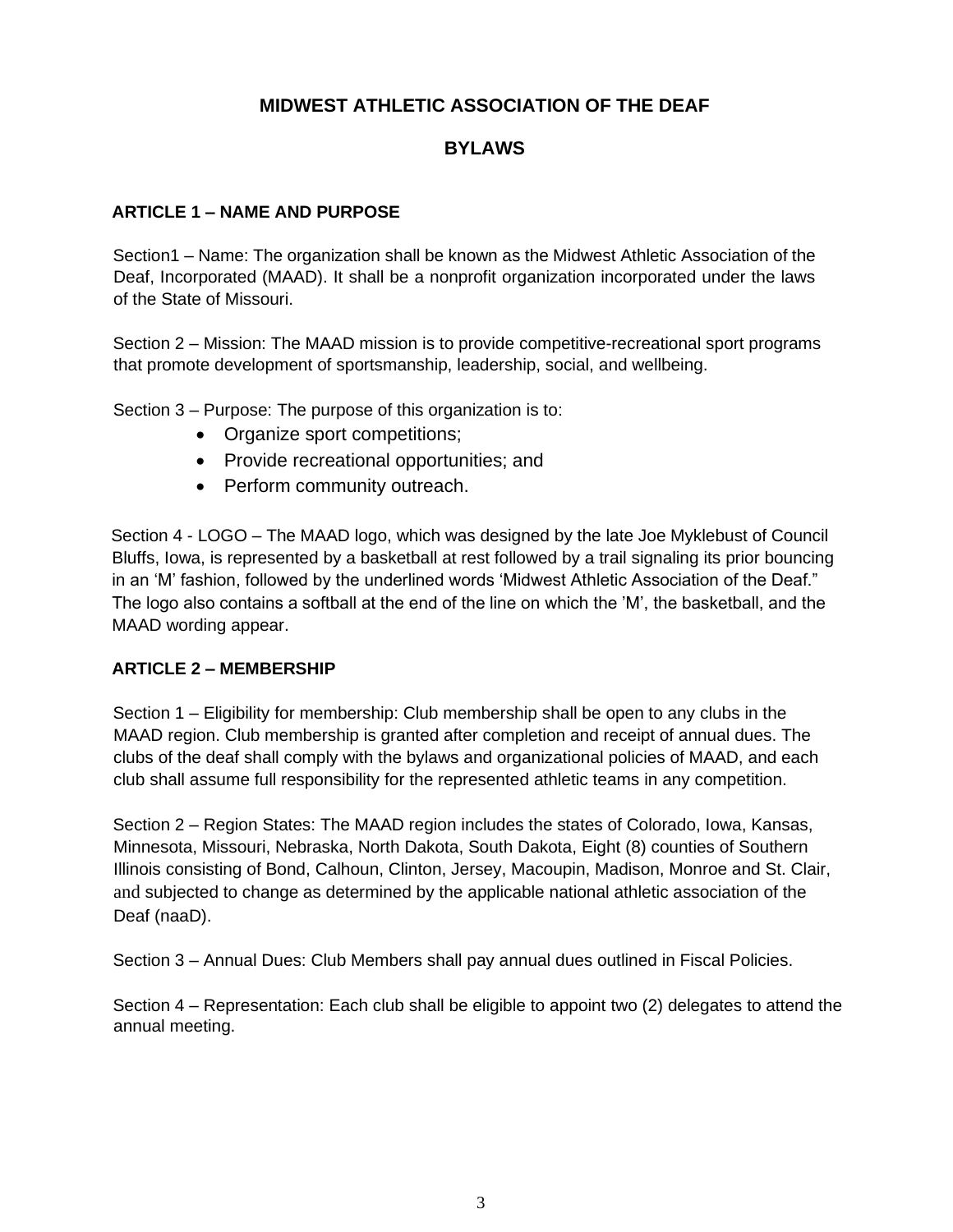Section 5 – Suspension and Reinstatement: A club can have their membership suspended by a majority vote of the Board of Delegates. Any club whose membership has been suspended under MAAD Bylaws may be reinstated to good standing by a majority vote of the Board of Delegates present at the Annual Meeting.

Section 6 – Independent Teams: Independent teams located in the region shall be able to send a representative to Players' Council meetings. The independent teams shall participate in any MAAD tournaments and pay any applied fees outlined in Fiscal Policies.

# **ARTICLE 3 – EXECUTIVE BOARD**

Section 1 – Board role, composition, and compensation: The Executive Board is responsible for carrying out the duties of the association given by the Board of Delegates. There shall be six officers of the Executive Board, consisting of a President, Vice President, Secretary, Treasurer, Delegateat-Large, and Tournament Director. The Executive Board receives no compensation other than reasonable expenses approved by the Board of Delegates.

Section 2 – Duties: The duties of Executive Board shall include the following:

- A. Transact the business and administer the affairs of the MAAD in accordance with MAAD Bylaws and Rules and Regulations;
- B. Select and send six (6) board members to represent and oversee tournaments,
- C. Report its proceedings at the meetings of the Board of Delegates and the Players Council
- D. Determine who shall serve as the representative(s) of the MAAD in the national basketball, softball, and volleyball competitions; and
- E. Appoint ad-hoc committees for matters as it deems necessary; and shall appoint a chairperson of the ad-hoc committees who shall report on committee activities to the President.
- F. Shall have the authority to search and appoint Hall of Fame Director.

Section 3 – Terms: All Executive Board members shall serve two-year terms beginning May 1<sup>st</sup> on even-numbered years; but are eligible for re-election.

Section 4 –The Executive Board shall meet at least once every quarter.

Section 5 - ELECTRONIC MEETINGS – The Executive Board may utilize the most appropriate electronic technology to conduct its quarterly, special meetings, and to address urgent issues. Results of motions that were made in such matter shall be announced by Secretary at the next Annual Meeting.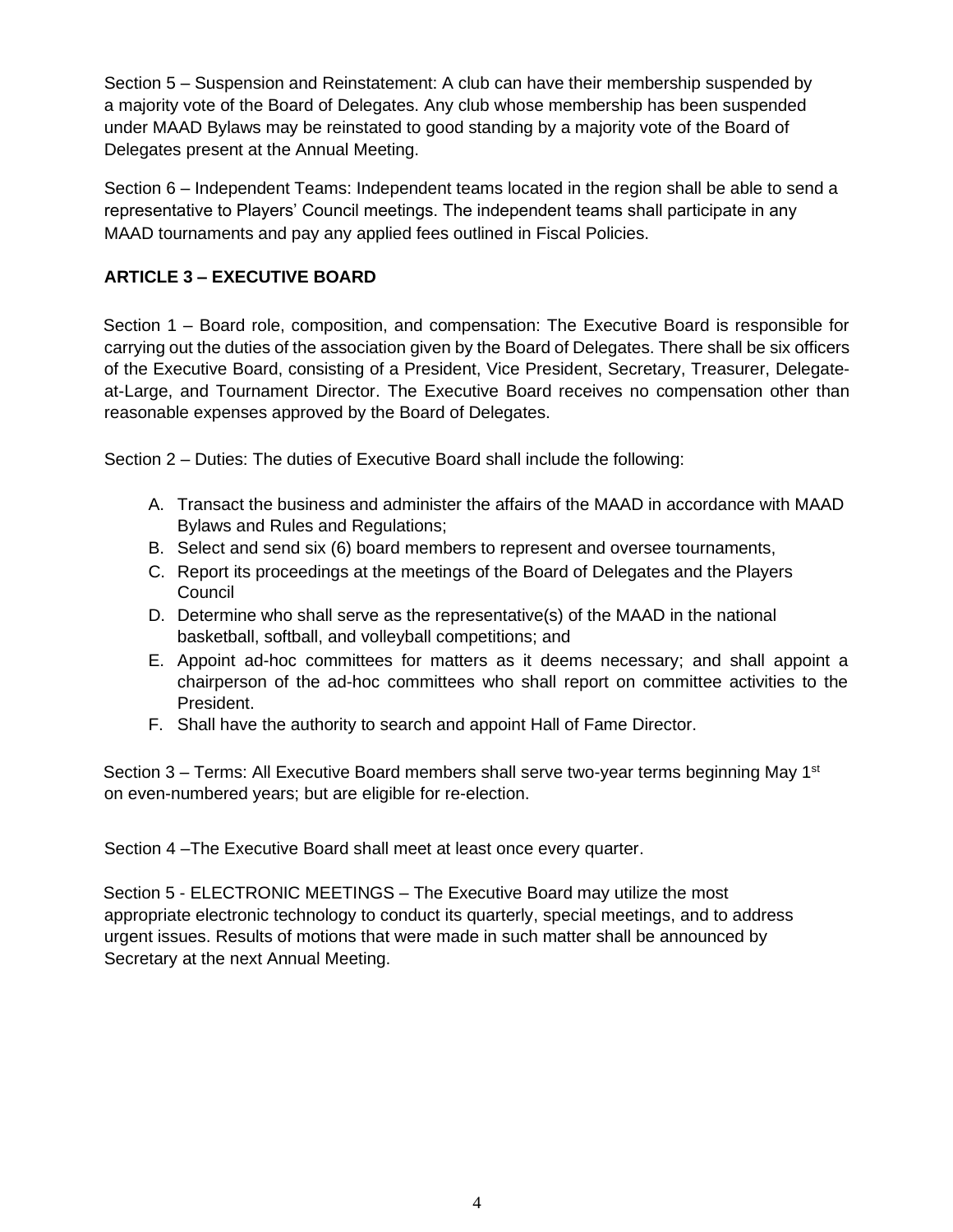Section 6 – Board elections and qualifications: new officers and current officers shall be elected or re-elected by the voting delegates at the Annual Board of Delegates meeting. Officers will be elected by a simple majority of Delegates present at the annual meeting.

Section 7– Quorum: A quorum must be attended by at least three (3) of the officers of the Executive Board, one of whom must be either the President or the Vice President.

Section 8 – Officers' duties: Officers' duties are defined as follows in Executive Board Manual.

Section 9 – Vacancies: When a vacancy on the Executive Board exists mid-term, the Executive Board shall notify the MAAD Club Members of the vacancy and shall set a deadline date for nominations from the Club Members to fill the vacancy. After the deadline has passed, the Executive Board shall review all nominations received from the Club Members, and shall appoint a new Officer from one of the nominated individuals. In case of no nominations from Club Members, the Executive Board shall recruit and appoint the best candidate to fill the vacancy. These vacancies will be filled only to the end of the current officer's term.

Section 10 – Resignation, termination, and absences: Resignation from the board must be in writing and received by the Secretary. An officer may be removed due to deficient duties as an officer of MAAD by a two-third (2/3) vote of the remaining Executive Board officers.

Section 11 – Special Meetings: Special meetings of the Executive Board shall be called upon the request of the President or by the majority of the Executive Board to address any issue/situation as stated for the purpose of this special meeting. Notices of special meetings shall be sent out by the secretary to each officer at least two weeks in advance.

# **ARTICLE 4 – COMMITTEES**

Section 1 – Committee formation: The Board of Delegates may create standing or special committees as needed. The President appoints all committee chairs otherwise designated by the Executive Board.

Section 2 – Audit Committee: The Audit Committee shall be composed of three (3) members of three (3) different bona fide club members appointed by the President, with one of these three individuals appointed as the chair, and shall have the following duties:

- a. Review all accounts, books, vouchers, records, bank statements and books, and other financial documents of the MAAD Treasurer; and
- b. Verify all receipts and expenditures, and all accounts, moneys, and assets of the MAAD; and
- c. Audit and examine all accounts of the MAAD prior to submission of the annual MAAD Financial Report to MAAD Board of Delegates.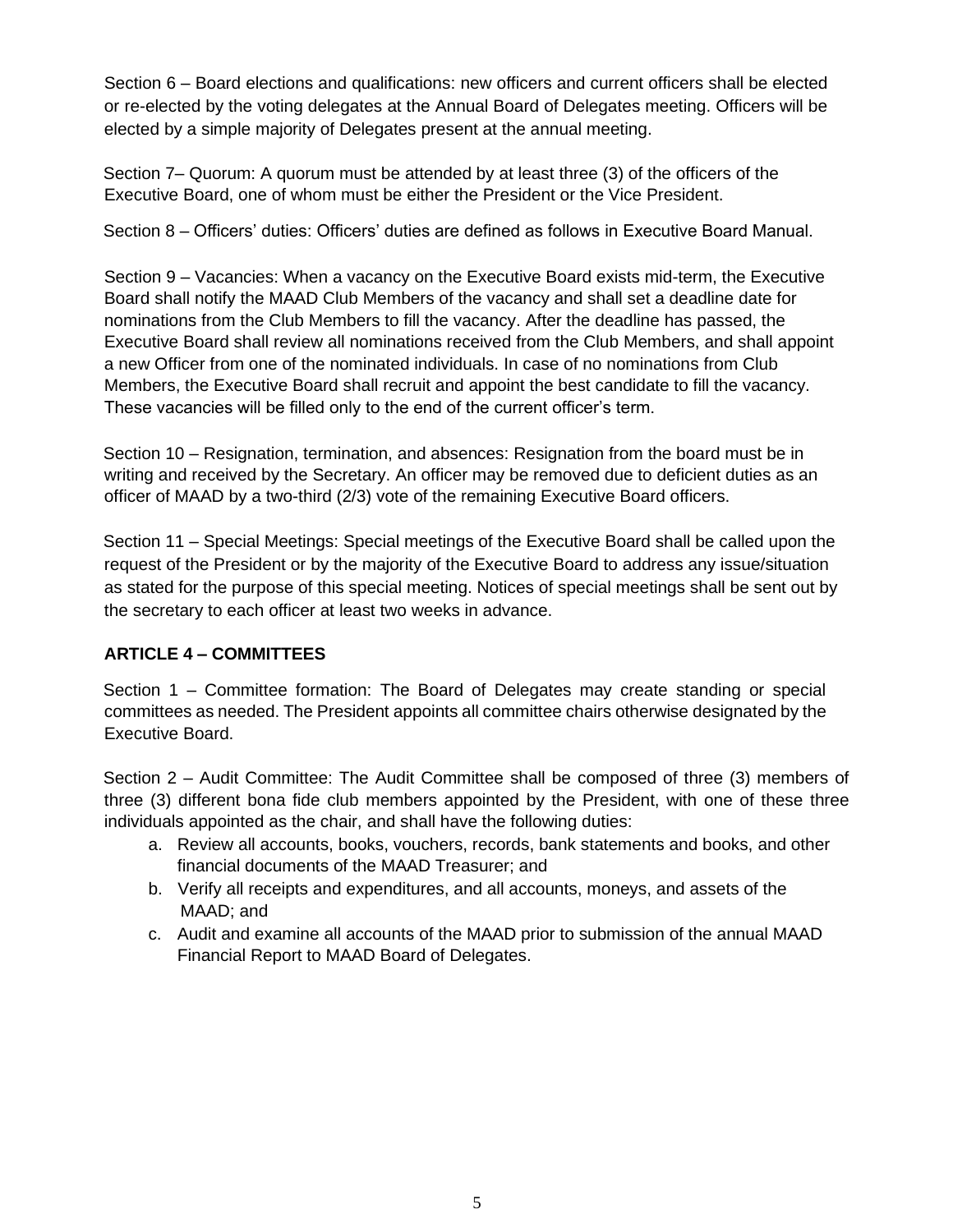Section 3 – Hall of Fame Committee: MAAD will establish a Hall of Fame Committee. See Hall of Fame Guidelines.

Section 4 – Budget Committee: The Budget Committee shall be composed of three (3) to five (5) persons living in the same locality as the Chair, appointed and chaired by the MAAD Treasurer, and have the following duties:

- 1. Review and ensure the appropriateness of the MAAD budget and all financial aspects of MAAD pursuant to the Finances requirement of these Bylaws;
- 2. Present recommendations for action at the Annual Meeting of the MAAD Board of Delegates;
- 3. Approve any appropriate requested charges before those charges are published.

Section 5 – Law Committee: The Law Committee shall be composed of an individual representative from each of two (2) to five (5) MAAD Club Members or Past Presidents appointed and chaired by the Vice President, and have the following duties:

- 1. Maintain the organizational policies;
- 2. Review and consider proposed amendments; and
- 3. Present any proposed amendments for action at the Annual Meeting of the Board of Delegates.

Section 6 – Tournament Committee: The Tournament Committee shall be composed of chairs of the next three (3) MAAD regional tournaments, and chaired by the Tournament Director, and have the following duties:

- 1. Plan future regional tournaments; and
- 2. Submit reports to Executive Board and Board of Delegates.

Section 7 – Special Committees: Special committees, existing for a specified time and ceasing upon completion of assigned task(s), may be appointed from time to time by the President, the Executive Board, or the Board of Delegates. When such special committees are formed, the following instructions shall be specified:

- A. What the name of the special committee will be;
- B. Who the members of this committee will be, including how they are chosen;
- C. Who will chair the committee;
- D. What the purpose of this committee will be; and
- E. When the committee will expire.

# **ARTICLE 5 – BOARD OF DELEGATES**

Section 1 – Club Delegates: Each Club Members entitled to send up to two (2) voting delegates to the Annual Board of Delegates meeting. Such Club Delegate shall be certified in writing by the Secretary of the Club Member to the MAAD Secretary at least thirty (30) days prior to Annual meeting. Scanned copies of the original signed forms will be accepted.

Section 2 – Composition: The Board of Delegates is composed of club delegates, elected officers of the Executive Board, and Past President(s). The President shall only vote to break a tie.

Section 3 – Duties and responsibilities: The MAAD Board of Delegates shall:

- a. Elect officers to serve on the MAAD Executive Board;
- b. Amend, maintain, and follow the MAAD Bylaws, Rules and Regulations, and Policies
- c. Establish MAAD committees, standing or special;
- d. Approve the establishment of new MAAD Players Councils;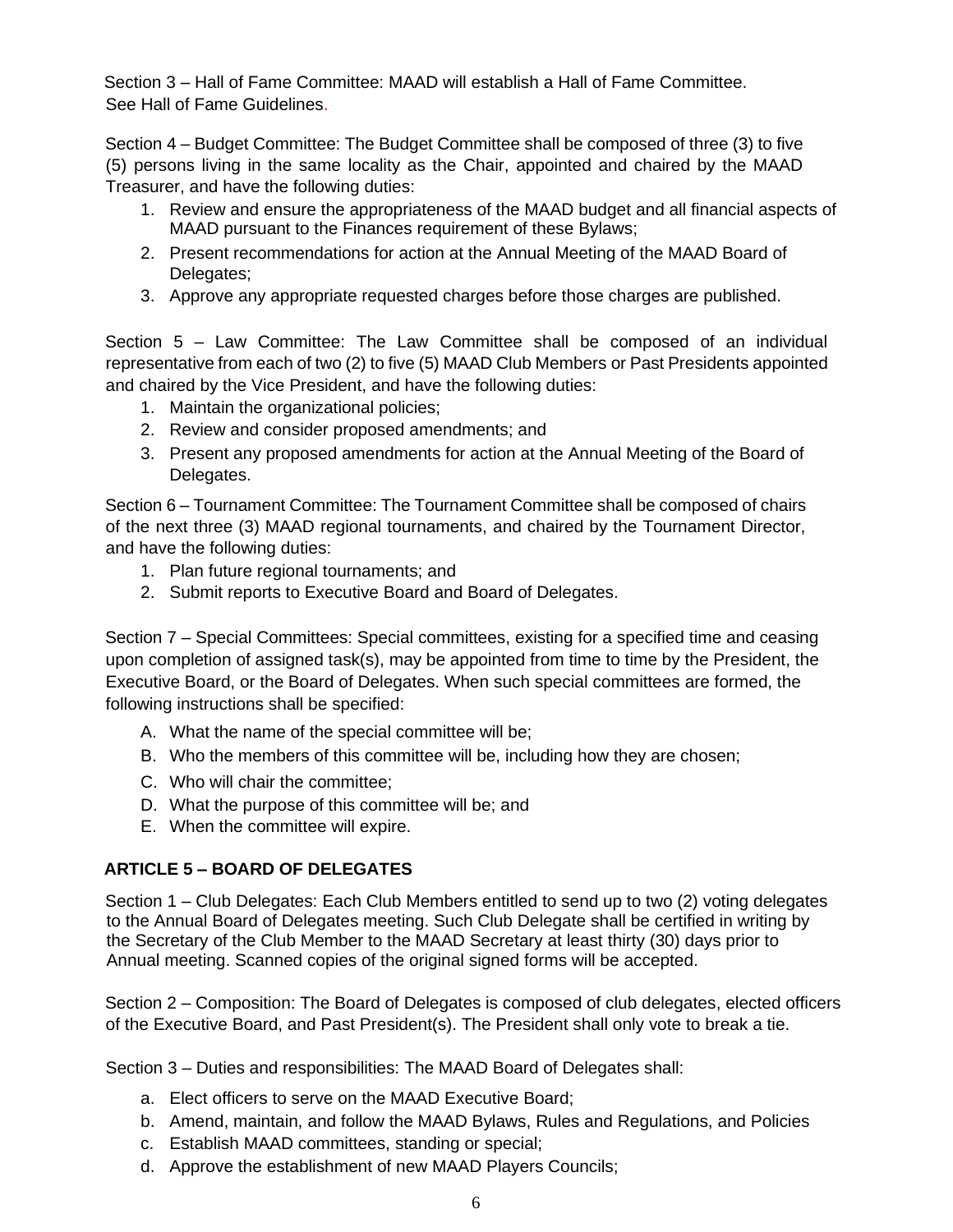- e. Revise and approve the budget and changes to Fiscal Policies proposed by the Budget Committee for the following fiscal year;
- f. Authorize the taking of any legal action necessary in the best interests of the MAAD; and
- g. Remove, for due cause, any elected Executive Board member.

Section 4 – Date of Meetings: Meetings of the Board of Delegates shall take place annually during:

A. Basketball Tournament -

i. Approval of amendments

ii. Audit

iii. Elections (even year)

- B. Softball Tournament
	- i. Approval of amendments

Section 5 – Notice of Meetings: A thirty (30) day notice of all annual meetings shall be sent by the MAAD Secretary to:

- A. The Secretary of each MAAD Club Member;
- B. All members of the MAAD Executive Board; and
- C. All past Presidents of MAAD.

Section 6 – Quorum: The quorum for all Board of Delegates meetings shall consist of majority of the affiliated clubs.

Section 7 – Parliamentarian: The President shall appoint a neutral person who has knowledge on the parliamentary procedures to serve as the Parliamentarian.

Section 8 – Order of business: The following shall be the general order of business where applicable:

- a. Roll call, to determine quorum;
- b. Minutes of all meetings to date;
- c. Reports of all Officers, Committees, Players Councils, and others;
- d. Appeals/Grievances (at Executive Board meetings);
- e. Any unfinished business;
- f. New business;
- g. Selection of Tournament Host(s);
- h. Even-Year Annual Meetings: Election of Officers and Installation Ceremony;
- i. Announcements;
- j. Adjournment.

Section 9 - Each participant in the Board of Delegates will be limited to only two immediately new business motion for each meeting of Board of Delegates. To clarify, there is no limit on new business motions sent to the Vice President forty-five (45) days before the Board of Delegates meeting. There is no limit on new Rules and Regulations the Players Council passes for the Board of Delegates ratification.

## **ARTICLE 6 – PLAYERS COUNCIL**

Section 1 – Players Council: Each sport shall have its own Players Council which will be charged with the responsibility for its own Rules and Regulations for its respective sport in accordance with MAAD Bylaws and Policies.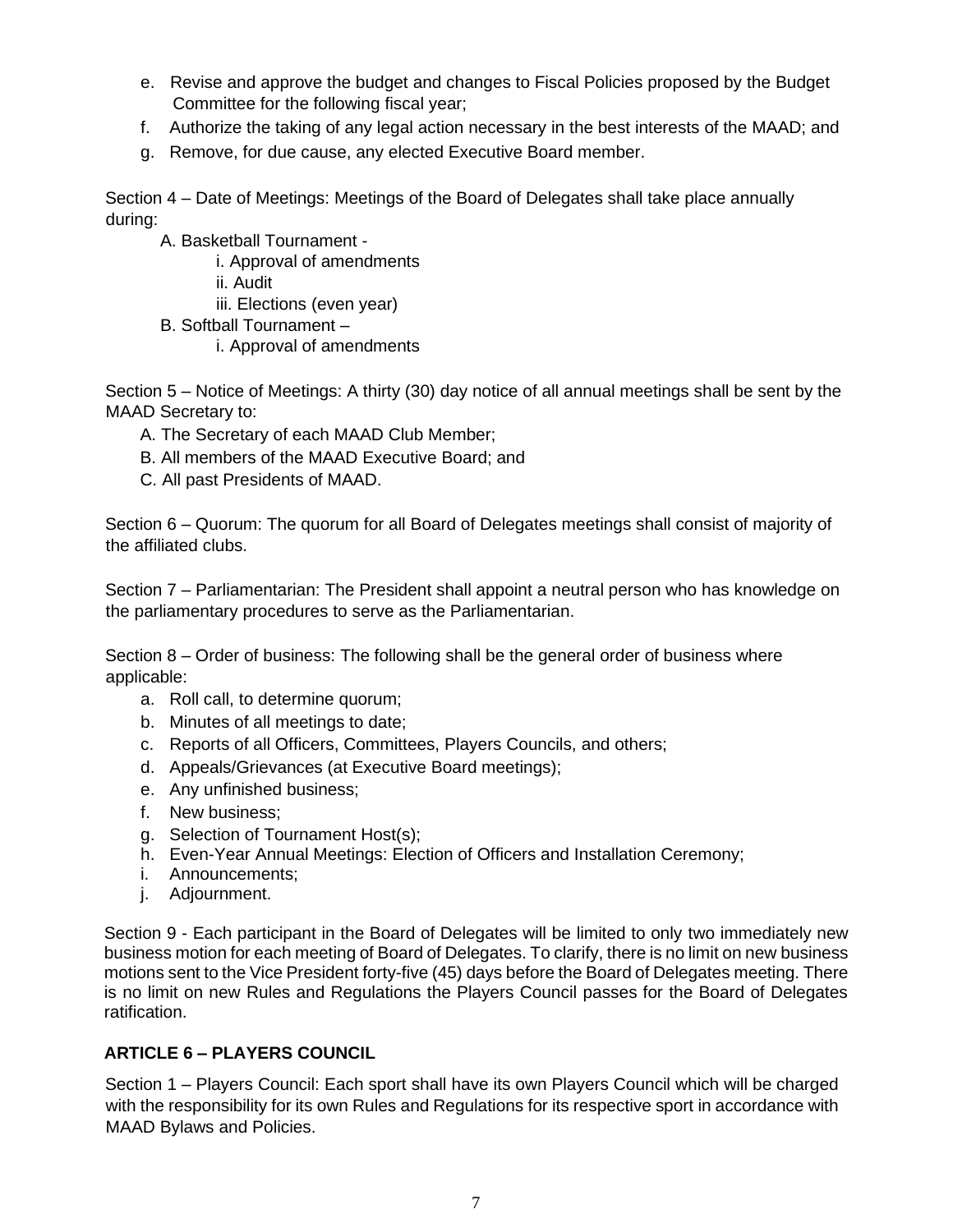Section 2 – Qualifications: Each team shall send one player representative to each Players Council.

Section 3 – Quorum: Quorum for each sport's Players Council shall be majority of the teams participating in the respective sport tournament.

Section 4 – Composition: Each Players Council shall consist of:

- A. The Tournament Director serving as chair;
- B. A recorder who is appointed by the Tournament Director; and
- C. One representative (any coach, manager, team statistician, or player) from each registered team.

Section 5 – Meetings: The Players Council meeting shall be held at the Tournament headquarters.

# **ARTICLE 7 – CONDUCTS OF MEMBERS**

Section 1 – Non-Discrimination Policy: MAAD and its members shall not discriminate against any individual on the basis of race, creed, religion, sexual orientation, national origin, sex, age, disability, marital status, political affiliation, or any other class protected by Federal, state, or local laws.

Section 2 – Harassment Policy: MAAD and its members shall not tolerate harassment – sexual, verbal, physical, or any other kind – toward any officer, team member, club members, players, and/or fans of any sort during any MAAD tournament or event.

Section 3 – Conduct Policy: MAAD and its members shall engage in appropriate conduct in conformance with the traditions of MAAD tournament and events at all times and in all places. Coaches and managers shall be responsible for the conduct of their teams and players.

Section 4 – Illegal Conduct and Jurisdiction: Any persons found to violate the rules of behavior or regulations governing the use of properties, facilities in the state, county or city where the tournament is held shall be subject to the jurisdiction of the host city.

Section 5 – Zero Tolerance Policy: Any player/fan is subject to any misconduct with chemicalbased drugs or illegal substances during any MAAD event shall be automatically banned from the premises and further suspended from MAAD for one year or more and will report to all national organization's suspension lists.

# **ARTICLE 8 – AMENDMENTS**

Section 1 – Procedures: Amendment to the MAAD Bylaws and organizational documents except for Rules and Regulations of its Players Councils may be made in writing by:

- A. Any Club Member through its Secretary;
- B. Any MAAD elected officer;
- C. Any of Past Presidents; or
- D. The Law Committee.

Section 2 – Process: Proposed amendment to the MAAD Bylaws and organizational documents except for the Rules and Regulations shall be made in writing to the Vice President at least forty-five (45) days before the next Board of Delegates meeting. The Vice President shall submit all proposed amendments, at least thirty (30) days prior to the Board of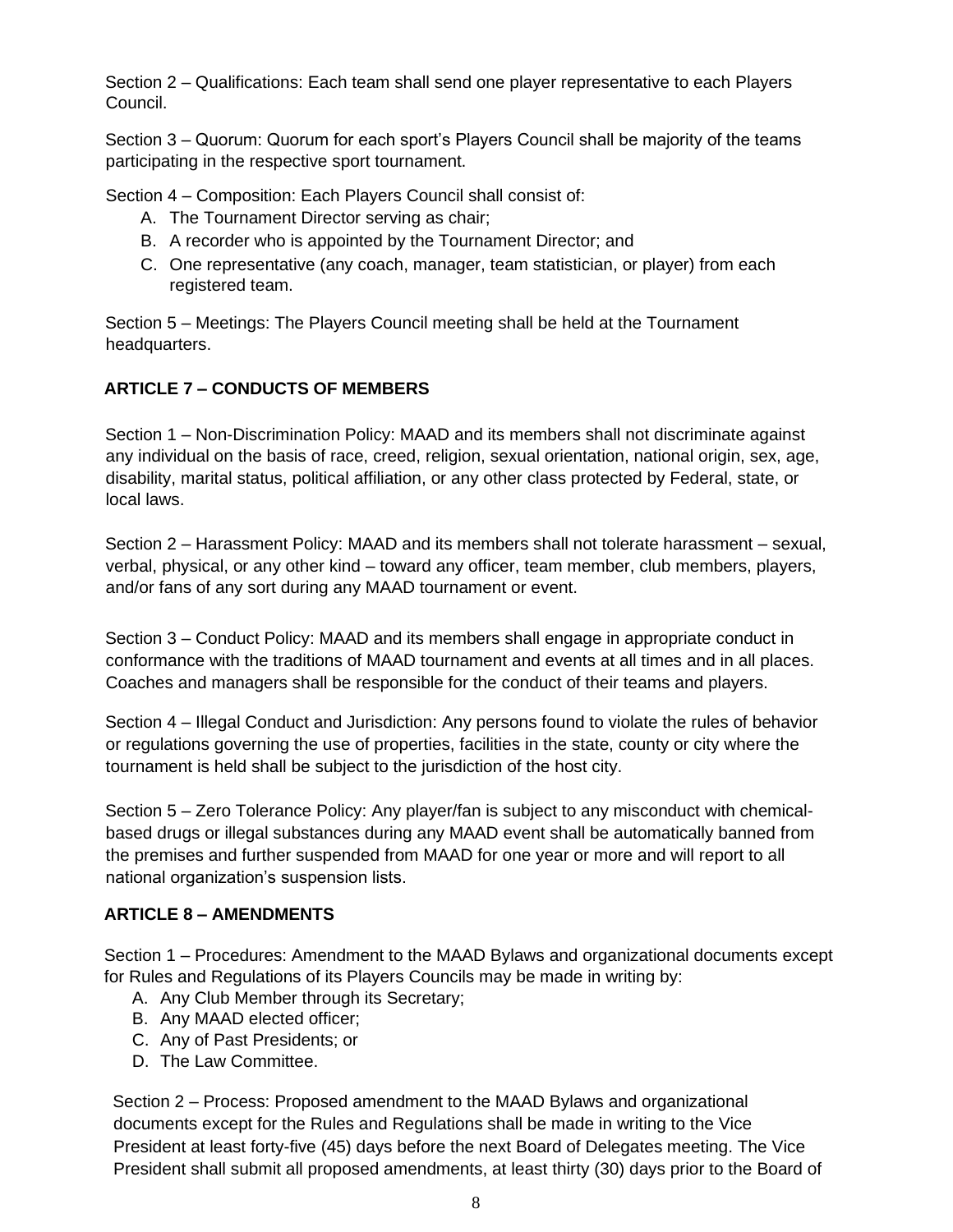Delegates meeting, to the Law Committee, which shall consider the proposed amendments and shall issue recommendations in the form of a final draft at the Annual Meeting. The Vice President shall also send a copy of the final draft of the proposed amendments fifteen (15) days in advance of the Board of Delegates Meeting to: the certified delegates, Secretary of each Club Member; and all members of the MAAD Executive Board.

Section  $3 -$  Any new business related to Article  $8 -$  Section 1, brought up by Executive Board, Law Committee, and/or Delegates shall be allowed to proceed at the Executive Board meeting and/or Delegates' meeting.

Section 4 – Final Approval and Implementation: All amendments that are proposed shall be submitted to the Board of Delegates at the annual meeting (during Basketball Tournament). Amendments shall only be approved by at least a two-third (2/3) vote by the Board of Delegates. Amendments that are approved at the Annual Meeting shall become effective on the following May 1st.

Section 5 – No suspension of the Bylaws: There shall be no suspension of any MAAD Bylaws at any time.

Section 6 – In cases of conflict between the bylaws or rules of any Member Club and those of the MAAD, the MAAD Bylaws shall supersede and be final.

### **ARTICLE 9 - DISSOLUTION**

In the event of the dissolution of the Corporation, the Board of Directors, after paying or making provision for the payment of all of the liabilities of the Corporation, shall distribute, in any proportions considered prudent, all of the assets of the Corporation in equal parts to all Club Members that are organized and operated exclusively for charitable, educational or scientific purposes as shall at the time qualify as an exempt organization under 501(c)(3) of the Internal Revenue Code (or the corresponding provision of any future United States Internal Revenue Law), as the Board of Directors shall determine. Any such assets not so disposed of shall be disposed of by a court of competent jurisdiction of the county in which the principal office of the Corporation is then located, exclusively for such purposes or to such organization or organizations, as said court shall determine which are organized and operated exclusively for such purposes.

#### **REVISIONS**

These bylaws can be revised only by the Board of Delegates at the Annual Meeting.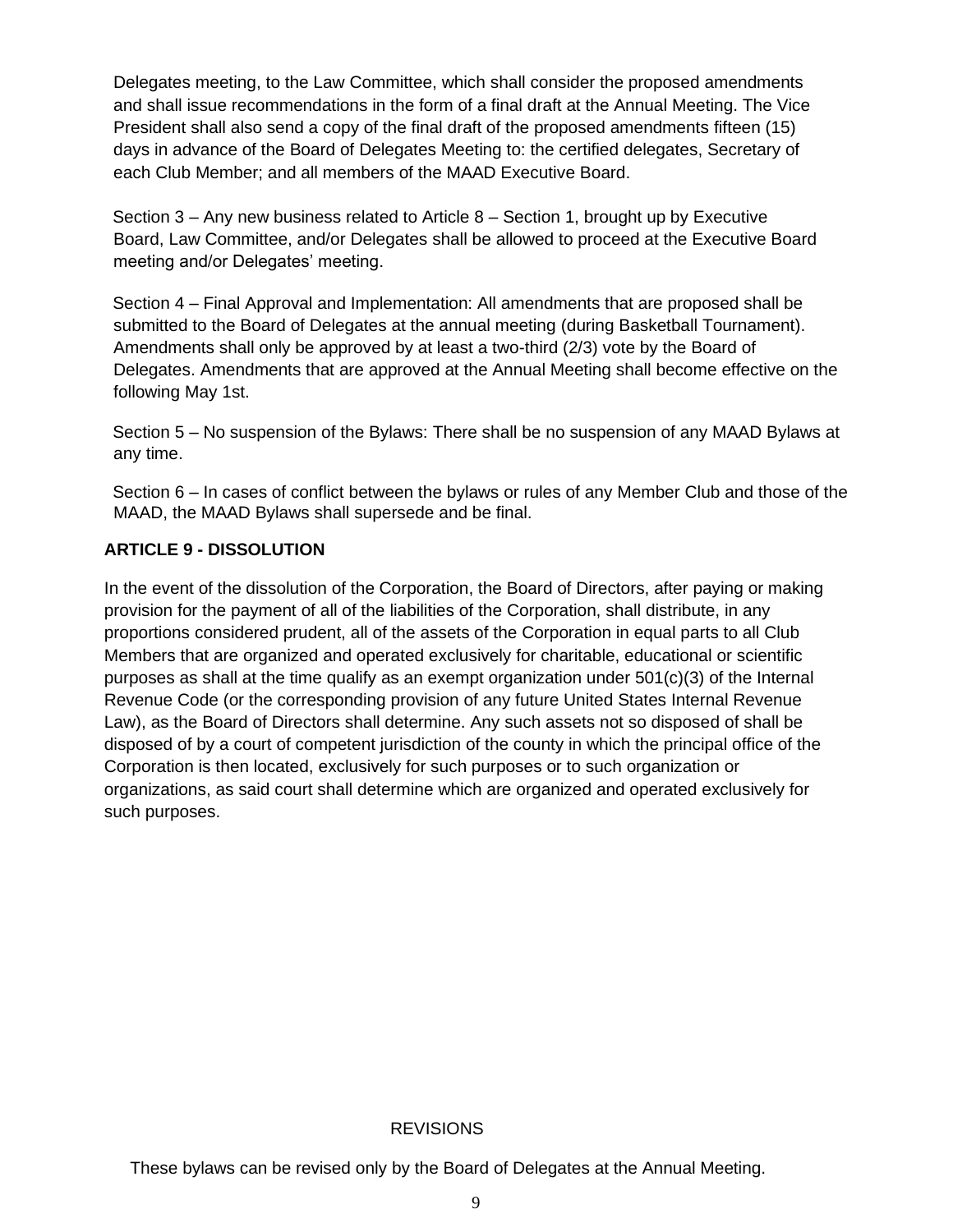## **AUTHORITY AND DUE PROCESS**

### AUTHORITIES

SECTION 1: AUTHORITY – MAAD shall exercise the following powers:

- A. Represent MAAD in all international, national, and regional athletic competitions;
- B. Serve as the coordinating body for amateur athletic activities in the Midwest region;
- C. Exercise jurisdiction over amateur athletic activities and competitions held in the Midwest region;
- D. Establish procedures for the determination of player eligibilities for participation in regional competitions;
- E. Designate the championship and/or invited teams to represent MAAD in national athletic competitions; and
- F. Recommend the names of qualified MAAD individuals and/or teams to USADSF and/or USADB to represent United States in any sport that are held for the Deaflympics, Deaf Pan American Games, or any other relevant international or national athletic competition.

SECTION 2: FINAL AUTHORITY – Except when it may conflict with applicable naaD or national sports associations rulings, or when overruled on appeal, the MAAD Board of Delegates shall be the final authority on all decisions concerning the actions of its elected Officers, Executive Board, Committees, and Councils.

SECTION 3: PARLIAMENTARY AUTHORITY AND PROCEDURE – Except where the Bylaws or the Rules and Regulations provide direction, the current ROBERTS' RULES OF ORDER shall govern.

## RULE INTERPRETATION AND CONFLICT RESOLUTION

SECTION 1: INTERPRETATION – The procedure for interpretation of the MAAD Bylaws and the organizational documents except for Rules and Regulations of its Players Councils shall be as follows:

- A. Any MAAD Member Club in doubt about the applicability of any bylaw, or rule or regulation, shall request an interpretation.
- B. The request shall be in writing by the Member Club Secretary (-Treasurer) to the MAAD Vice President.
- C. A copy of the MAAD Vice President's response to a Member Club request shall also be sent to each member of the MAAD Executive Board.

SECTION 2: CONFLICTS – In cases of conflict between the bylaws or rules of any Club Member and those of the MAAD, the MAAD Bylaws shall supersede and be final.

SECTION 3: APPEALS – The ruling of the MAAD Vice President shall be binding; however, appeals may be made in writing by any MAAD Member Club through its Secretary. Appeals shall go through the following process as necessary:

- 1. to the applicable Players Council,
- 2. to the Executive Board, and
- 3. to the MAAD Board of Delegates;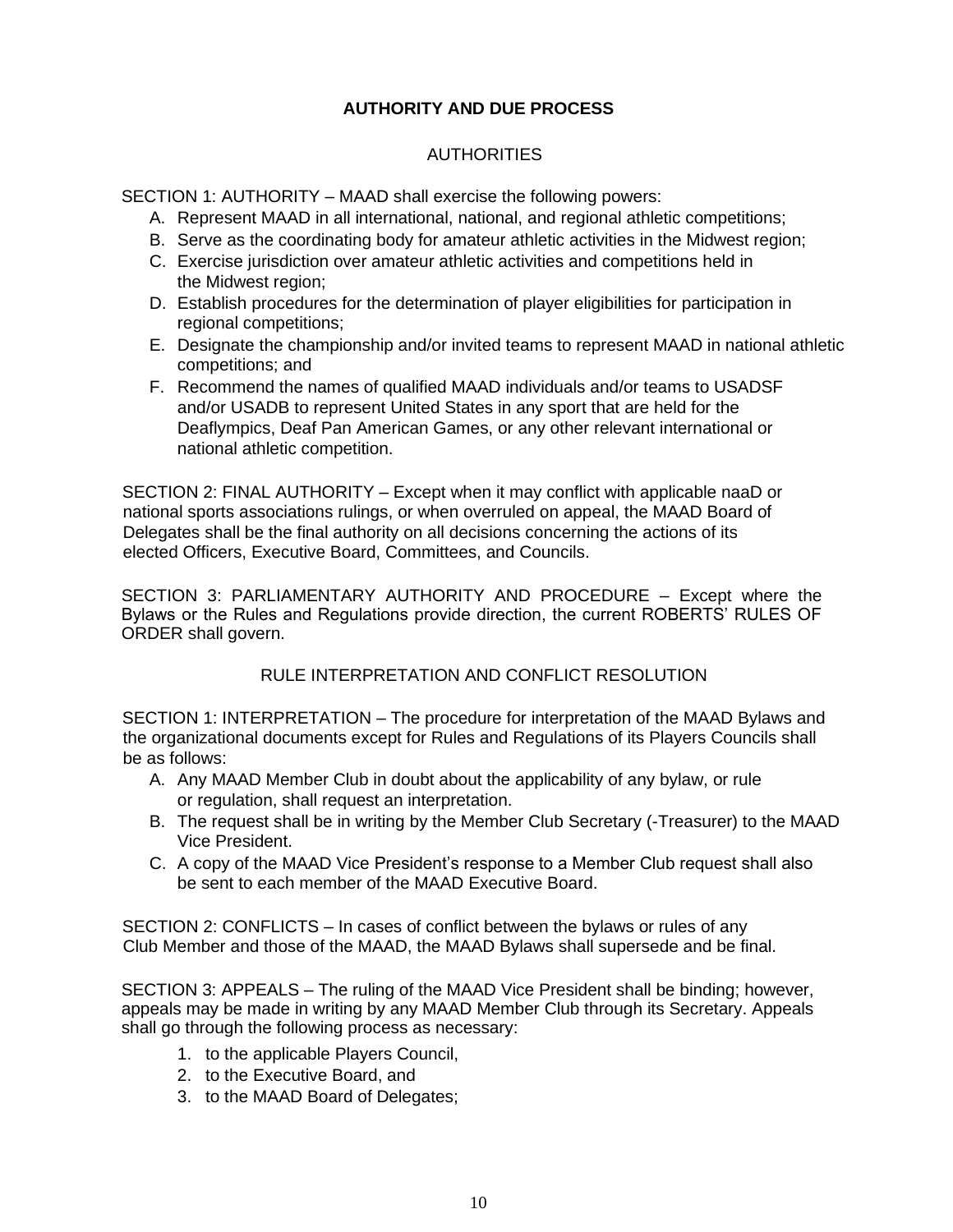SECTION 4: ARBITRATION – In the event of a dispute that is brought to arbitration, MAAD shall submit to binding arbitration, conducted in accordance with the commercial rules of the American Arbitration Association, in any controversy involving the opportunity of any amateur athlete, coach, trainer, manager, administrator, or official to participate in amateur athlete competition, as provided for by the USOC's Constitution and Bylaws.

PROTESTS, GRIEVANCE PROCEDURE AND RIGHT TO APPEAL

SECTION 1: GRIEVANCE COMMITTEE – The Grievance Committee shall consist of the three (3) elected officers. One of whom must be either the President or the Vice President and one will be Delegate-at-Large, are required to form a quorum. The Grievance Committee shall have the following duties:

- A. Receive and review any conflict and dispute among any registered teams or players, and make a report thereon, if applicable, with recommendations and procedures for prompt and equitable resolution of grievances of its members, to all parties involved;
- B. Investigate, hear, and rule upon all matters concerning the status of any amateur athletes, i.e. eligibility to compete;
- C. Suspend or terminate any Club Member, Independent Team Member, or any individual by a 2/3 majority of the members voting on the Grievance Committee. All rights and privileges of a member or individual player, except the right to appeal, shall cease upon suspension or termination of membership. All rights and privileges of an individual player, except the right to appeal, shall cease upon suspension or termination of that individual's status as a player;
- D. Process all grievances pursuant to the Grievance Procedures provided in this document; and
- E. Exercise such other powers and perform such other duties as may be granted or imposed by the Executive Board or the Board of Delegates pursuant to the MAAD Bylaws. The powers enumerated in this Section are not intended to limit or restrict the power or authority of the Grievance Committee otherwise established or granted by applicable law or the MAAD Bylaws.

SECTION 2: PROTESTS – These procedures will be followed when any registered team or player is protesting against any opposing team or player, any official or Tournament Director's rule interpretation: (\$100 mandatory deposit to Tournament Director to file a protest. This deposit will be refunded for a successful protest. If unsuccessful, MAAD keeps the deposit.)

- A. Player Eligibility A protest may be made regarding any player's eligibility at any time during a game. Any registered team or player protesting the eligibility of a player of the opposing team must furnish proof that the player is ineligible. In case of an obvious violation of eligibility rules, the request underlying the protest may be granted immediately by the Tournament Director and/or MAAD Executive Board.
- B. Rule Interpretation A coach or manager may lodge a protest regarding an official's or the MAAD Tournament Director's interpretation of Rules and Regulations but must do so at the time of the incident. For such a protest to be officially recognized, the protesting coach or manager must use the words, "I protest" and complete the necessary paperwork. The game may continue to be played while the protest is pending.

## SECTION 3: PROCEDURES FOR PROTESTS –

A. A protest concerning player eligibility or rule interpretation must be lodged with the referee or umpire, or the MAAD Tournament Director at the time of the incident. The referee or umpire will stop the game and gather with the team coaches or managers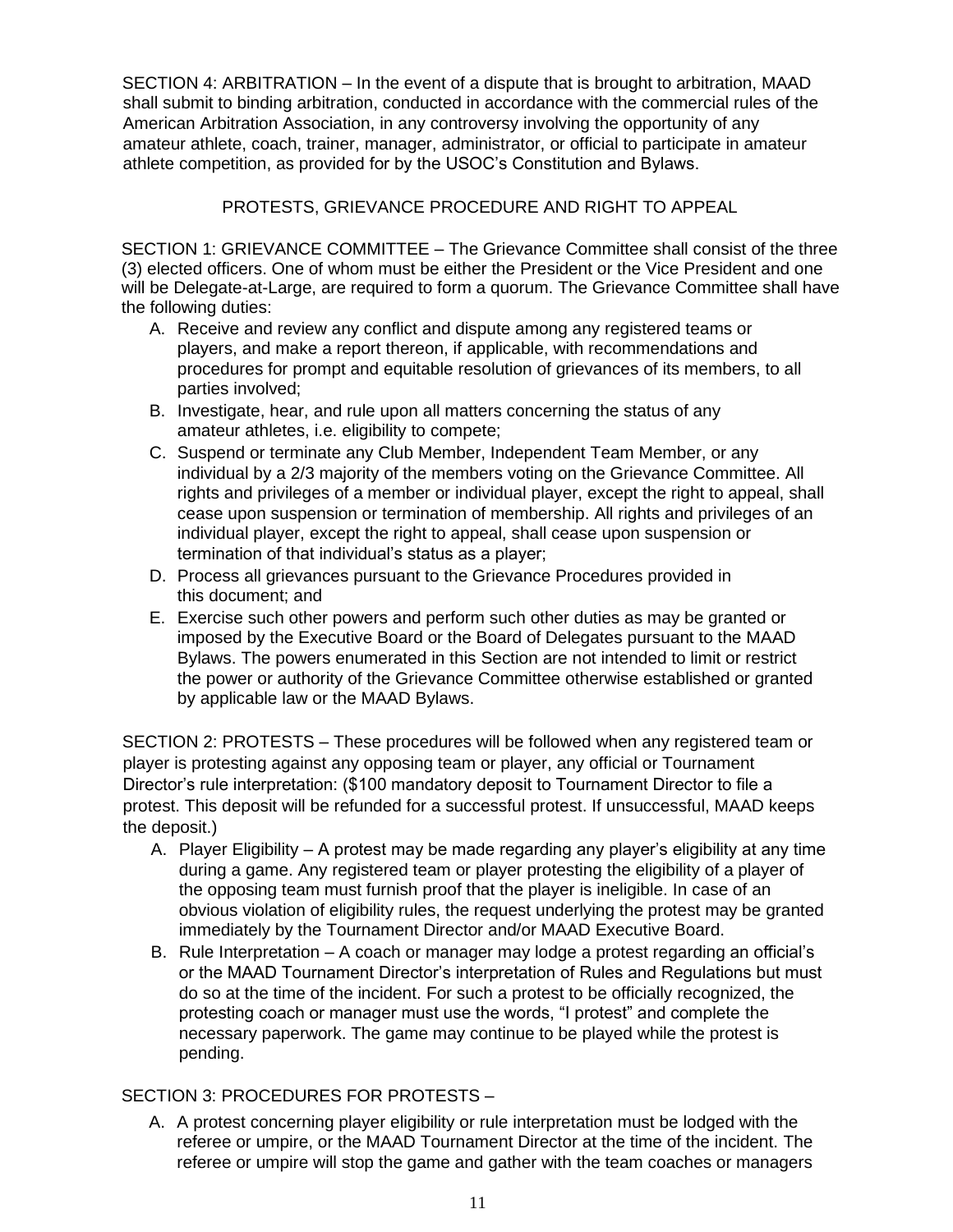and the MAAD Tournament Director for a ruling on the protest. The time of the game and the names of the players on the court/field must be recorded by the umpires or referees when the game is stopped.

B. Any person or team that seeks to protest must notify the MAAD Tournament Director that a protest is being registered and must complete and submit the protest form in writing to the recorder of the Grievance Committee no later than 3 hours after the conclusion of the tournament in which the incident occurred.

#### SECTION 4: PENALTIES FOR ELIGIBILITY VIOLATIONS –

- A. Any team found to have ineligible player(s) during a competition will forfeit the contest. All points won in games in which an ineligible player was used will be forfeited.
- B. Violation of this rule makes a player ineligible. The player is barred from participation in MAAD competition for the remainder of the tournament or until the final decision/ruling of Executive Board.

SECTION 5: GRIEVANCE PROCEDURES – The procedures will be followed when any Club Member or Independent Team Member of MAAD files a grievance against any other Club Member or Independent Team Member of MAAD, or an individual player based on any portion of MAAD's Bylaws and Rules & Regulations:

- A. COMPLAINT Any club, team, or individual member of MAAD dissatisfied with or aggrieved by any interpretation, action, or decision of MAAD may submit a written complaint to the MAAD Secretary.
	- 1. Deadline The complaint must be submitted to the MAAD Secretary not more than 3 months after the effective date of the said interpretation, action, or decision to review.
	- 2. What the Complaint must include This complaint must contain a statement of the relevant facts, explain the relief requested and be accompanied by the record. This complaint must include any documents to be considered on review and a copy of the adverse decision, if it is in writing.
	- 3. Who the Complaint is against The complaint must identify whether it is against a Club Member, an Independent Team Member, or a player or manager or coach or scorekeeper of either a Club or Independent Team.
	- 4. Who the Complaint is from The complaint must identify whether the complaining party is MAAD, an officer of MAAD, a Club Member, an Independent Team Member, or a player or manager or coach or scorekeeper of either a Club or Independent Team.
	- 5. Grounds for Complaint The complaint may assert any of the following grounds:
		- a. Any violation of the Bylaws or Rules and Regulations of the MAAD;
		- b. Any inappropriate or unauthorized expenditure or taking of MAAD funds;
		- c. Any refusal to cooperate with the Officers of MAAD;
		- d. Any attacks on the Officers of MAAD outside of the authorized procedures pursuant to the Bylaws and Rules and Regulations of the MAAD.
	- 6. Respondents Must Get Copy of Complaint If any respondents are named in the complaint, the MAAD Secretary shall provide a copy of the petition, together with any accompanying documents, to each respondent within 10 days after receiving the complaint. Each respondent may file a written response to the complaint with the MAAD Secretary, and shall provide a copy of any such response to the complaint, at any time prior to the hearing.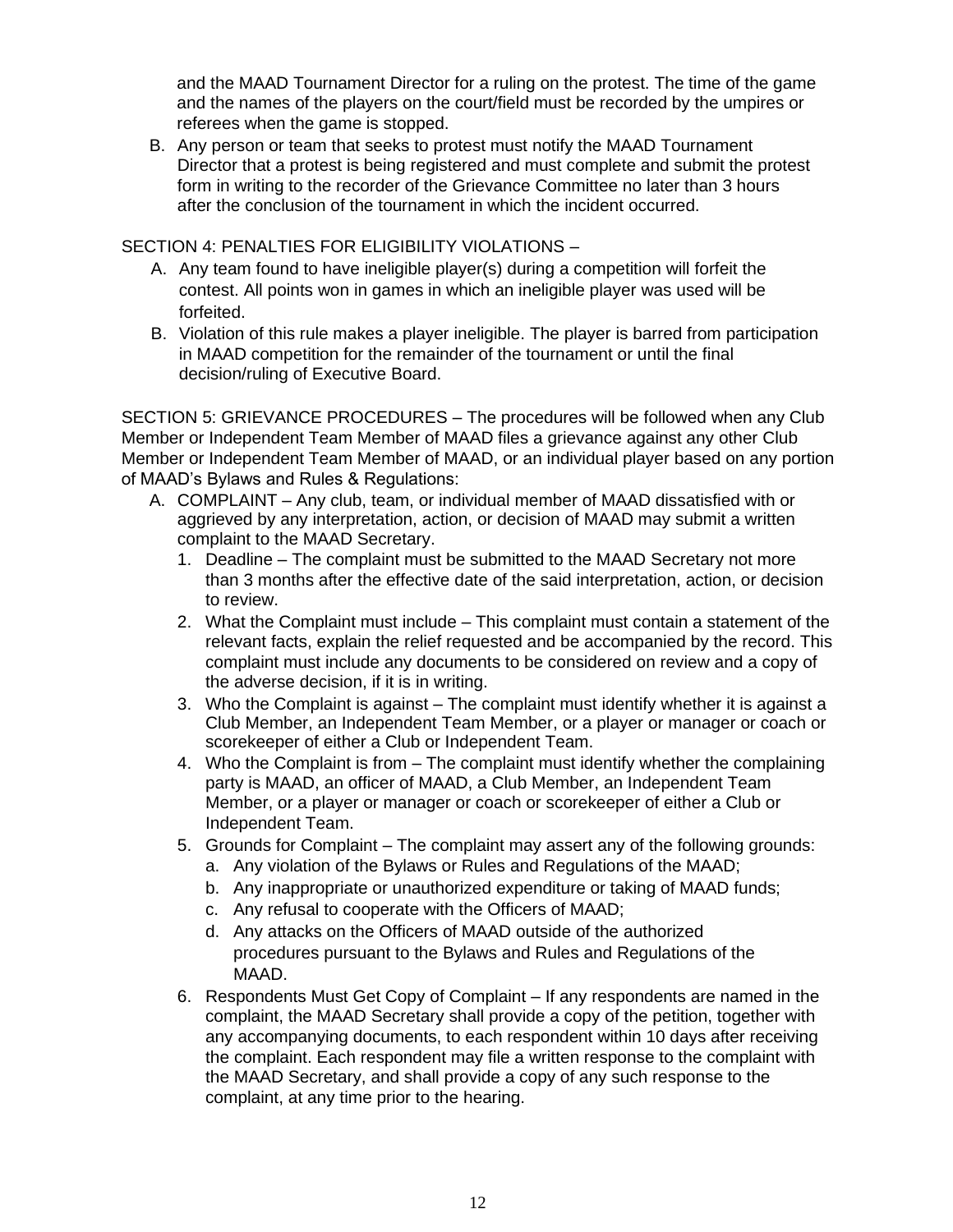- B. GRIEVANCE COMMITTEE
	- 1. Receipt of Complaint The MAAD Secretary must provide a copy of the complaint to the Grievance Committee within 5 days after receipt of the complaint.
	- 2. Setting the Date of Hearing Within 15 days after a complaint has been received by the MAAD Secretary, the Grievance Committee shall set a date, time and place for hearing to consider the complaint at the next tournament and shall inform all parties concerning such date, time and place. The hearing shall take place no more than ninety (90) days from the date that the complaint was received by the Grievance Committee.
	- 3. Authority to Resolve Dispute The Grievance Committee may attempt to resolve the dispute informally to the satisfaction of all parties prior to the date set for the hearing and may implement any resolution agreed upon by all parties.
- C. HEARINGS
	- 1. Record of the Hearing The Grievance Committee may make a record of the hearing, which may be in the form of a video documentation and/or a summary record of the proceedings. The record shall be made available to each interested party upon request and payment therefore.
	- 2. Evidence and Process At all hearings, all parties shall be given a reasonable opportunity to present oral or written evidence, to cross-examine witnesses, and to present such factual claims as desired. The rules of evidence shall not be strictly enforced, but rules of evidence generally accepted in administrative proceedings shall be applicable.
	- 3. Burden of Proof The burden of proof shall be upon the complainant. Upon completion of the presentation of the complainant's evidence, the respondent, if there is one, may move to dismiss. If such motion to dismiss is denied, the respondent shall then have the burden of proof to counter any evidence presented by the complainant.
- D. DECISION:
	- 1. Vote of the Grievance Committee A majority of the members of the Grievance Committee that attended the hearing shall render a final decision in any hearing.
	- 2. Deadline for Decision of the Grievance Committee The Grievance Committee shall render a final decision within sixty (60) days after the date that the hearing concludes.
	- 3. Communication of the Decision The decision shall be communicated to all by certified mail.
	- 4. Reconsideration of the Decision Petitions previously considered and decided upon by the Grievance Committee shall not be reopened for consideration except by direction of the Board of Delegates upon a showing of sufficient cause.
- E. APPEAL
	- 1. Method of Appeal Any party to a hearing may appeal a decision to the Board of Delegates by filing a written statement of appeal with the MAAD Secretary.
	- 2. Deadline to Appeal Any party that wishes to appeal must do so within thirty (30) days after the date of the Grievance Committee's decision.
	- 3. Appeal Subject to Acceptance by Board of Delegates Only when there is a vote to accept the appeal by two-thirds (2/3) of all the members of the Board of Delegates, will the appeal be allowed to proceed. Such a vote must occur within one year of the date of the decision
	- 4. Review of Appeal Upon review of the appeal, the Board of Delegates may choose to review the evidence, and then uphold or overturn the decision of the Grievance Committee. Alternatively, the Board of Delegates may choose to remand the matter to the Grievance Committee for further consideration.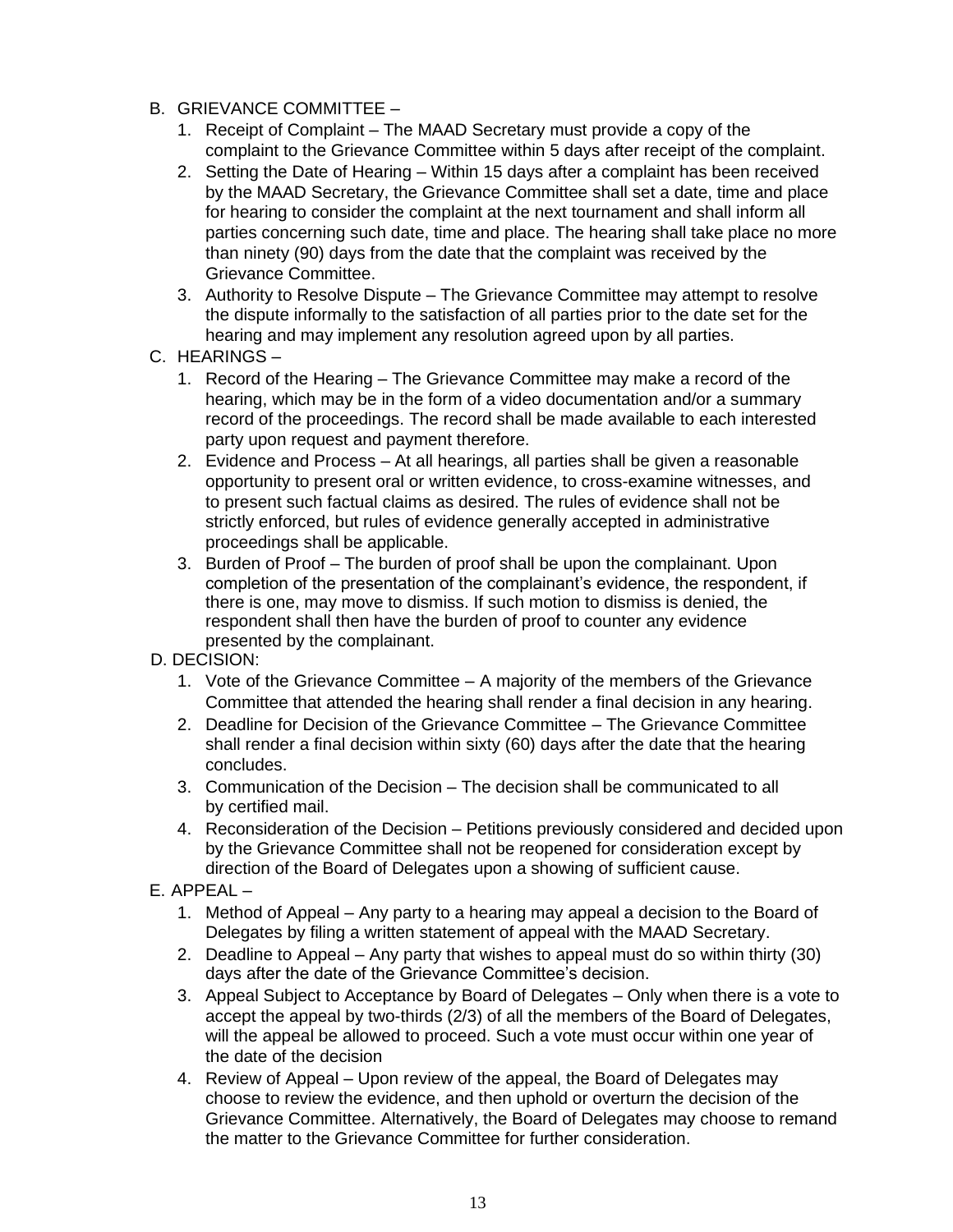5. Reinstatement – A complaint for reinstatement to eligible status can be acted upon at any time by the Executive Board, subject to ratification by the Board of Delegates at an Annual Meeting immediately. A two-third (2/3) vote of those members of the Board of Delegates present and voting is necessary to ratify reinstatement.

### SUSPENSION AND EXPULSION

SECTION 1: AUTHORITY FOR SUSPENSION AND EXPULSION – The Grievance Committee shall have the right to suspend for a period of time or to expel anyone, when such person, team, or club member has engaged in conduct that is detrimental to the objectives, programs, or ideals of the MAAD.

SECTION 2: NOTICE OF CHARGES WARRANTING SUSPENSION/EXPULSION – The person, team, or club member charged with any conduct that may warrant suspension or expulsion shall be notified of the charge in writing. This notice shall be sent to the last known address by certified or registered mail, return receipt requested. The notice shall include information regarding the charges against the person, team, or club member in detail. The notice shall include a written statement of charges and the penalties which may ensue if such charges are proved. The statement shall contain a date at which time a hearing will be held, with the request that the person, team coach/manager, or club member representative(s) (limit to 2 reps per club) charged shall appear before the Grievance Committee. The statement will demand that the charged person, team coach/manager, or club member representative(s) charged shall answer the charges, in writing, to the MAAD Secretary by certified or registered mail, return receipt requested, at least 10 days prior to the date of hearing. A copy of said letter will be sent to Member's Club by certified mail.

SECTION 3: SETTING THE HEARING DATE – The Grievance Committee shall hear the charges, and shall set a date of hearing not less than 30 days before an upcoming tournament.

SECTION 4: REFUSAL TO TESTIFY – Any person, team, or club member who, after having been properly requested to do so, fails, without adequate reason, or refuses to appear and testify at any hearing, or to answer any questions pertaining to the hearing, may be suspended from competition or be subject to other penalties or discipline as may be deemed proper. The suspension or other penalties shall continue until such time as the person, team, or club has complied with the investigation or hearing.

SECTION 5: REFUSAL TO SATISFY A PENALTY – Any person, team, or club member who, after having been penalized after a hearing, fails or refuses to pay the penalties which has been assessed, may be suspended from competition or subject to other penalties or discipline as may be proper. The suspension or other penalties shall continue until such time as the person, team, or club has complied with the investigation or hearing.

SECTION 6: HEARING – The hearing provisions under the Grievance Committee provided in these Bylaws shall apply to all hearings held pursuant to this Article on Suspension or Expulsion. Any decision made by the Board of Delegates following a hearing shall be final, and any controversy so decided shall not be reconsidered by Grievance Committee.

#### REVISIONS

This document can be revised only by the Board of Delegates at the Annual Meeting.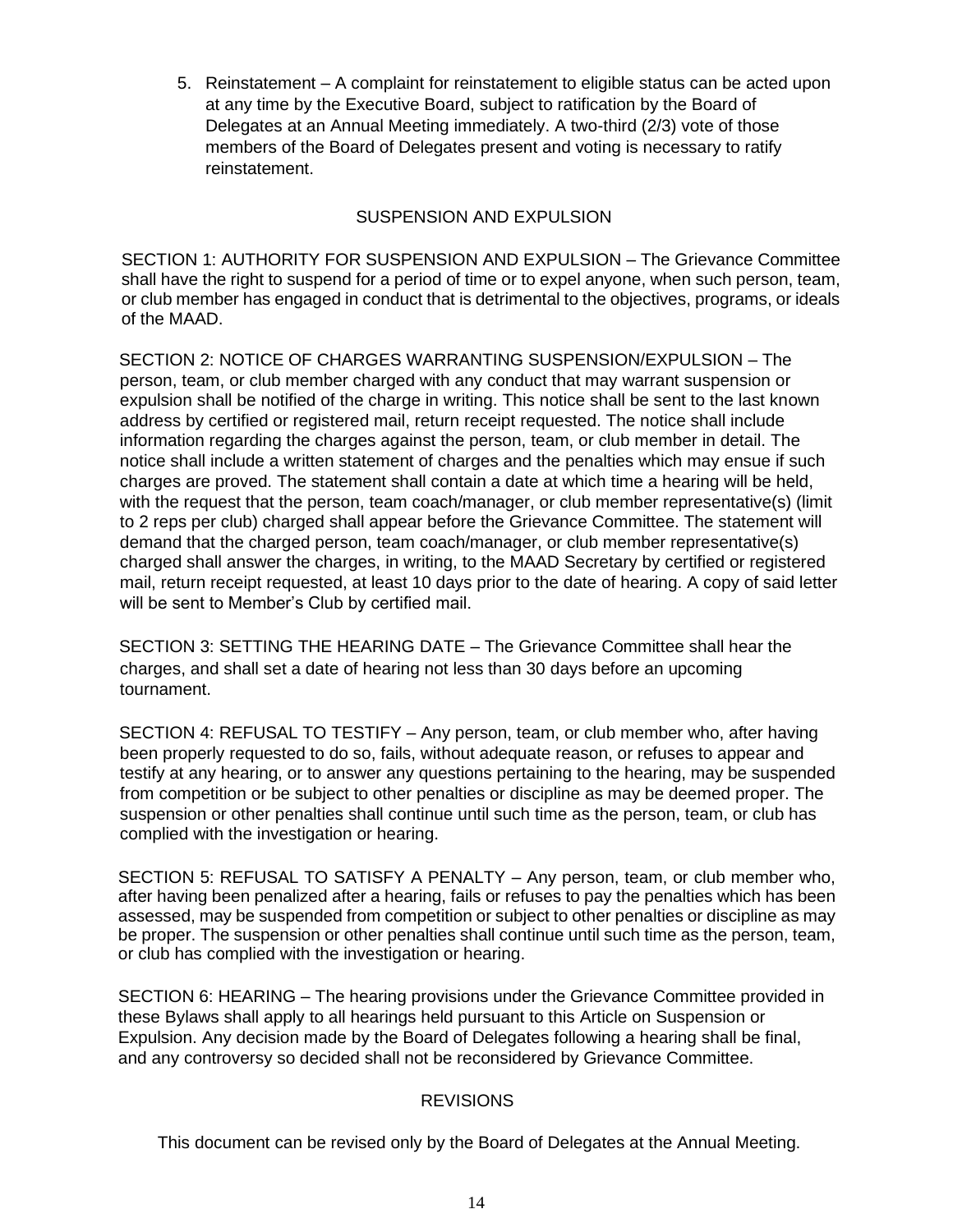# **EXECUTIVE BOARD MANUAL**

## REQUIREMENTS FOR OFFICERS

SECTION 1: REQUIREMENTS FOR OFFICERS – Only Deaf individuals can be officers of MAAD. All officers shall be members of bona fide Club Members in good standing during their term.

## OFFICERS AND DUTIES

SECTION 1: DUTIES OF THE EXECUTIVE BOARD – The duties of Executive Board shall include the following:

- A. Transact the business and administer the affairs of the MAAD in accordance with MAAD Bylaws, Rules and Regulations, manuals and policies;
- B. Report its proceedings at the meetings of the Board of Delegates and the Players Council;
- C. Maintain and monitor all organizational documents including bylaws, guidelines and manuals;
- D. Determine who shall serve as the representative(s) of the MAAD in the national basketball, softball, and volleyball competitions;
- E. Appoint committees for matters as it deems necessary; and shall appoint a Chairperson of the Committees who shall report on committee activities to the MAAD President; and
- F. Maintain communication with Hall of Fame Director.

SECTION 2: PRESIDENT – The President shall have the following duties:

- A. Serving as the chief executive and spokesperson of the MAAD;
- B. Presiding at all regular and special meetings of the MAAD Board of Delegates and the MAAD Executive Board;
- C. Supervising the business of the MAAD Executive Board;
- D. Signing checks as needed;
- E. Serving as an ex-officio member on all MAAD committees and players councils;
- F. Representing MAAD at applicable naaD meetings;
- G. Appointing a neutral person to serve as Parliamentarian at Board of Delegate meetings; and
- H. Performing other duties of the office, and as assigned by the Board of Delegates, including serving as Past President, after the elected term expires.

SECTION 3: VICE PRESIDENT – The Vice President shall have the following duties:

- A. Fulfilling all the duties of the President in the absence of the President;
- B. Assume the duties of the President in event of vacancy;
- C. Chairing the Law Committee;
- D. Presiding at any meeting regarding the Organizational Documents.
- E. Publicizing the activities of the MAAD, including all MAAD Tournaments, to other leading publications of the Deaf;
- F. MAAD organizational documents will be posted on MAAD's website by May 1<sup>st</sup>.
- G. Performing other duties of the office, as assigned by the Board of Delegates, including but not limited to ruling on all bylaws questions arising between meetings of the Board of Delegates;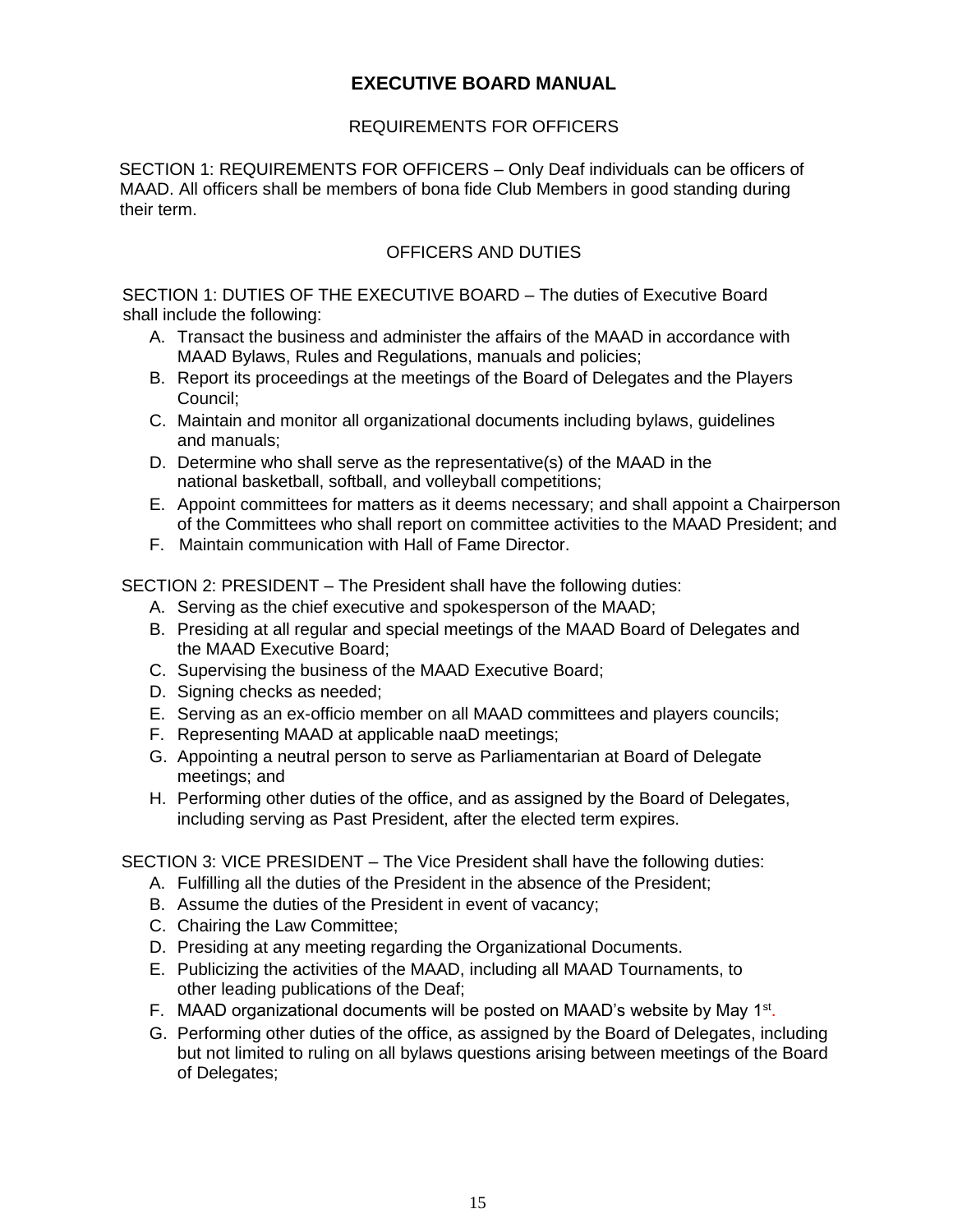SECTION 4: SECRETARY – The Secretary shall have the following duties:

- A. Conducting all official correspondences;
- B. Keeping accurate records of the meetings of the Board of Delegates, the Players Councils, and the Executive Board;
- C. Sending the following documents:
	- a. Delegate forms and notification of meetings of the Executive Board, Board of Delegates, and Players Councils,
	- b. Minutes of all meetings to each secretary and delegate of Club Members, to all Executive Board members, and to all Past Presidents within sixty (60) days of the meetings;
	- c. Membership renewals to all Club Members on or before August 1st of each year; and
	- d. Notify all Club Members about the Official MAAD/naaD athletic registration forms and the appropriate deadline for each sport, specifically before November 1st or whenever available for Basketball and before May 1st or whenever available for Softball;
- D. Providing a summary of the activities of the Board of Delegate to the appropriate naaD at least fifteen (15) days before each national tournament;
- E. Providing the names and addresses of the newly elected Officers, within ten (10) days of their election, to the appropriate naaD;
- F. Serving as Chair of the Law Committee in absence of the Vice President; and
- G. Performing other duties of the office, as assigned by the Board of Delegates.

SECTION 5: TREASURER – The Treasurer shall have the following duties:

- A. Depositing all MAAD funds in federally insured checking and saving accounts pursuant to any specific instructions in the Bylaws or Rules and Regulations;
- B. Holding receipts, deposit slips, and other evidence of revenue;
- C. Issuing check(s) for all payments for legitimate MAAD expenses accounted for by receipts and vouchers;
- D. Collecting funds as specified under the contract requirements for Tournaments from the Current Host Club;
- E. Submitting all accounts, books, vouchers, records, bank books, and other relevant documents, to the Auditing Committee at the Annual Meeting of the Board of Delegates; F. Submitting the annual financial statement to each Club Member and to each Executive Board member on or before May 1st, following review by the Audit Committee, and if necessary, a Certified Public Accountant;
- G. Filing out and mailing the appropriate Internal Revenue Service reporting form (whether it is Form 990 or Form 990EZ or any other form) no later than May 15th;
- H. Serving as chair of the Budget Committee;
- I. Maintaining at all times the appropriate level of bond.
- J. Furnishing official fans registration forms to the Tournament Host Chair, and collecting the unused forms immediately at the end of the Tournament; and
- K. Performing other duties of the office, as assigned by the Board of Delegates.

SECTION 6: DELEGATE AT LARGE – The Delegate at Large shall have the following duties:

- A. Supporting the Executive Board in implementation of plans approved by the Board of Delegates;
- B. Holding the Executive Board accountable to the Board of Delegates;
- C. Conducting special projects assigned by the Executive Board;
- D. Serve on the Grievance Committee; and
- E. Performing other duties of the office, as assigned by the Board of Delegates.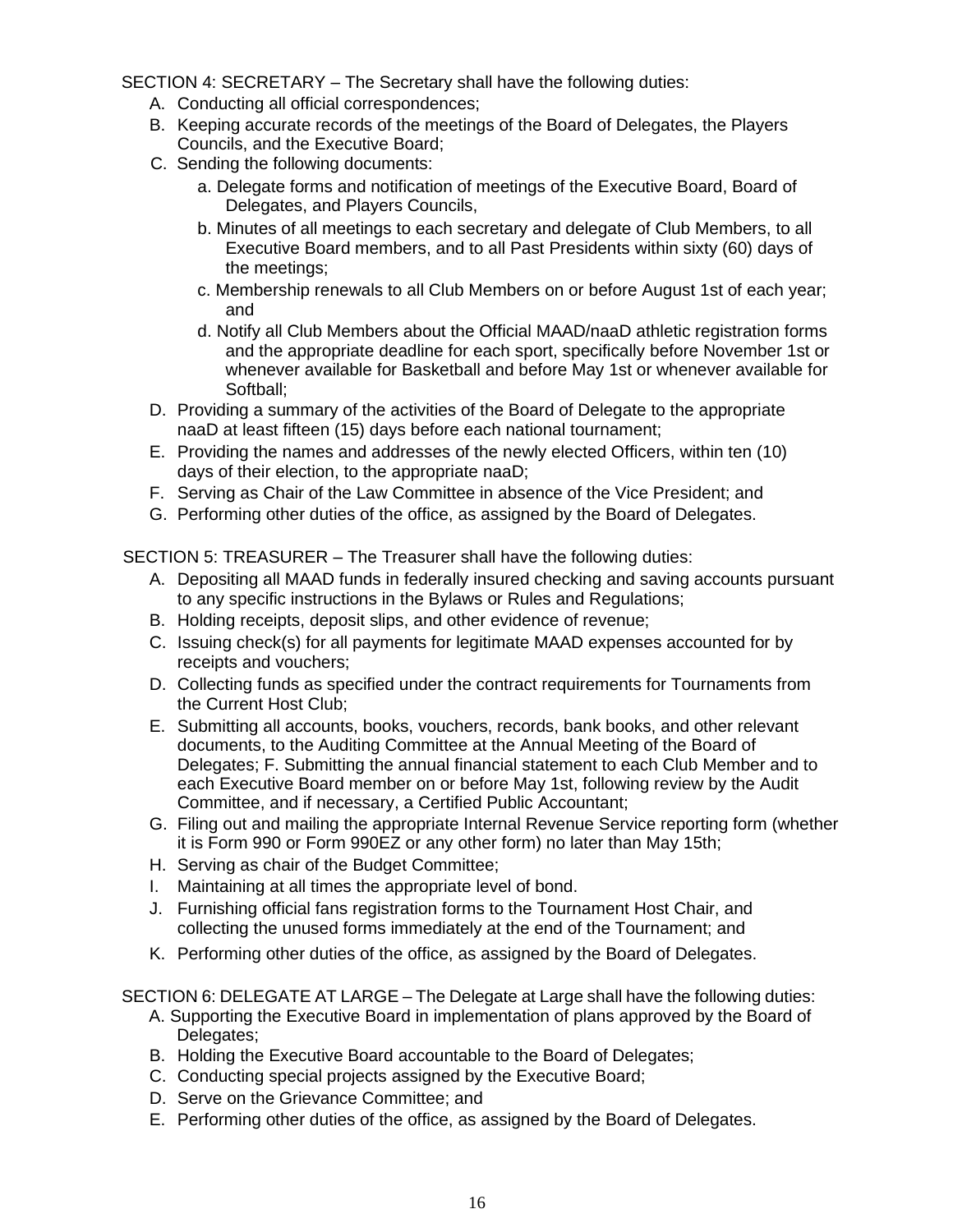SECTION 7: TOURNAMENT DIRECTOR – The Tournament Director shall have the following duties:

- A. Chair the Players Council meetings;
- B. Visit the tournament locations at least one year prior to Tournament date for the purpose of inspecting and approving plans, prices, and other arrangements;
- C. Provide official MAAD scorebooks;
- D. Serve as the liaison between MAAD Member Clubs and the appropriate naaD for player registration forms after receiving forms from the MAAD Treasurer;
- E. Appoint and supervise;
	- a. Qualified scorekeepers and spotters to complete the record of the games, and
	- b. Up to two (2) statisticians for tabulation of Tournament statistics; and

c. three (3) people to serve on the Tournament grievance committee before the tournament begins

- F. Report all records and statistics to the secretary of each Club Member and to all members of the Executive Board no later than ninety (90) days after each MAAD tournament;
- G. Maintain regular communications between MAAD and Tournament Committee from the time of initial tournament planning until the completion of the assigned tournament;
- H. Ensure all rules and regulations, policies and bylaws are followed at each tournament; and
- I. Perform other duties of the office, as assigned by the MAAD Executive Board.

### SECTION 8: HALL OF FAME DIRECTOR SELECTION

The executive board shall search and choose a hall of fame director. The hall of fame director should be chosen through an interview process after the availability of the position has been well advertised. Sufficient time should be allowed for applications to be received.

A suggestion is to send a mailing that advertises the position throughout the region. This method can unearth potential qualified volunteers who would not have initially been identified and opens the selection process to all interested individuals. Applicants for the position should submit a resume of all qualifications.

The hall of fame director should be selected primarily on qualifications. The following qualities should be considered:

- Time availability
- Level of commitment and dedication
- Level of motivation
- Organizational skills
- Experience in museum, heritage or visitor attraction work, paid or voluntary
- Logical and thorough approach to historical research
- Good written communication and public speaking skills
- Experience as an MAAD volunteer
- Efficient delegation of tasks and authority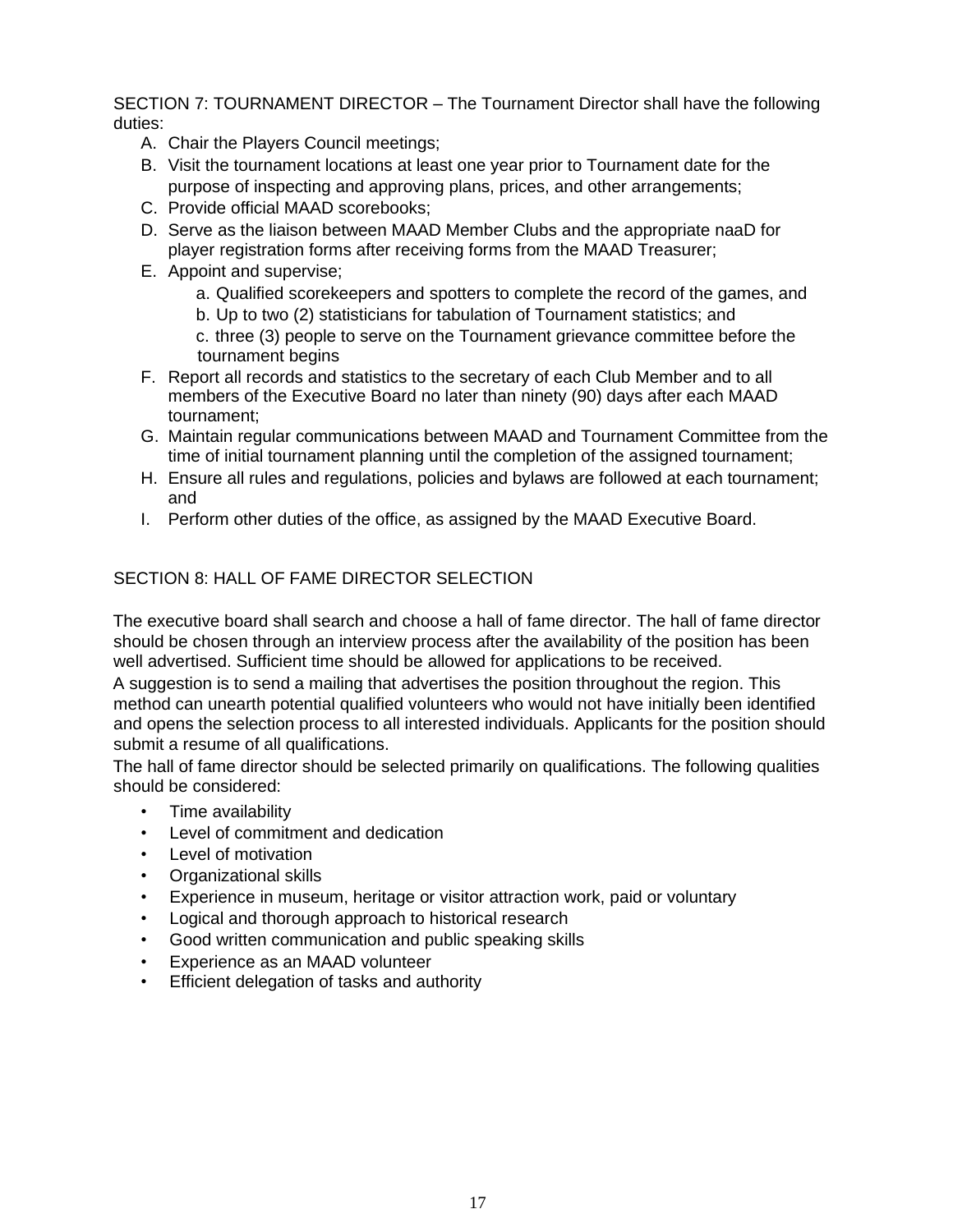#### **MEETINGS**

SECTION 1 - Meetings and notice: The Executive Board shall meet at least quarterly, at an agreed upon time and place or through video-conferencing or Internet chat room or any methods of conferencing. An official Executive Board meeting requires that each board member have written and/or electronic notice at least two weeks in advance.

#### INSTALLMENT AND THE OATH OF OFFICE

SECTION 1 - INSTALLMENT AND THE OATH OF OFFICE – The Installation Ceremony shall take place immediately before adjournment of the Annual Meeting. During this Installation Ceremony, newly-elected and re-elected officers of the MAAD shall be sworn in by this oath at the Installation Ceremony by the Past President:

"Do you solemnly swear: (1) to support the Bylaws of the MAAD and the Rules and Regulations of its Players Councils, (2) to perform the duties of your office to the best of your ability, (3) to be firm and fair to all, and (4) to work toward the betterment of the MAAD?"

and

Each shall respond: "I, {name}, do."

#### **REVISIONS**

The duties of officers may be revised by the Executive Board at any time and must be submitted to the Board of Delegates for ratification at the Annual Meeting. Remainders of this document can be revised only by the Board of Delegates at the Annual Meeting.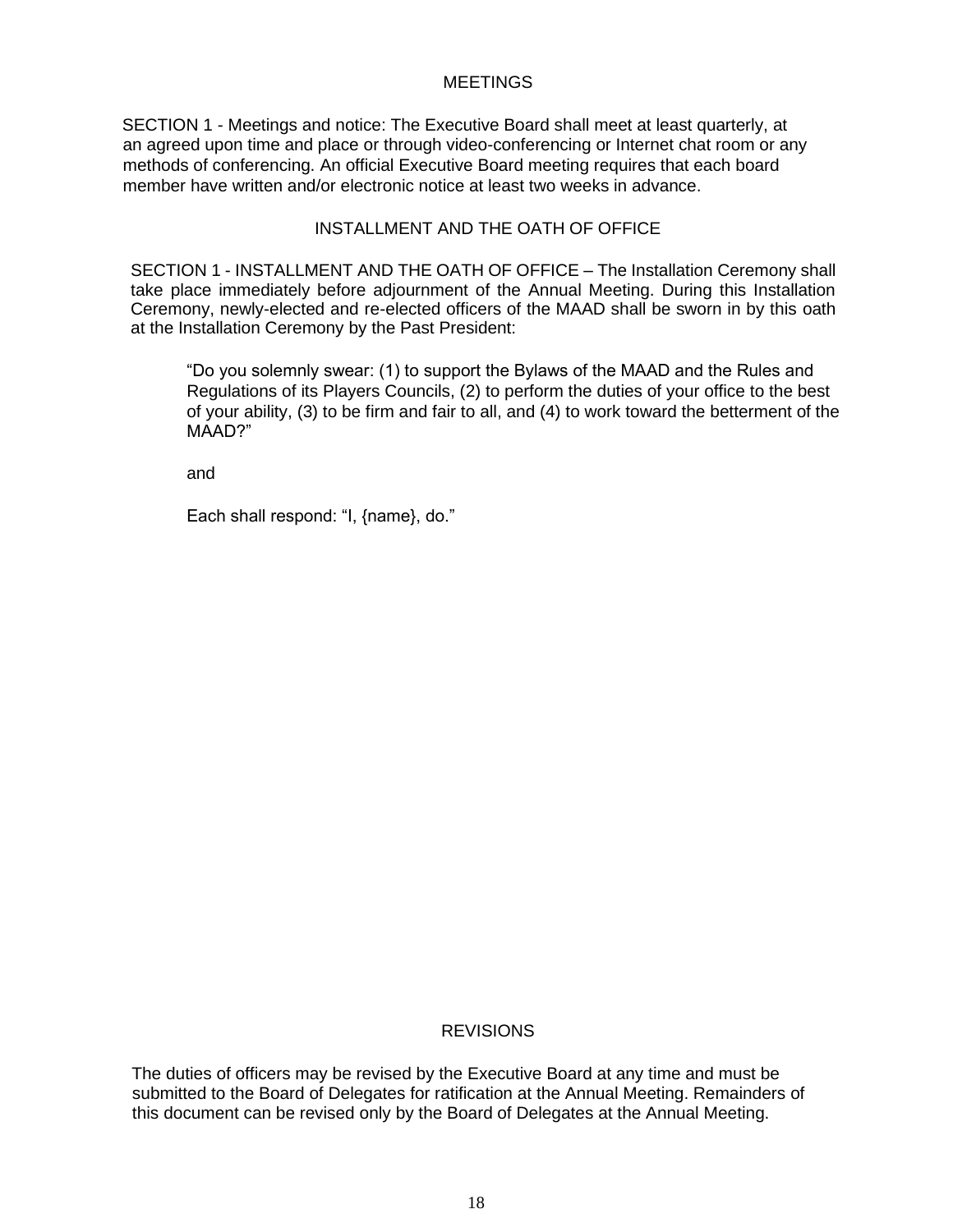## **PLAYERS COUNCIL**

### **MANUAL**

SECTION 1: MEETING – The Players Council meeting shall be held prior to each regional tournament. This meeting shall be presided by the Tournament Director and have the following Order of Business:

- A. Review and discussion of questionable player eligibilities;
- B. Final acceptance of all team rosters for the entire tournament;
- C. Review and discussion of latest changes in the current rules and regulations;
- D. Require a unanimous vote of teams' representatives in respective tournament if any revisions to the Rules and Regulations are necessary for the immediate tournament.
- E. To conduct a Question and Answer session with the Head Referee/Umpire if available;
- F. Status of team/player registrations, and report of any missing items on these registrations.
- G. Financial issues that may affect the championship teams' trip to the upcoming national tournament;
- H. Information regarding the general activities of naaD that may affect teams and/or players;
- I. Make recommendation of which naaD shall MAAD shall be affiliated;
- J. Announcement of tournament planning including seeding bracket and/or game schedule; and
- K. Team drawing for the rest of teams to be placed in the bracket after up to top four (4) seeding teams from last year's tournament may be placed in the bracket.

SECTION 2: ESTABLISHMENT OF NEW PLAYERS COUNCIL – New Players Councils may be sanctioned or authorized by the MAAD Board of Delegates after having met the following requirements:

- A. MAAD Executive Board's endorsement of a new sport program; and
- B. Two-year trial of hosting unofficial regional tournaments.

Securing the endorsement requires the following information:

- A. Purpose
- B. National affiliation, if any
- C. Tournament planning
- D. Deadline for team and player registration
- E. Rule and Regulations including national authority
- F. Maintenance of tournament records
- G. Recognitions

#### **REVISIONS**

This document may NOT be revised by the Board of Delegates at the Annual Meeting.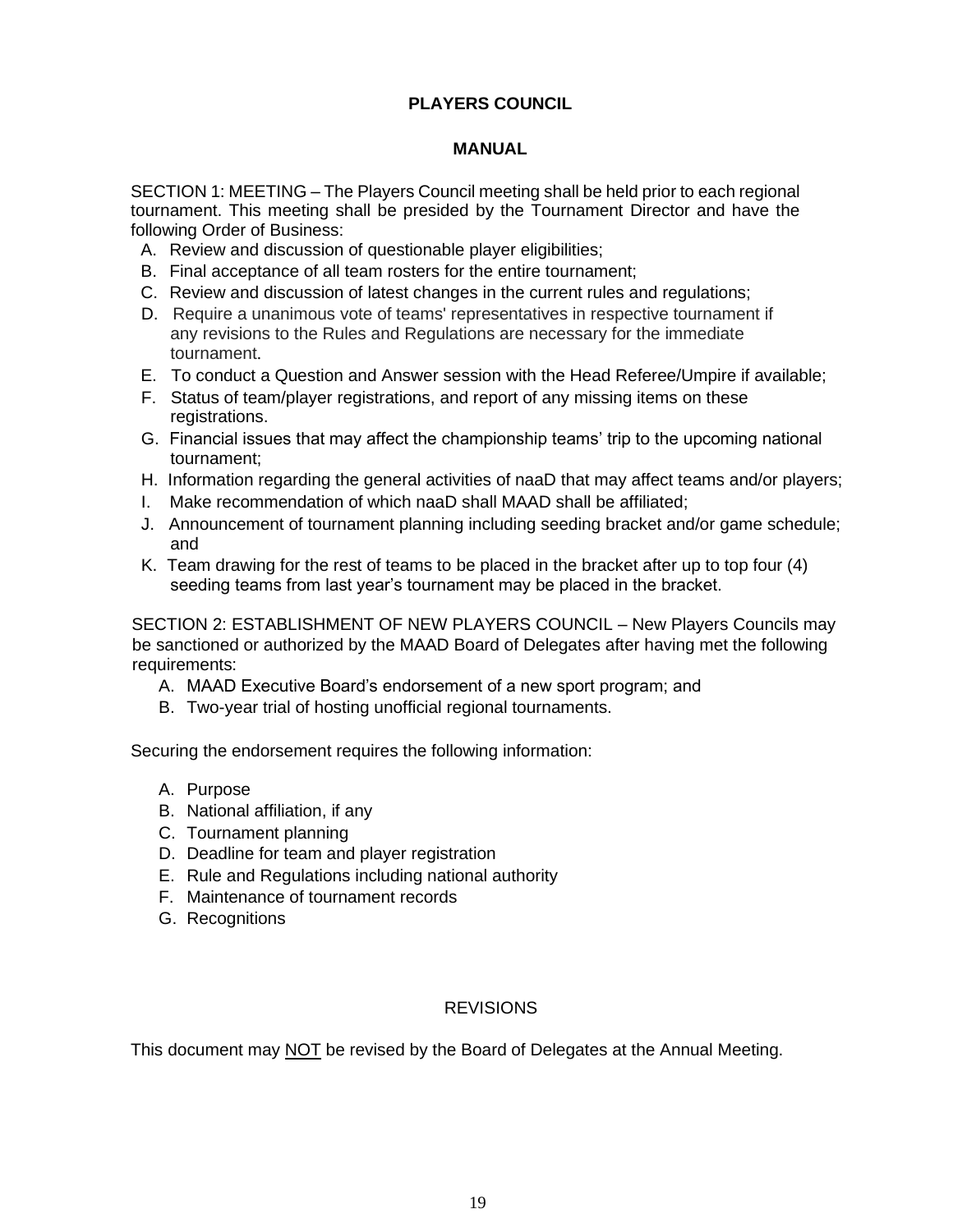### **MEMBERSHIP POLICIES**

#### SECTION 1: APPLICATIONS FOR MEMBERSHIP –

A. CLUBS – A new Club Member seeking to become a bona-fide MAAD Club Member shall send club membership application in a formal letter and a copy of Club's bylaws, along with the club's check or money order to the MAAD Secretary by October 1st.

#### SECTION 2: MEMBERSHIP DUES –

- A. The amount of annual membership dues for Club Members shall be determined by the Board of Delegates at the Annual Meeting;
- B. Each MAAD Club Member shall pay its annual membership dues to the MAAD Secretary on or before January 15th of each year. MAAD Club Members shall have thirty (30) days after the deadline of January 15th to pay the annual membership dues with late fees. If any MAAD Club Member has not paid its annual membership dues within thirty-one (31) days of January 15th, that Club Member shall lose its membership and all attendant privileges.

SECTION 3: TERMINATION OF MEMBERSHIP – A membership, whether it is for a Club Member shall terminate on any of the following events:

- A. Expiration of the membership;
- B. The member's failure to pay dues, fees, or assessments set by MAAD;
- C. Any event that renders the member ineligible for membership, or failure to satisfy membership qualifications; and
- D. By a good faith determination of the Executive Board that the member has failed in a material and serious degree to observe the rules of conduct of MAAD, or its own rules; or has engaged in conduct materially and seriously prejudicial to the purposes and interests of MAAD.

SECTION 4 – SUSPENSION AND REINSTATEMENT – A Club Member can have their membership suspended by a majority of the Board of Delegates. Any club whose membership has been suspended under MAAD Bylaws may be reinstated to good standing by a majority vote of the Board of Delegates at the Annual Meeting.

#### **REVISIONS**

This document may be revised only by the Board of Delegates at the Annual Meeting.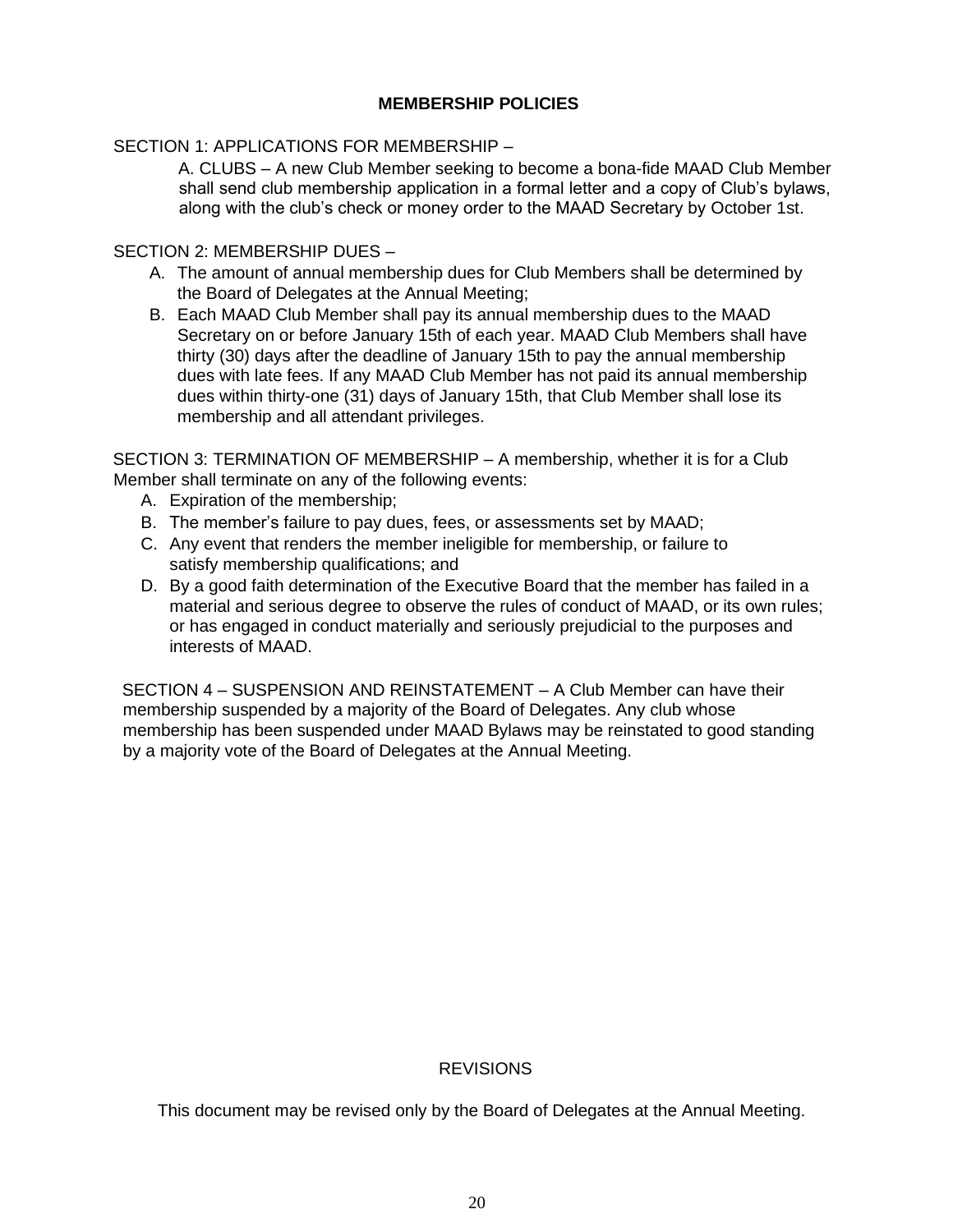## **FISCAL POLICIES**

SECTION 1: FISCAL YEAR – The fiscal year of the MAAD shall be January 1st through December 31st.

SECTION 2: BANK ACCOUNTS – The MAAD Treasurer shall maintain bank accounts on behalf of the MAAD in the following manner:

- A. CHECKING All income, except where otherwise instructed by the Board of Delegates, shall be deposited into the MAAD checking account.
- B. SAVINGS When instructed by the Board of Delegates to deposit funds in a savings account, the Treasurer shall deposit such funds in federally insured saving account(s) and shall not withdraw any funds from such savings account without at least a two-third (2/3) vote of approval of delegates at the annual meeting of the MAAD Board of Delegates.

SECTION 3: BUDGET – Prior to the Annual Meeting, the MAAD Finance Committee shall determine an appropriate budget for the upcoming fiscal year of MAAD, and shall recommend this budget for approval by the Board of Delegates at the Annual Meeting. The budget shall include the following line items:

- A. INCOME AND RECEIPTS MAAD shall derive income from:
	- 1. Annual Dues from Club Members;
	- 2. Application Fees from Club Members
	- 3. Tournament Fees from the Tournament Host Club;
	- 4. Team Tournament Entry Fees and Players' fees from each participating team;
	- 5. Registration Fees from fans attending the tournaments;
	- 6. Bid Deposits from Club Members seeking to become a Tournament Host;
	- 7. Fines or Penalties incurred on clubs, teams, or individuals;
	- 8. Contributions or Donations from entities or individuals;
	- 9. Other Registration and Membership Fees; and
	- 10. Any other legal and appropriate sources of revenue.
- B. EXPENSES Subject to the Fiscal Policies, MAAD funds shall be expended for all allowable MAAD expenses such as specified below:
	- 1. Dues for MAAD membership to applicable naaDs;
	- 2. Bond at an amount to be recommended by the Finance Committee and determined by the Board of Delegates, to cover the financial obligation of the MAAD Treasurer;
	- 3. Office supplies for MAAD elected officers;
	- 4. Lodging in a one-room, two (2) double bed for the following individuals:
		- a. The MAAD Tournament Director inspecting local Tournament sites;
		- b. The MAAD President, or designee, attending naaD meetings; and
		- c. The fourth (4th) day of the cost of lodging for MAAD elected officers during the tournament, if necessary.
	- 5. 50% of the transportation costs of elected MAAD Officers to travel to and from the Tournament cities in the MAAD region, the least cost of either mileage reimbursement or airfare. Mileage cost is 31 cents.
	- 6. Assistance to championship team(s) and runner-up(s) from the MAAD Tournament to help defray costs for attending the National Tournament.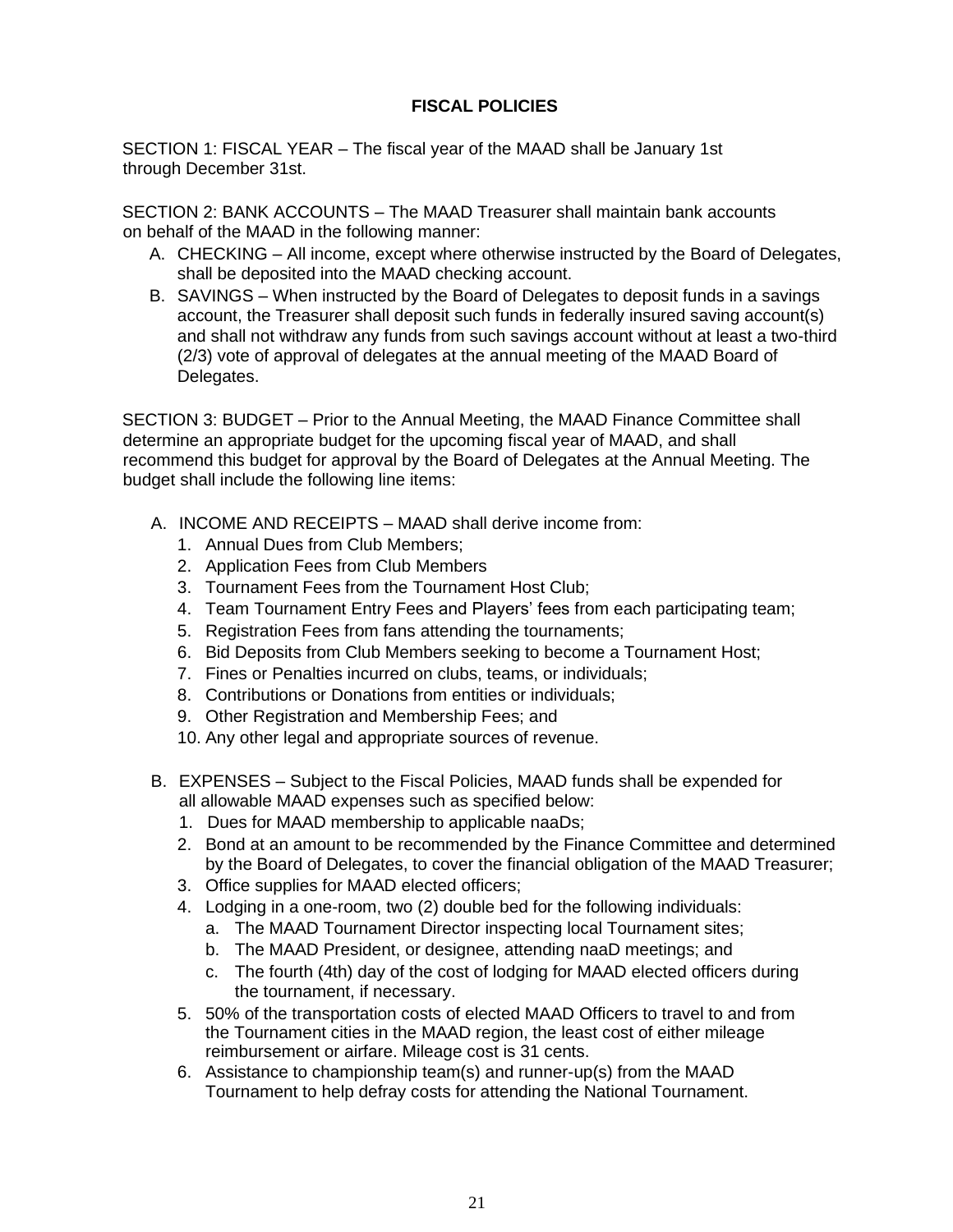- 7. In situations where there is a tie for an award, purchase of awards for individual or team awards.
- 8. Hall of Fame Inductee(s) Lodging: the inductee shall have his/her choice of lodging and be reimbursed the hotel cost as host tournament hotel.
- 9. Expenses for Hall of Fame Directors based on their performances shall be determined by MAAD Board with Delegates' approval.

### A. PRIZE -

1. CHAMPIONSHIP TEAM – Any team that wins the championship of a MAAD Tournament, in each division, shall receive a money prize of no less than five hundred dollars (\$500.00). If the Tournament has more than five (5) teams participating in any division, the champion of that division shall receive a money prize in excess of five hundred dollars (\$500.00), with an additional one hundred dollars (\$100) awarded for each team in excess of the five teams, up to a maximum of one thousand dollars (\$1,000.00). MAAD shall provide the funding for this expense from its Champion Fund.

2. RUNNER-UP TEAM – The runner-up team shall receive a money prize equal to half of the amount that is awarded to the championship team in the same division. MAAD shall provide the funding for this expense from its Champion Fund.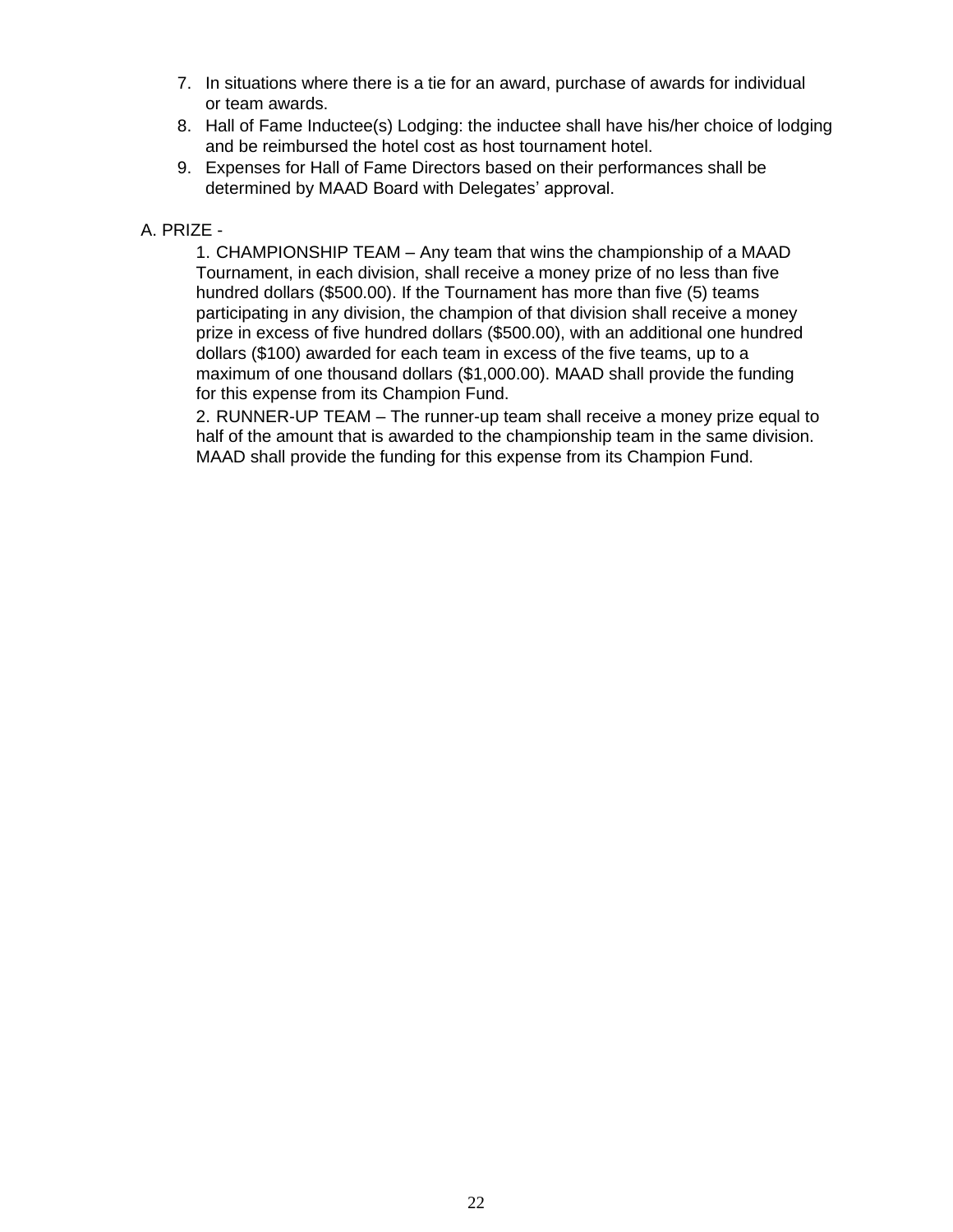### BUDGETARY GUIDELINE FOR THE FISCAL YEAR

## B-1 ADJUSTMENT OF THE BUDGETARY GUIDELINE –

1. The fiscal year for the budget shall be as provided by the Bylaws.

2. The Budgetary Guideline, specifically the amounts for each category, shall be updated each fiscal year no later than the first day of the fiscal year.

|    | <b>B-2 MAAD GENERAL INCOME -</b>                |                                                                   |          |  |  |  |  |
|----|-------------------------------------------------|-------------------------------------------------------------------|----------|--|--|--|--|
| 1. |                                                 | CLUB MEMBER GENERAL FEES AND DUES                                 |          |  |  |  |  |
|    | a.                                              | Club Membership Fees and Dues                                     |          |  |  |  |  |
|    | b.                                              | Late Club Membership Fine                                         | \$50.00  |  |  |  |  |
| 2. | BASKETBALL FEES AND DUES FOR INDIVIDUALS        |                                                                   |          |  |  |  |  |
|    | a.                                              | <b>MAAD Required Fees</b>                                         | \$10.00  |  |  |  |  |
|    | b.                                              | Player's Registration (MAAD \$10, Host \$15)                      | \$25.00  |  |  |  |  |
|    | c.                                              | Fan's Registration                                                | \$10.00  |  |  |  |  |
|    | d.                                              | Student's Registration                                            | \$5.00   |  |  |  |  |
|    | e.                                              | Delegates                                                         | \$15.00  |  |  |  |  |
| 3. | BASKETBALL FEES FOR CLUBS AND INDEPENDENT TEAMS |                                                                   |          |  |  |  |  |
|    | a.                                              | Club Team Entry Fees (to MAAD)                                    | \$75.00  |  |  |  |  |
|    | b.                                              | Independent Team Entry Fee (to MAAD)                              | \$275.00 |  |  |  |  |
|    | c.                                              | Independent Team - Refundable Security Deposit                    | \$100.00 |  |  |  |  |
|    | d.                                              | <b>MAAD Host Bid Deposit</b>                                      | \$500.00 |  |  |  |  |
|    | e.                                              | Liability Insurance/Sanction Fee (if MAAD Hosts)                  | \$300.00 |  |  |  |  |
|    | f.                                              | MAAD Tournament Fee (\$50 per team up to 10 teams)                | \$500.00 |  |  |  |  |
| 4. | <b>BASKETBALL FINES</b>                         |                                                                   |          |  |  |  |  |
|    | a.                                              | <b>Improper Uniforms</b>                                          | \$100.00 |  |  |  |  |
|    | b.                                              | <b>Improper Numbers/Names</b>                                     | \$100.00 |  |  |  |  |
|    | c.                                              | After 90 days, host's financial report until bid deposit runs out | \$100.00 |  |  |  |  |
|    | d.                                              | Host's per missed monthly report                                  | \$25.00  |  |  |  |  |
|    | e.                                              | Late/additional signees (per players)                             | \$30.00  |  |  |  |  |
| 5. |                                                 | SOFTBALL FEES AND DUES FOR INDIVIDUALS                            |          |  |  |  |  |
|    | a.                                              | <b>MAAD Required Fees</b>                                         | \$10.00  |  |  |  |  |
|    | b.                                              | Player's Registration (MAAD \$10, Host \$15)                      | \$25.00  |  |  |  |  |
|    | $\mathsf{c}$ .                                  | Fan's Registration                                                | \$10.00  |  |  |  |  |
|    | d.                                              | Student's Registration                                            | \$5.00   |  |  |  |  |
|    | e.                                              | Delegates                                                         | \$15.00  |  |  |  |  |
| 6. |                                                 | SOFTBALL FEES FOR CLUBS AND INDEPENDENT TEAMS                     |          |  |  |  |  |
|    | a.                                              | Club Team Entry Fees (to MAAD)                                    | \$300.00 |  |  |  |  |
|    | b.                                              | Independent Team Entry Fee (to MAAD)                              | \$475.00 |  |  |  |  |
|    | c.                                              | Independent Team - Refundable to Security Deposit                 | \$100.00 |  |  |  |  |
|    | d.                                              | <b>MAAD Host Bid Deposit</b>                                      | \$500.00 |  |  |  |  |
|    | e.                                              | Liability Insurance/Sanction Fee (if MAAD hosts)                  | \$300.00 |  |  |  |  |
|    | f.                                              | MAAD Tournament Fee (\$50 per team up to 10 teams)                | \$500.00 |  |  |  |  |
| 7. | <b>SOFTBALL FINES</b>                           |                                                                   |          |  |  |  |  |
|    | a.                                              | <b>Improper Uniforms</b>                                          | \$100.00 |  |  |  |  |
|    | b.                                              | <b>Improper Numbers/Names</b>                                     | \$100.00 |  |  |  |  |
|    | c.                                              | After 90 days, host's financial report until bid deposit runs out | \$100.00 |  |  |  |  |
|    | d.                                              | Host's per missed monthly report                                  | \$25.00  |  |  |  |  |
|    | e.                                              | Late/additional signees (per players)                             | \$25.00  |  |  |  |  |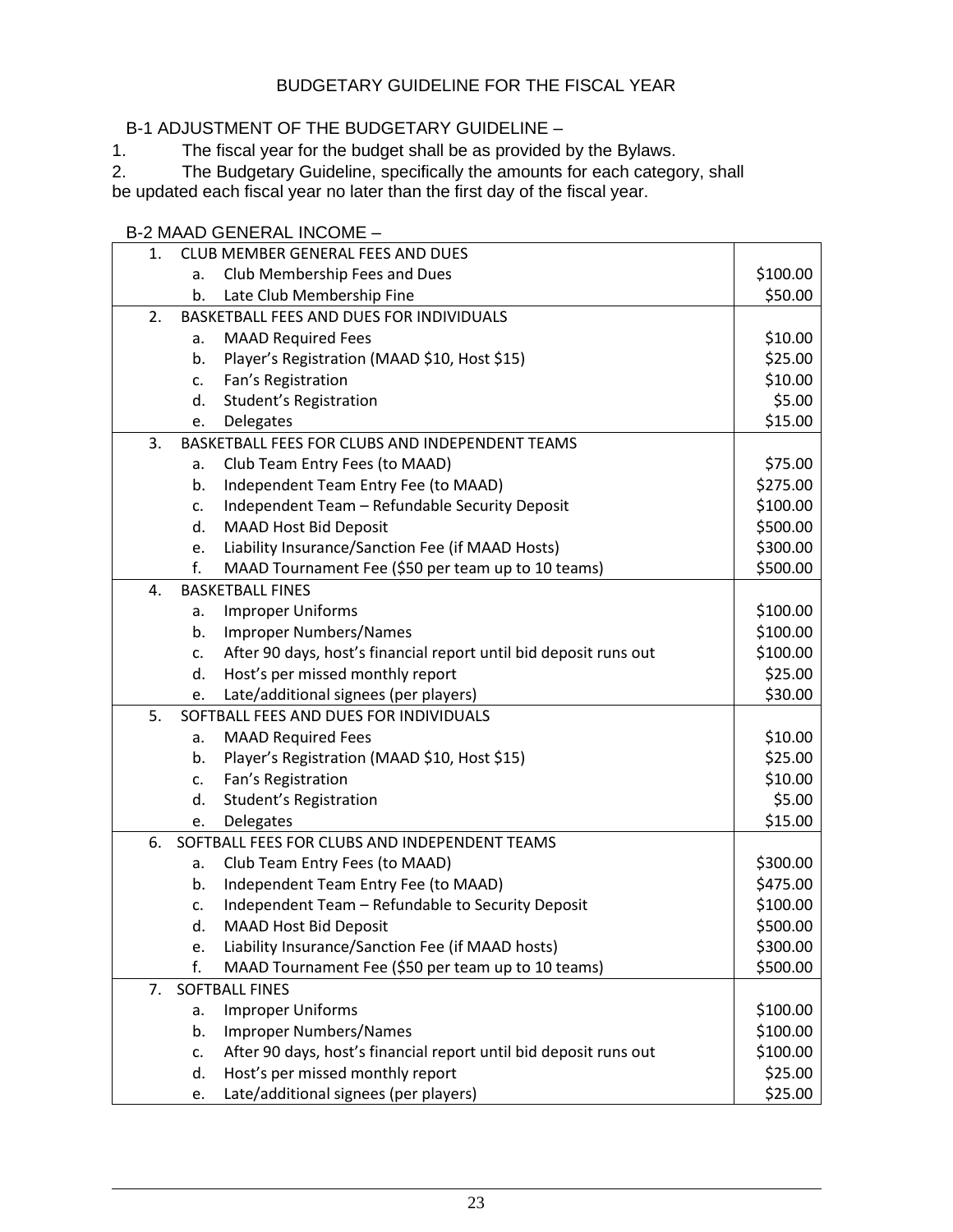| 8.                             | OTHER SPORTS FEES AND DUES FOR INDIVIDUALS   |         |  |  |
|--------------------------------|----------------------------------------------|---------|--|--|
| а.                             | Player's Registration                        | \$5.00  |  |  |
| b.                             | Fan's Registration                           | \$5.00  |  |  |
| c.                             | Student's Registration                       | \$2.50  |  |  |
| 9. OTHER SPORTS FEES FOR CLUBS |                                              |         |  |  |
| a.                             | Club Membership (application NSO)            | \$25.00 |  |  |
| b.                             | Club Team Entry Fee                          |         |  |  |
| $\mathsf{C}$ .                 | MAAD Tournament Fee for each team            |         |  |  |
| 10. OTHER SPORTS FINES:        |                                              |         |  |  |
| a.                             | <b>Improper Uniforms</b>                     |         |  |  |
| b.                             | <b>Improper Numbers/Names</b>                |         |  |  |
| 11. OTHER INCOME FOR MAAD      |                                              |         |  |  |
| a.                             | Transportation                               |         |  |  |
|                                | Elected Officers' 50% (Basketball)<br>i.     |         |  |  |
|                                | ii.<br>Elected Officers' 50% (Softball)      |         |  |  |
|                                | iii.<br>Elected Officers' 50% (Other Sports) |         |  |  |
| b.                             | <b>Interests</b>                             |         |  |  |
|                                | <b>NOW Checking Account</b><br>i.            | 100.00  |  |  |
|                                | ii.<br>Merrill Lynch                         | 900.00  |  |  |

### B-3 MAAD GENERAL EXPENSES

| 1. | MAAD CLUB MEMBER/REGION FEES    |                                                           |            |  |
|----|---------------------------------|-----------------------------------------------------------|------------|--|
|    | a.                              | NSO - Region Membership (applicable to each NSO)          | \$100.00   |  |
| 2. | <b>MAAD BASKETBALL EXPENSES</b> |                                                           |            |  |
|    | a.                              | Liability Insurance/Sanction Fee (if MAAD hosts)          | \$350.00   |  |
|    | b.                              | MAAD Champion Fund for each division                      | \$1,000.00 |  |
|    | c.                              | MAAD Runner-Up Fund for each division                     | \$500.00   |  |
|    | d.                              | Head Statistician (each)                                  | \$75.00    |  |
|    | e.                              | MAAD Elected Officers' expenses (each)                    |            |  |
|    |                                 | 1. Copy/Print                                             | \$100.00   |  |
|    |                                 | 2.<br>Postages                                            | \$50.00    |  |
|    |                                 | 3.<br><b>Supplies</b>                                     | \$100.00   |  |
|    |                                 | Transportation<br>4.                                      | \$1,500.00 |  |
|    |                                 | 5.<br>Lodging                                             | \$1,500.00 |  |
|    | f.                              | Host Tournament Bid Deposit Refunded (each)               | \$500.00   |  |
|    | g.                              | Independent Team - Security Deposit Refunded (each)       | \$100.00   |  |
| 3. |                                 | <b>MAAD SOFTBALL EXPENSES</b>                             |            |  |
|    | a.                              | Liability Insurance/Sanction Fee                          | \$300.00   |  |
|    | b.                              | MAAD Champion Fund for each division                      | \$1,000.00 |  |
|    | C <sub>1</sub>                  | MAAD Runner-Up Fund for each division                     | \$500.00   |  |
|    | d.                              | Head Statistician (each)                                  | \$75.00    |  |
|    | e.                              | MAAD Elected Officers' expenses (each)                    |            |  |
|    |                                 | Copy/Print<br>1.                                          | \$100.00   |  |
|    |                                 | 2.<br>Postages                                            | \$50.00    |  |
|    |                                 | <b>Supplies</b><br>3.                                     | \$100.00   |  |
|    |                                 | Transportation<br>4.                                      | \$1,000.00 |  |
|    |                                 | Lodging<br>5.                                             | \$1,000.00 |  |
|    |                                 | Host Tournament Bid Deposit Refunded (each)<br>6.         | \$500.00   |  |
|    |                                 | Independent Team - Security Deposit Refunded (each)<br>7. | \$100.00   |  |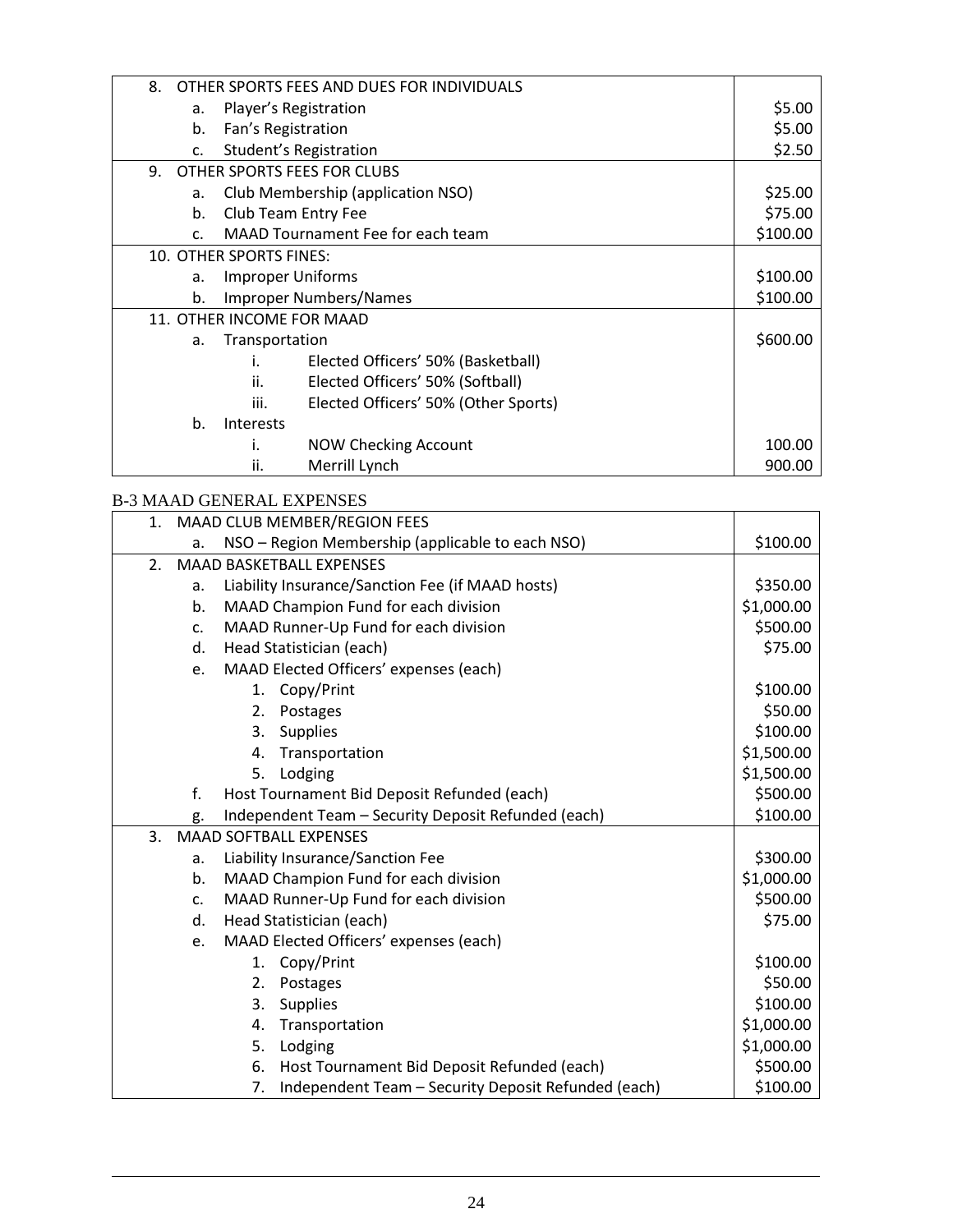| 4.                                           | <b>MAAD OTHER EXPENSES</b>                         |         |                                        |            |
|----------------------------------------------|----------------------------------------------------|---------|----------------------------------------|------------|
|                                              | Representative to naaD meetings<br>a.              |         |                                        |            |
|                                              |                                                    | 1.      | Lodgings                               | \$900.00   |
|                                              |                                                    | 2.      | Transportation                         | \$1,000.00 |
|                                              |                                                    | 3.      | Registration                           | \$140.00   |
|                                              |                                                    | 4.      | Miscellaneous                          | \$100.00   |
| Site Inspection (both regional sports)<br>b. |                                                    |         |                                        |            |
|                                              |                                                    | 1.      | Lodgings                               | \$100.00   |
|                                              |                                                    | 2.      | Transportation                         | \$500.00   |
|                                              | <b>Public Relations (annual)</b><br>C <sub>1</sub> |         |                                        |            |
|                                              |                                                    | $1_{-}$ | Advertisements                         | \$150.00   |
|                                              |                                                    | $2_{-}$ | Awards                                 | \$350.00   |
|                                              |                                                    | 3.      | Donations                              | \$100.00   |
|                                              |                                                    | 4.      | Webmaster (per year)                   | \$75.00    |
|                                              |                                                    | 5.      | Web Domain                             | \$90.00    |
|                                              | Miscellaneous<br>d.                                |         |                                        |            |
|                                              |                                                    | 1.      | Special Event (Fundraising)            | \$500.00   |
|                                              |                                                    |         | Secretary of State                     | \$15.00    |
|                                              |                                                    | 3.      | <b>Bond Insurance</b>                  | \$90.00    |
|                                              |                                                    | 4.      | Office Equipment                       | \$400.00   |
|                                              |                                                    | 5.      | Hall of Fame Inductee (One night stay) | \$125.00   |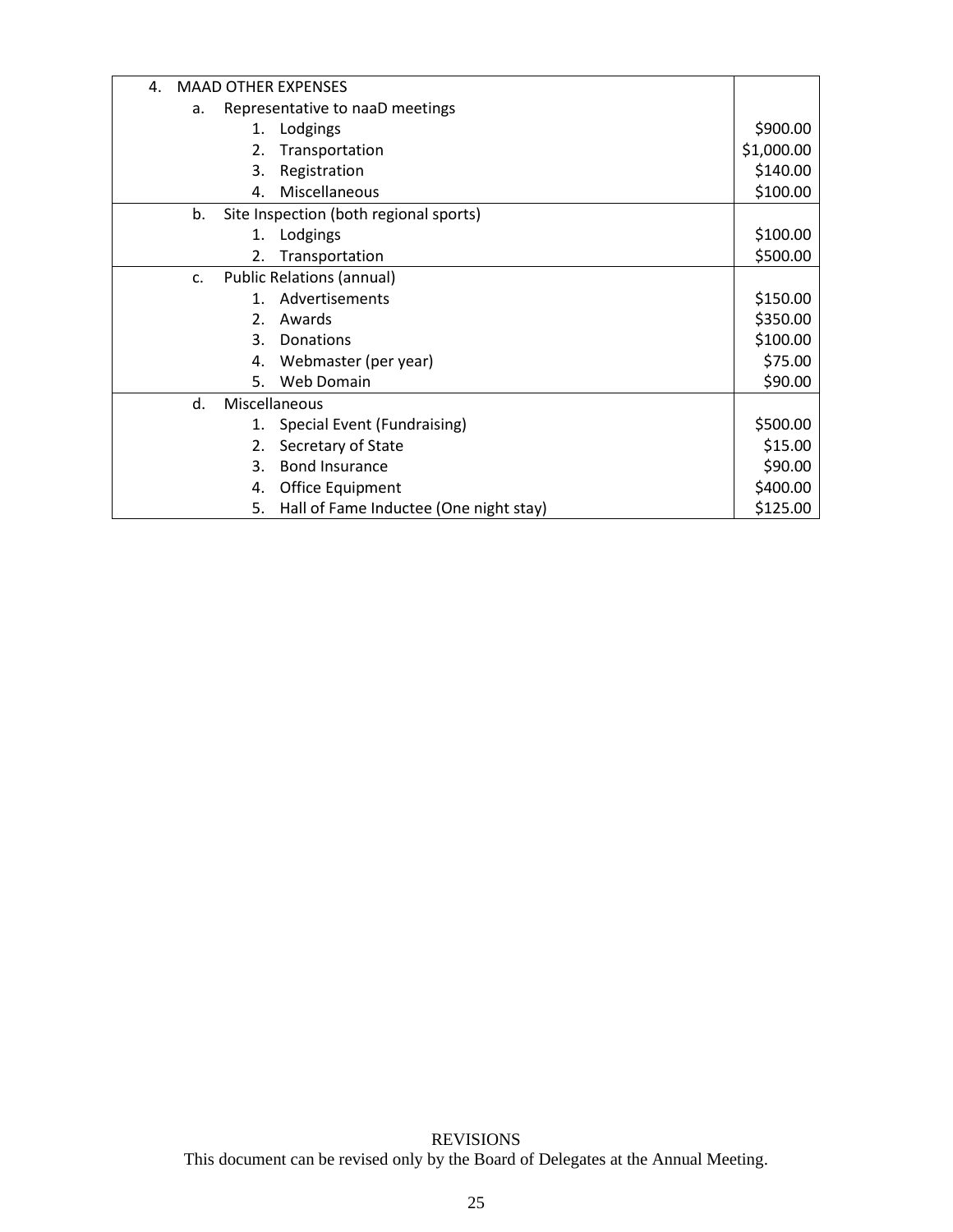### **GENERAL TOURNAMENT RULES AND REGULATIONS**

### PLAYER AND TEAM ELIGIBILITY

SECTION 1: QUALIFICATIONS OF PLAYERS – Any player who wishes to play in a competition or tournament of the MAAD must satisfy the following requirements:

- A. Proof of being Deaf, or in specific sports, be submitted to the Tournament Director before or during the Players Council Meeting, in one of the following forms:
	- 1. An audiogram (official hearing test report, performed and signed by a state-certified or state-licensed audiologist) showing a hearing loss of 55 decibels (db) or greater in both ears; A softball player shall have a hearing loss of 55 db or greater in the worse ear to be eligible.
	- 2. transcripts (which may be in the form of report cards, diplomas or other state recognized documents) from a recognized residential;
	- 3. proof of participation, including year and sport played, as a player in any World Championship for the Deaf or Deaflympics, or
- B. Proof of being a CODA (Child of Deaf Adults) for softball only:
	- 1. Obtain proof of CODA only a birth certificate showing the name of a deaf parent and proof of the parent's deafness through any of the other proof listed in this section.
- C. Proof of being a SODA (Sibling of Deaf Adults) for softball only:
	- 1. Obtain proof of SODA only a birth certificate showing the name of a deaf sibling and proof of the sibling's deafness through any of the other proof listed in this section.
- D. Proof of being a Spouse/Partner for softball only:
	- 1. Obtain proof of Spouse/Partner only a marriage certificate showing the name of deaf Spouse/Partner and proof of the Spouse/Partner's deafness through any of the other proof listed in this section.
- E. At least eighteen (18) years of age at the time of registering;
- F. Proof of high school graduation or GED completion;
- G. Not currently playing in a collegiate and/or professional sport at the time of the MAAD tournament;
- H. Play for only one (1) team in each respective tournament (allow to play open's/coed's or women/co-ed's).

Failure to do so shall be ineligible to participate in the tournament.

SECTION 2: QUALIFICATIONS OF COACHES, MANAGERS, and TEAM STATISTICANS – There shall not be any requirement that coaches, managers, or team statisticians to be deaf or not deaf.

SECTION 3: TEAMS PER CLUB – Each Club Member may submit more than one team to participate in any tournament, provided that each team meets the requirements imposed by the Player Council for that Tournament. No player on any Club Member Team or Independent Team Member may switch from one team to another even if the two teams are representative of the same Club Member or the same Independent Team Member.

SECTION 4: INDEPENDENT TEAMS – An independent team seeking to participate in any sport competition shall send a team registration form with a list of the eligible players and coaches/managers, along with a money order or cashier's check, to be received by the MAAD Treasurer by the registration deadline. Independent Teams shall be subject to higher fees to participate in MAAD tournaments.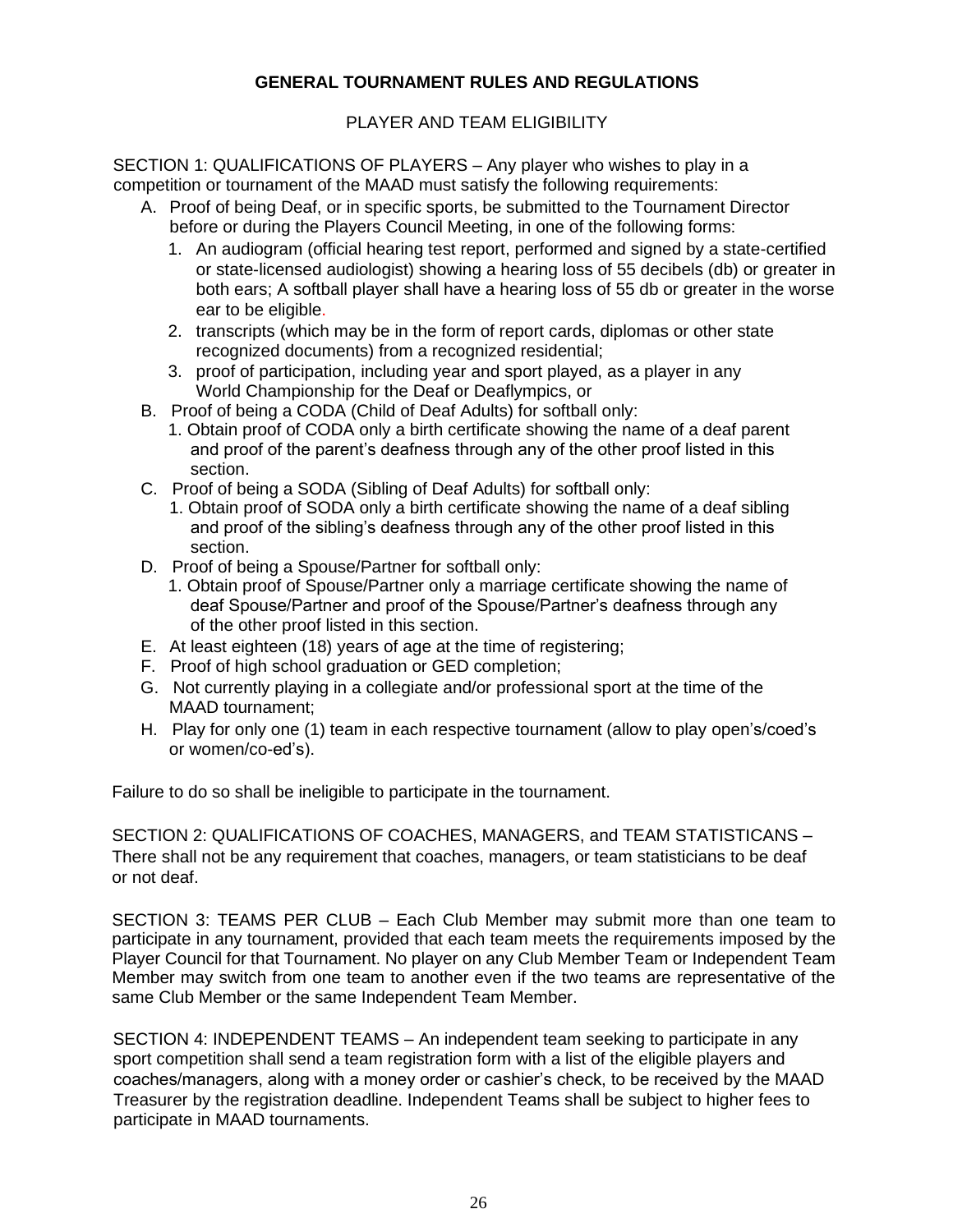SECTION 1: GENERAL RULES OF TOURNAMENT – The conditions of competition, and the rules governing any and all athletic Tournaments sponsored by the MAAD, shall be as prescribed in the Rules and Regulation of the applicable naaD.

- A. TEAMS Any team seeking to participate in a MAAD Tournament submits its official MAAD/naaD Players' Registration forms to the MAAD shall be considered as having declared its intention of entering the Tournament.
- B. ELIGIBILITY FOR NATIONAL TOURNAMENTS -- Each team that is within the MAAD region is required to play in the MAAD Tournament before any such team can enter the

National Tournament. Failure to play in the MAAD Tournament prior to the National Tournament shall result in an automatic suspension and ineligibility to play in the National Tournament.

- C. TEAM WITHDRAWAL AND PENALTY
	- 1. A team that has already submitted a roster with the names of its players but seeks to withdraw from participating in any MAAD tournament shall be fined
	- 2. The team shall pay such a fine to MAAD or the Host Club no later than sixty (60) days after the end of the Tournament.
	- 3. Failure to pay the fine shall result in an indefinite suspension until such fine is paid in full.
- D. TOURNAMENT BRACKET The MAAD Tournament Director shall have copies of the designed tournament brackets, based on the number of the registered teams.
- E. SEEDING AND PAIRING The seeding and pairing of teams shall be done according to applicable national sports association rules and regulations (such as the NCAA), and shall be based on the results of the previous year's Tournament. Once the pairings are set, they may not be altered.
	- 1. The MAAD Tournament Director shall have live-draw teams for both basketball and Softball two weeks prior to the tournament.
- F. PRIZE Championship and runner-up teams shall receive money prize established in the Fiscal Policies.
- G. Any player/fan is subject to any misconduct with chemical-based drugs or illegal substances during any MAAD event shall be automatically banned from the premises and further suspended from MAAD for one year or more and will report to all national organization's suspension lists.

#### REVISIONS

This document may NOT be revised only by the Board of Delegates at the Annual Meeting.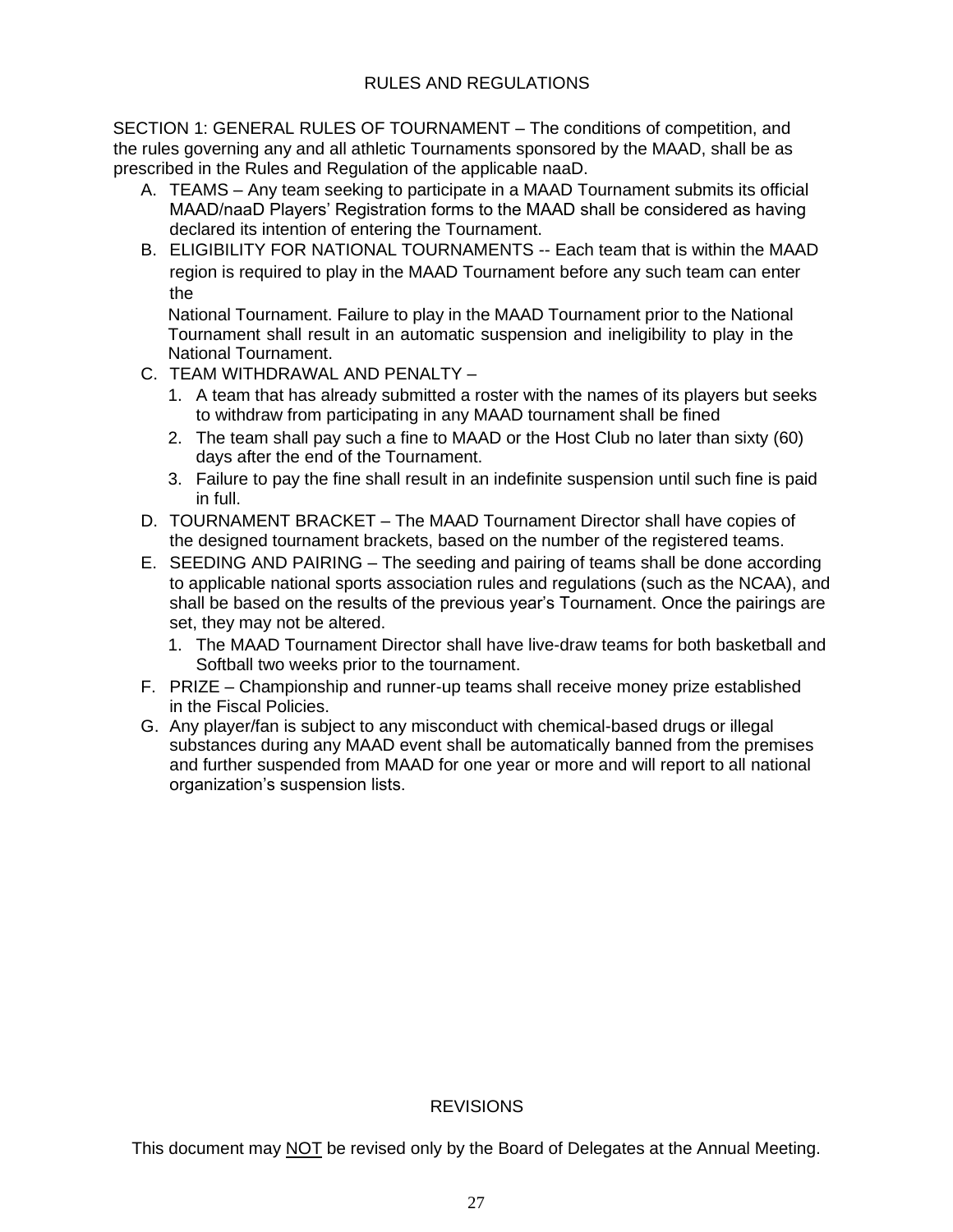## **BASKETBALL RULES AND REGULATIONS**

- A. DATES OF TOURNAMENT –MAAD Basketball tournaments shall be held annually at any time during the last two (2) weekends of February or any weekends of March, although another date may be permitted;
- B. NAME OF TOURNAMENT MAAD Basketball tournaments shall be promoted as the "MAAD William N Fraser Memorial Regional Basketball Tournament."
- C. NATIONAL AFFILIATION The current basketball naaD is the United States of America Deaf Basketball (USADB).
- D. MEETING DATE The MAAD Basketball Player Council meeting shall coincide with the MAAD Basketball Tournament.
- E. DEADLINE DATE TEAM ENTRY AND PLAYERS' REGISTRATION Team entries and player registration shall be mailed by priority mail with delivery confirmation and postmarked no later than February first of each year. No team or player shall be permitted to register after the deadline date.
- F. ARENA REQUIREMENTS/RECOMMEDANTIONS For the basketball tournament, there shall be at least two (2) regulation sized basketball courts.
	- 1. Requirements:
		- a. hardwood floor and/or rubber floor, not less than 94' x 50' in size;
		- b. good lighting;
		- c. scoreboard; and
		- d. three-point arc;
		- e. table for head statistician and scorekeepers.
	- 2. Recommendation:
		- a. 35-second shot clock; and
		- b. Locker(s) and/or dressing rooms for teams.
- G. SCHEDULE OF GAMES The MAAD Tournament Director and the Tournament Host Committee shall be responsible for the scheduling of games. Games shall be scheduled to begin no earlier than 4:00 p.m. Friday, and proceed through all of Saturday, with the final game to take place on Saturday before the Awards Ceremony.
- H. NUMBERS OF TEAMS IN EACH DIVISION –

1. Balanced Pool - Seven (7) teams or less in a tournament shall play 2 games each in the balanced pool set up to determine the final round match-ups. 2. Bracket Play - Eight (8) teams or more in a tournament shall play 3 guaranteed games each in the bracket play.

3. No new team can be seeded in a basketball tournament.

- I. TOURNAMENT HALF-TIME Half Time (with the clock stopped on all game functions, fouls, free throws, and dead balls) shall be as follows:
	- 1. Championship flight games: twenty (20) minutes; women are ten (10) minutes per quarter.
	- 2. Consolation flight games: sixteen (16) minutes; women are eight (8) minutes per quarter.
	- 3. Overtime games: five (5) minutes.
- J. REFEREES Each game shall be officiated by at least two (2) registered official referees. The Tournament Host Committee must make an agreement/contract with referees after receiving notification from Tournament Director on number of teams and games for the Tournament that they shall adhere to all MAAD Basketball Players Council rules and regulations with no exceptions.
- K. SCOREKEEPERS The Tournament Director shall be the supervisor to oversee the appointed, qualified scorekeepers and spotters.
	- 1. Each scorekeeper and spotters shall be paid ten dollars (\$10) per game.
	- 2. This cost shall be the responsibility of the Tournament Host Committee, and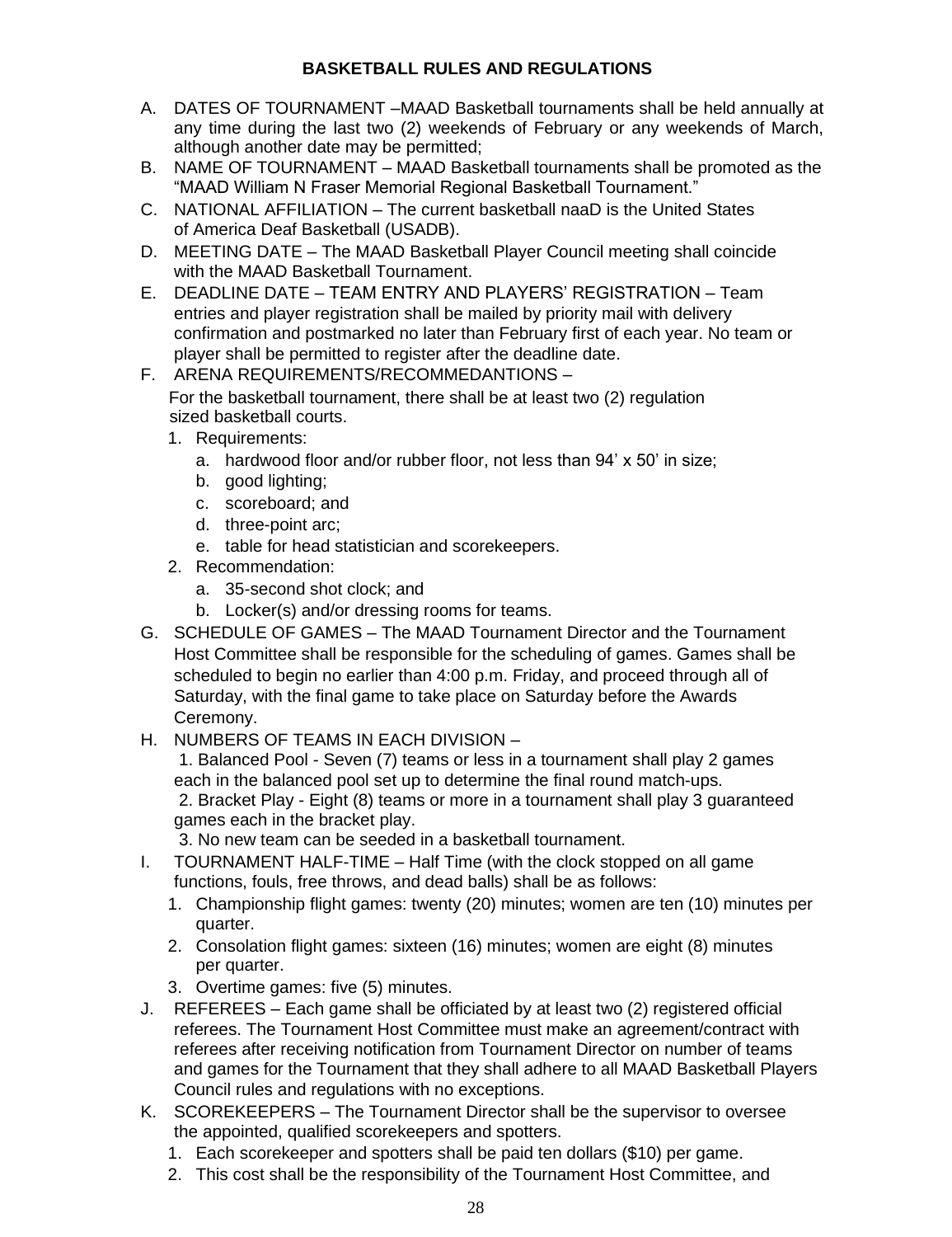- 3. The Scorekeepers' responsibility shall be to compute all statistics for all of the game.
- L. TOURNAMENT EQUIPMENT
	- 1. BASKETBALLS The Tournament Host Committee shall furnish sufficient official NCAA basketballs. Brand new basketballs shall be "broken-in" if possible, by using them a few times before the MAAD Tournament.
- M. ELIGIBLE TEAMS/REGISTERED PLAYERS
	- 1. To enter the MAAD Basketball Tournament, a team roster must have at least eight (8) with a maximum of fifteen (15) registered members including the players and coaching staff (coaches, managers, and statisticans) on official MAAD/naaD registration form.
	- 2. A minimum of five (5) players shall be allowed on the floor at the beginning of the game.
	- 3. At the MAAD Basketball Tournament, a team shall not have more than twelve (12) players on its line-up.
	- 4. Free Agent (FA): Maximum of two (2) FAs will be allowed from outside of MAAD to sign with a team.
	- 5. During the progress of any games, only those listed on the team roster may occupy their bench.
	- 6. Allow one (1) CODA female player from within MAAD region to play on a women's team.
	- 7. Any late signers/additional players will be assessed \$30.00 fee with proof of audiograms/diplomas prior to the Players Council Meeting.
- N. UNIFORMS Uniform and jersey numbers shall be according to applicable naaD regulations.
	- 1. number no less than six (6) inches in size on the back of jersey,
	- 2. number no less than four (4) inches in size on the front of jersey,
	- 3. numbered jersey of the same colors and shorts of the same colors,
	- 4. lists the players and their correct jersey numbers, and such information should be the same as what is recorded on the program books and/or the MAAD/naaD registration form(s),
	- 5. The jersey/uniform numbers may be used 00-99, and
	- 6. Should any team fail to meet any requirement for an MAAD tournament, the team shall be required to pay any relevant fine.
- O. GAME REGULATIONS The games, other than specified in these rules and regulations, shall be played according to the national authority such as is provided in the Official NCAA Guide of Basketball Rules and Regulations.
- P. RECORDS OF BASKETBALL TOURNAMENT Copies of all game records shall be turned over to the MAAD Hall of Fame Committee after the Tournament.
- Q. HALL OF FAME CEREMONY The Hall of Fame Committee Chair shall serve as the Chief Officiator during the annual MAAD Hall of Fame Ceremony, which takes place during Award ceremony.
- R. AWARDS A system/formula shall be used to determine award winners:
	- 1. Performance in two (2) or more games.
	- 2. An individual's statistic includes:
		- a. scoring;
		- b. defense; plus
		- c. Attitude and sportsmanship.
	- 3. Individual awards for each gender include:
		- a. One (1) Most Valuable Player (MVP);
		- b. Ten (10) All-Stars for 5 or more teams participating; (or) five (5) All-Stars for 4 or less teams participating.
		- c. One (1) Individual Sportsmanship;
		- d. One (1) Top Scoring Average;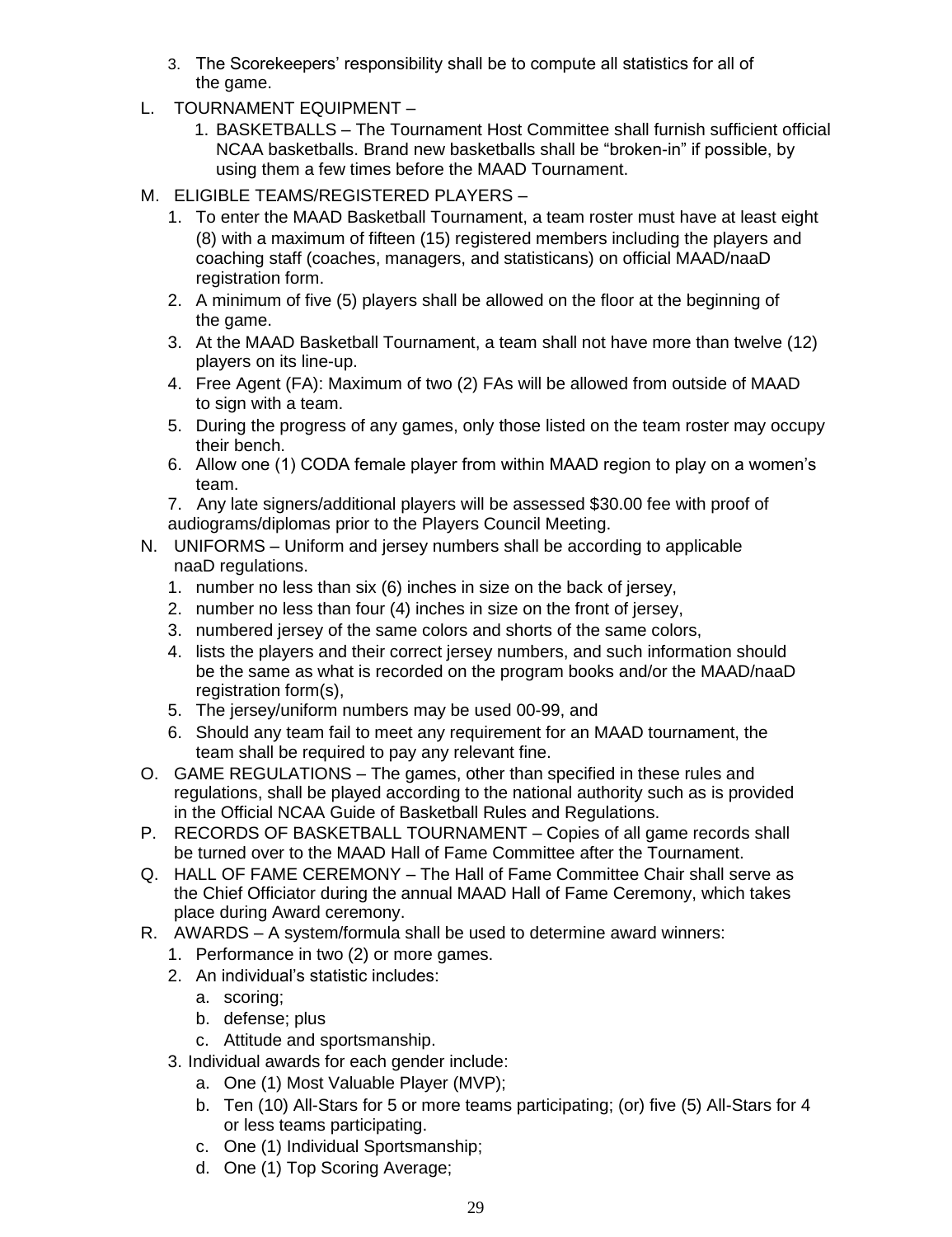- e. One (1) Top Rebound Average;
- f. One (1) Top Assist Average;
- g. Coach of Tournament
- 4. Team awards for each gender include:
	- a. Championship (1st);
	- b. Runner-up (2nd);
	- c. Third (3rd); and
	- d. Team Sportsmanship.

### REVISIONS

This document may NOT be revised only by the Board of Delegates at the Annual Meeting.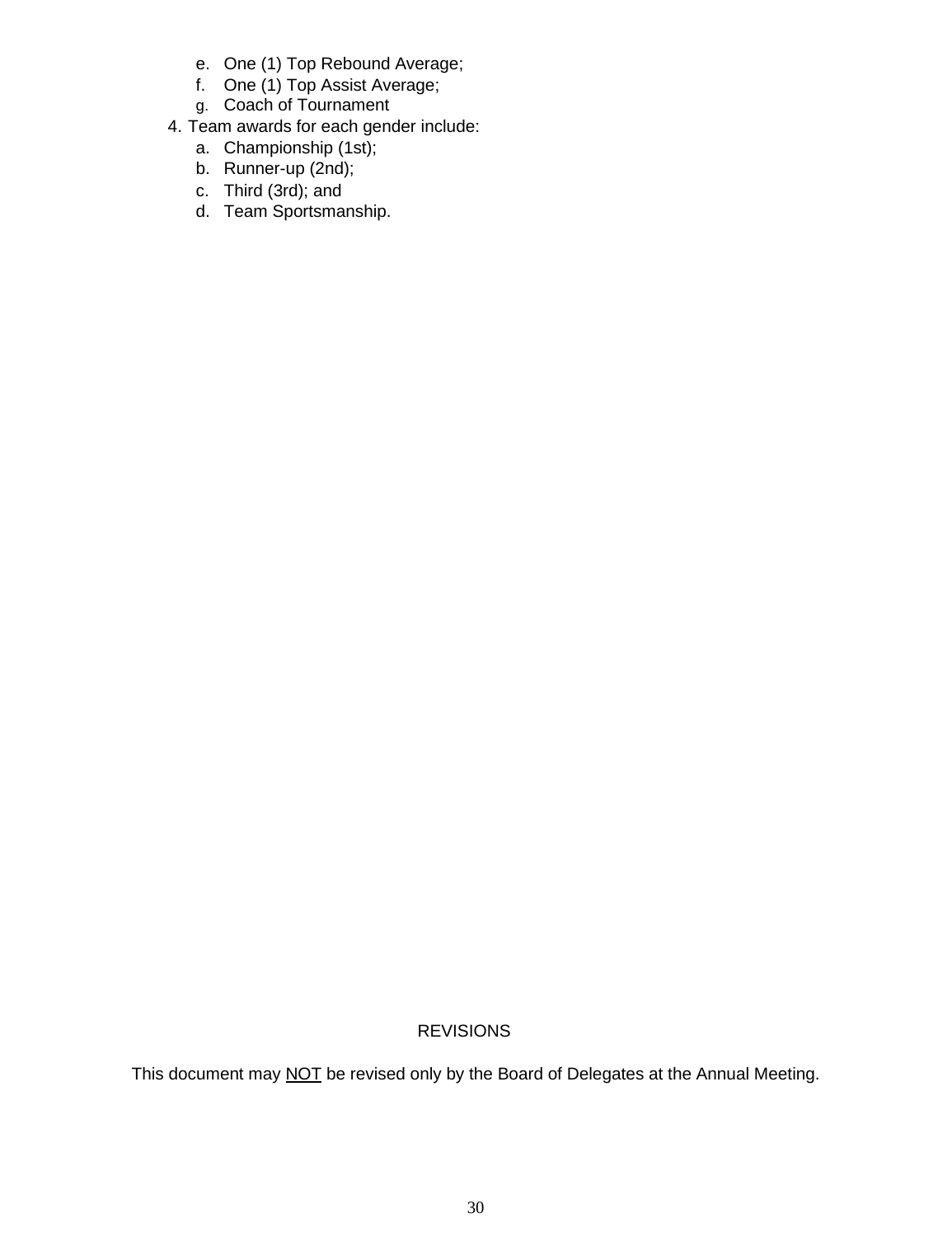## **SOFTBALL RULES AND REGULATIONS**

- A. DATES OF TOURNAMENT Softball tournaments shall be held annually at any time between the first (1st) weekend of June and fourth (4th) weekend of July, although another date may be permitted.
- B. TOURNAMENT NAME the softball tournament shall be promoted as the "MAAD John L. Buckmaster Memorial Softball Tournament."
- C. NATIONAL AFFILIATION MAAD is not affiliated with any softball naaD.
- D. OFFICIAL AUTHORITY The official authority for the rules of softball and coed softball at the tournaments shall be chosen by the Tournament Host Committee from the following:
	- 1. American Softball Association (ASA); or
	- 2. National Softball Association (NSA); or
	- 3. United States Slo-Pitch Softball Association (USSSA); or
	- 4. International Softball Association (ISA).
- E. MEETING AND TOURNAMENT DATE The MAAD Softball Player Council meeting shall coincide with the MAAD Softball Tournament.
- F. DEADLINE DATE TEAM ENTRY AND PLAYERS' REGISTRATION Team entries and player registration for the Softball Tournament shall be mailed to MAAD by priority mail with delivery confirmation and postmarked no later than 30 days prior to MAAD's Softball Tournament. No team or player shall be permitted to register after the deadline date except under certain circumstances to be determined by the Softball Player Council.
- G. FIELD REQUIREMENTS –

The field to be used for the softball tournament shall have four (4) or more softball diamonds. MAAD will follow the park's official authority field specifications.

- 1. Requirements of each field shall have:
	- a. a permanent backstop;
	- b. b e t w e e n 65 and 70 feet base;
	- c. between 50 and 55 feet pitching;
	- d. an outfield fence with a minimum radius of 275 feet;
	- e. a maximum radius of 325 feet of home plate fence;
	- f. and tables for scorekeepers
- 2. Table for head statistician.
- H. SCHEDULE OF GAMES The MAAD Tournament Director and the Tournament Host Committee shall be responsible for the scheduling of games, subject to the following:
	- 1. Round Robin games shall be played on Friday,
	- 2. The tournament shall be based on round robin and double elimination (guaranteed 4 games).
	- 3. All games shall go to the 7th inning, unless a team is leading by fifteen (15) runs in the 5th inning within one (1) hour and fifteen (15) minutes.
	- 4. Championship games a team leading by fifteen 15 runs after the 5th inning.
	- 5. "Forced" championship games (each team has one loss) shall go to 7th inning.
	- 6. In case of game canceled due to inclement weather after 4th inning, the leading team shall be declared the winner.
	- 7. In case of game(s) canceled due to inclement weather, the highest seeded team in the winning flight shall be declared the champions.
	- 8. A courtesy foul will be allowed.
- I. UMPIRES Games shall be officiated by registered official umpires.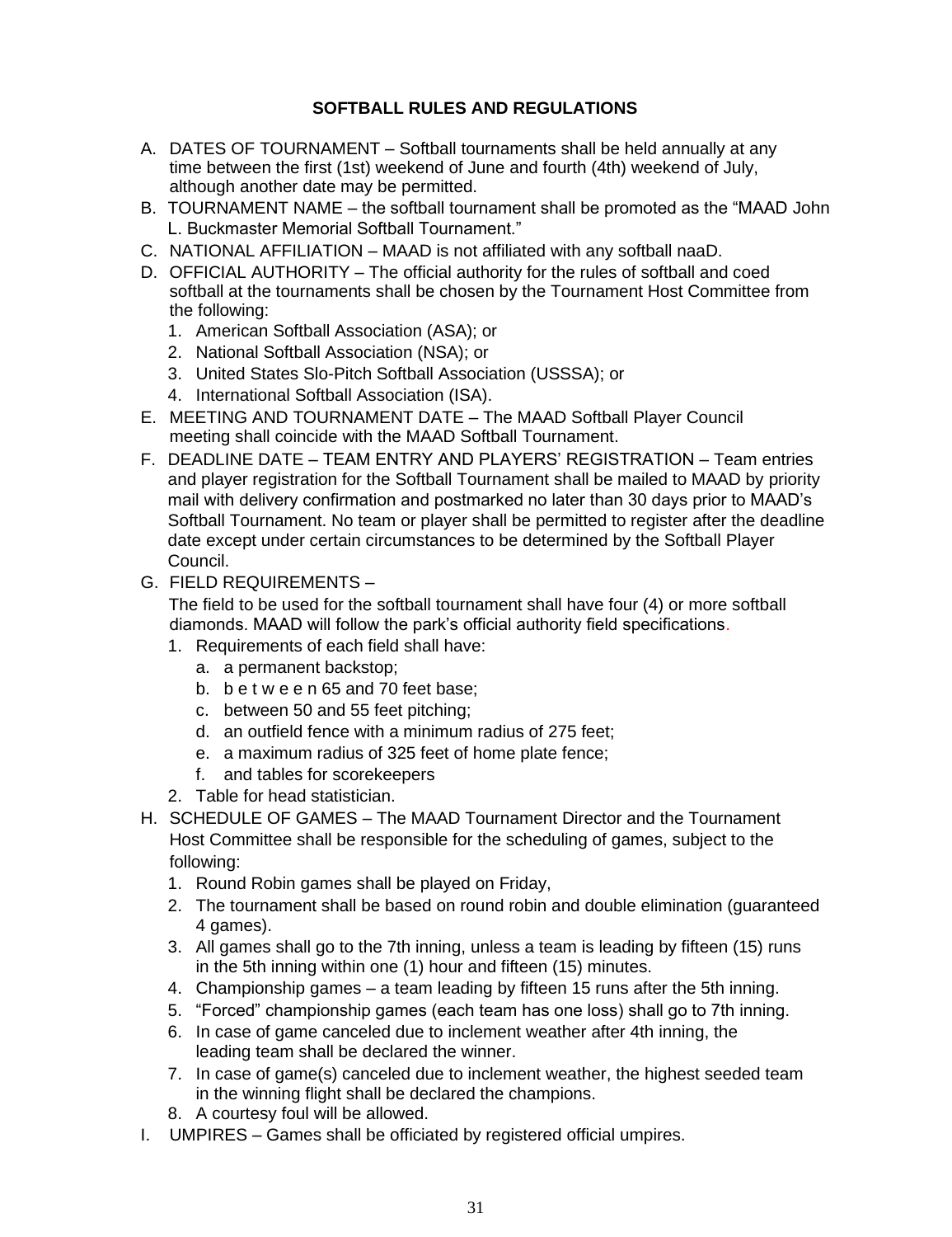- 1. The round robin and bracket games shall have at least one (1) umpire for the softball tournament.
- 2. The Championship game shall have two (2) umpires for the softball tournament.
- 3. The Tournament Host Committee must make an agreement/contract with umpires after receiving notification from Tournament Director on number of teams and games for the Tournament that they shall adhere to all MAAD Softball Council rules and regulations with no exceptions.
- J. SCOREKEEPERS Tournament Director shall be the supervisor to oversee the appointed, qualified scorekeepers.
	- 1. Each scorekeeper shall be paid ten dollars (\$10.00) per game.
	- 2. The cost shall be the responsibility of the Tournament Host Committee, and
	- 3. Scorekeepers' responsibility shall be to complete the statistic of the game.
- K. TOURNAMENT EQUIPMENT
	- 1. SOFTBALLS The Tournament Host Committee shall furnish sufficient official restricted flight softballs. Based on the number of teams registered, MAAD Tournament Director informs to the Tournament Host Committee on numbers of balls needed for the tournament.
	- 2. FACE MASK The teams are required to bring and wear face mask for pitchers.
- L. ELIGIBLE TEAMS/REGISTERED PLAYERS FOR SOFTBALL TOURNAMENT:
	- 1. To enter the MAAD Softball Tournament, a team shall have at least twelve (12) registered players with a maximum of twenty (20) registered players including the coaching staff, on official MAAD/naaD registration form.
	- 2. A minimum of nine (9) players is required to be allowed on the field.
	- 3. At the MAAD Softball Tournament, a team shall not have more than sixteen (16) players on its line-up.
	- 4. During the progress of any game, only the team's player line-up, manager(s), coach(s) and team statistician(s) may occupy its dugout.
	- 5. A player who is not deaf but a "CODA/SODA/Spouse per team" shall be permitted to play.
		- a. Open's Team: two (2) allowed
		- b. Women's Team: two (2) allowed
		- c. Mixed (Coed) Team: two (2) allowed
	- 6. Free Agents as player maximum of: Mixed (Coed): three (3) any age, Women: three (3) any age, Open: three (3)- one any age, one over 30 and one over 35.
	- 7. Any late signers/additional players will be assessed \$25.00 fee prior to the Players Council Meeting.
- M. ELIGIBLE TEAMS/REGISTERED PLAYERS FOR COED SOFTBALL TOURNAMENT:
	- 1. To enter the MAAD Softball Tournament, a team shall have at least six (6) males and six (6) female registered players with a maximum of twenty (20) registered players including the coaching staff, on official MAAD/naaD registration form
	- 2. Minimum of ten (10) players shall be allowed on the field.
	- 3. A team shall not have more than sixteen (16) players on its lineup.
	- 4. At least four (4) male and four (4) female players must be in the lineup at all time (seven and five if additional hitter is used),
	- 5. Lineup may not have more than two (2) consecutive batters that are not female.
	- 6. When a male batter receives a base on balls or intentional walk, he shall be awarded second base with the next female batter choosing the option to walk or bat on two (2) outs only,
	- 7. In the event of less than ten (10) players, there shall have a few options to be determined at Players' Council and/or Softball Council meeting(s):
		- a. If four (4) males and five (5) females on the line-up, the 10th batter in the line-up is automatically out.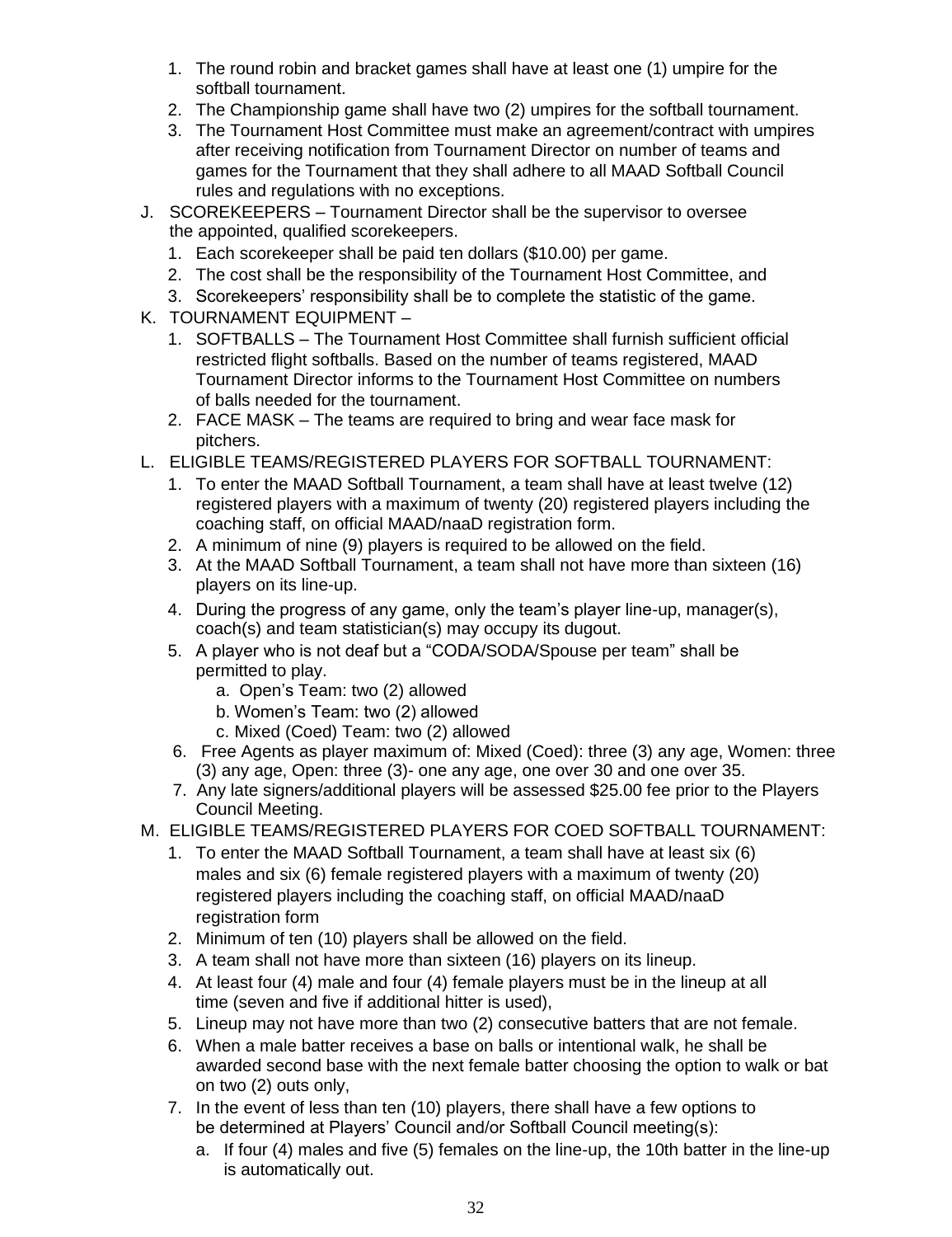- b. The six (6) males and three (3) females are not allowed.
- c. If team ends up with six (6) males and three (3) women due to injury(ies), with automatic one out instead of forfeiting the game.
- d. CODA shall be permitted to play, provided that one (1) male CODA and two (2) female CODA are allowed.
- e. Require at least four (4) female players on defense in the field with at least one (1) female outfielder.
- f. Female players may be either catcher or pitcher but may not be both at the same time.
- g. Courtesy Runner can be applied at any time, gender doesn't matter.
- 8. Any late signers/additional players will be assessed \$25.00 fee prior to the Players Council Meeting.
- N. UNIFORMS Uniform and jersey number requirements shall be according to applicable naaD regulations.
	- 1. number no less than six (6) inches in size on the back of jersey,
	- 2. numbered jersey of the same colors,
		- 3. Open, Women and Coed shall have the option to wear headwear or not.
	- 4. lists the players and their corrected jersey numbers, the same as on program book and/or MAAD/naaD registration form(s)
	- 5. Should any team fail to meet the requirements of a MAAD Tournament, the team shall be required to pay a fine in the amount determined by the Fiscal Policies.
- O. GAME REGULATIONS Game regulations, other than specified in these rules and regulations, shall be as by the national authority.
- P. RECORDS OF SOFTBALL TOURNAMENT Copies of all game records shall be turned over to the MAAD Hall of Fame Committee after the Tournament.
- Q. HALL OF FAME CEREMONY The Hall of Fame Committee Chair shall serve as the Chief Officiator during the annual MAAD Hall of Fame Ceremony, which takes place during Award ceremony.
- R. AWARDS A system/formula shall be used to determine award winners:
	- 1. Performance in three (3) or more games and ten (10) or more at plate appearances.
	- 2. An individual's statistics will include:
		- a. runs batted in;
		- b. fielding;
		- c. runs;
		- d. and errors; plus
		- e. Attitude and sportsmanship.
	- 3. Individual awards for each gender shall include:
		- a. One (1) Most Valuable Player (MVP) [one of each gender for Coed teams];
		- b. Ten (10) All-Stars [five of each gender for Coed teams];
		- c. One (1) Individual Sportsmanship [one of each gender for Coed teams];
		- d. One (1) Runs Batted In (RBI) Champion [one of each gender for Coed teams];
		- e. One (1) Batting Average (BA) Champion [one of each gender for Coed teams].
	- 4. Team awards based for each gender [one team award for Coed teams]:
		- a. Championship (1st);
		- b. Runner-Up (2nd); and
		- c. Third (3rd);
		- d. Team Sportsmanship; and
		- e. Manager of Tournament.

## **REVISIONS**

This document may NOT be revised only by the Board of Delegates at the Annual Meeting.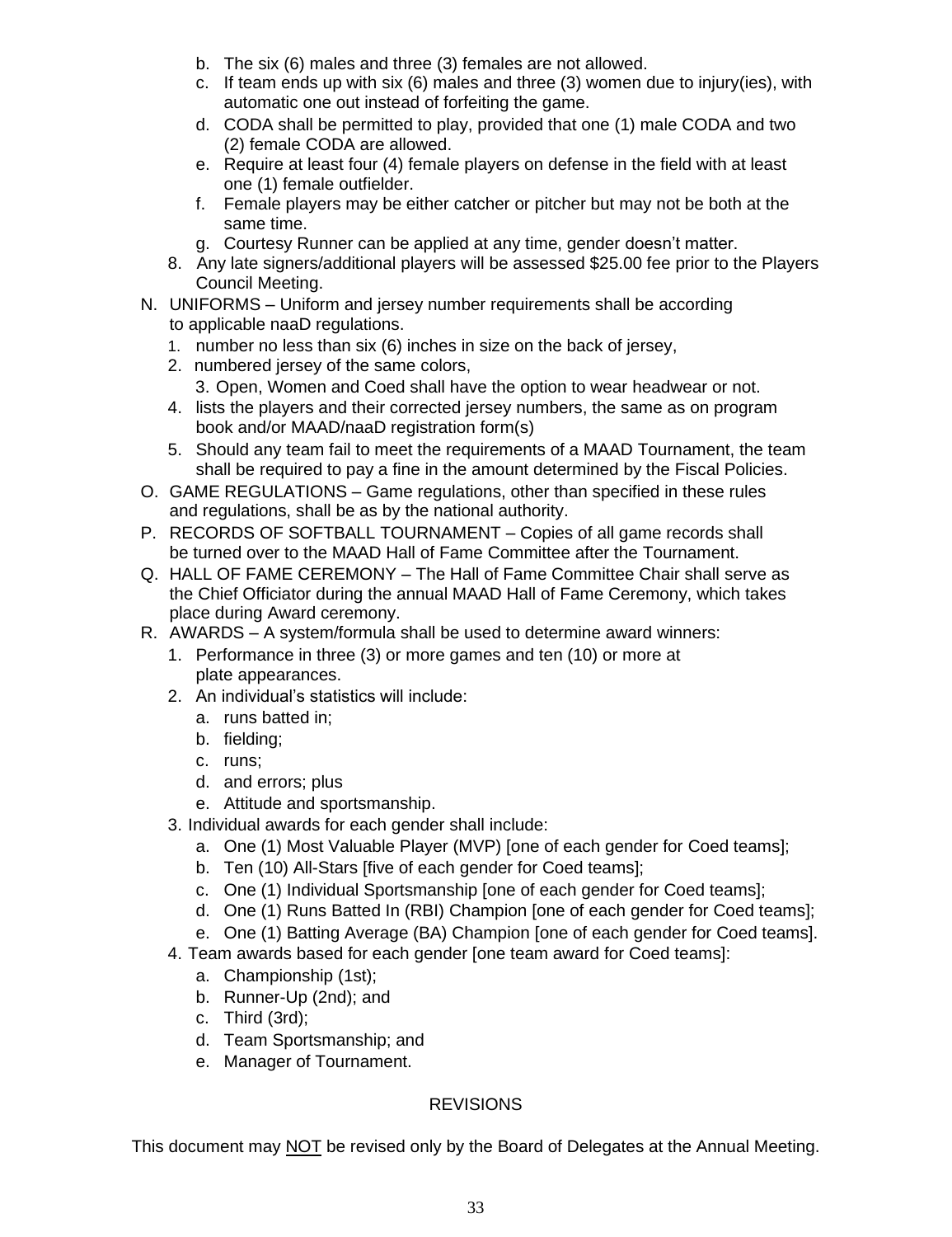### **VOLLEYBALL RULES AND REGULATIONS**

#### SECTION 1 VOLLEYBALL PLAYER COUNCIL –

- A. PURPOSE To:
	- 1. Adopt MAAD Volleyball Tournament Rules and Regulation, and
	- 2. Hold a MAAD-sponsored Volleyball Tournament annually.
	- 3. The Host Club may set other dates subject to MAAD Board of Delegates' approval.
- B. NATIONAL AFFILIATION
- C. NATIONAL AUTHORITY
- D. TOURNAMENT DATE
- E. DEADLINE FOR TEAM ENTERS AND PLAYERS' REGISTRATION
- F. HOST CLUB TOURNAMENT CHAIR
- G. RULES AND REGULATIONS
- H. GAME REGULATIONS (NATIONAL AUTHORITY)
- I. RECORDS OF THE TOURNAMENT
- J. RECOGNITION
- K. AMENDMENTS

#### **REVISIONS**

This document may NOT be revised only by the Board of Delegates at the Annual Meeting.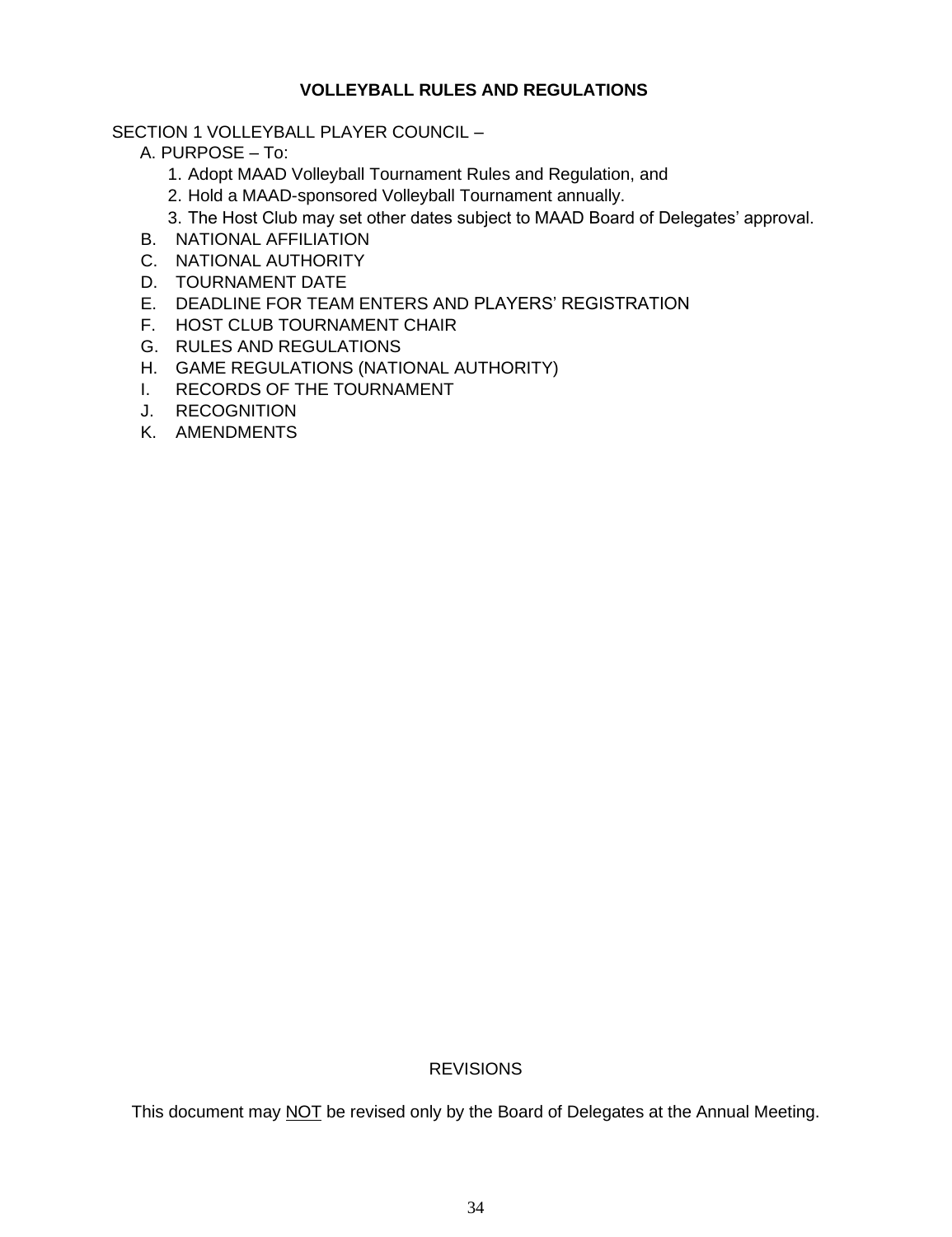### **TOURNAMENT DIRECTOR GUIDELINES**

The Tournament Director shall have the following duties:

- A. Chair the Players Council meetings;
- B. Visit the tournament locations at least one year prior to Tournament date for the purpose of inspecting and approving plans, prices, and other arrangements;
- C. Provide official MAAD scorebooks;
- D. Serve as the liaison between MAAD Member Clubs and the appropriate naaD for player registration forms after receiving forms from the MAAD Treasurer;
- E. Appoint and supervise;
	- a. Qualified scorekeepers and spotters to complete the record of the games, and
	- b. Up to two (2) statisticians for tabulation of Tournament statistics; and

c. three (3) people to serve on the Tournament grievance committee before the tournament begins

- F. Report all records and statistics to the secretary of each Club Member and to all members of the Executive Board no later than ninety (90) days after each MAAD tournament;
- G. Maintain regular communications between MAAD and Tournament Committee from the time of initial tournament planning until the completion of the assigned tournament;
- H. Ensure all rules and regulations, policies and bylaws are followed at each tournament; and
- I. Perform other duties of the office, as assigned by the MAAD Executive Board.

#### REVISIONS

This document may be revised only by the Board of Delegates at the Annual Meeting.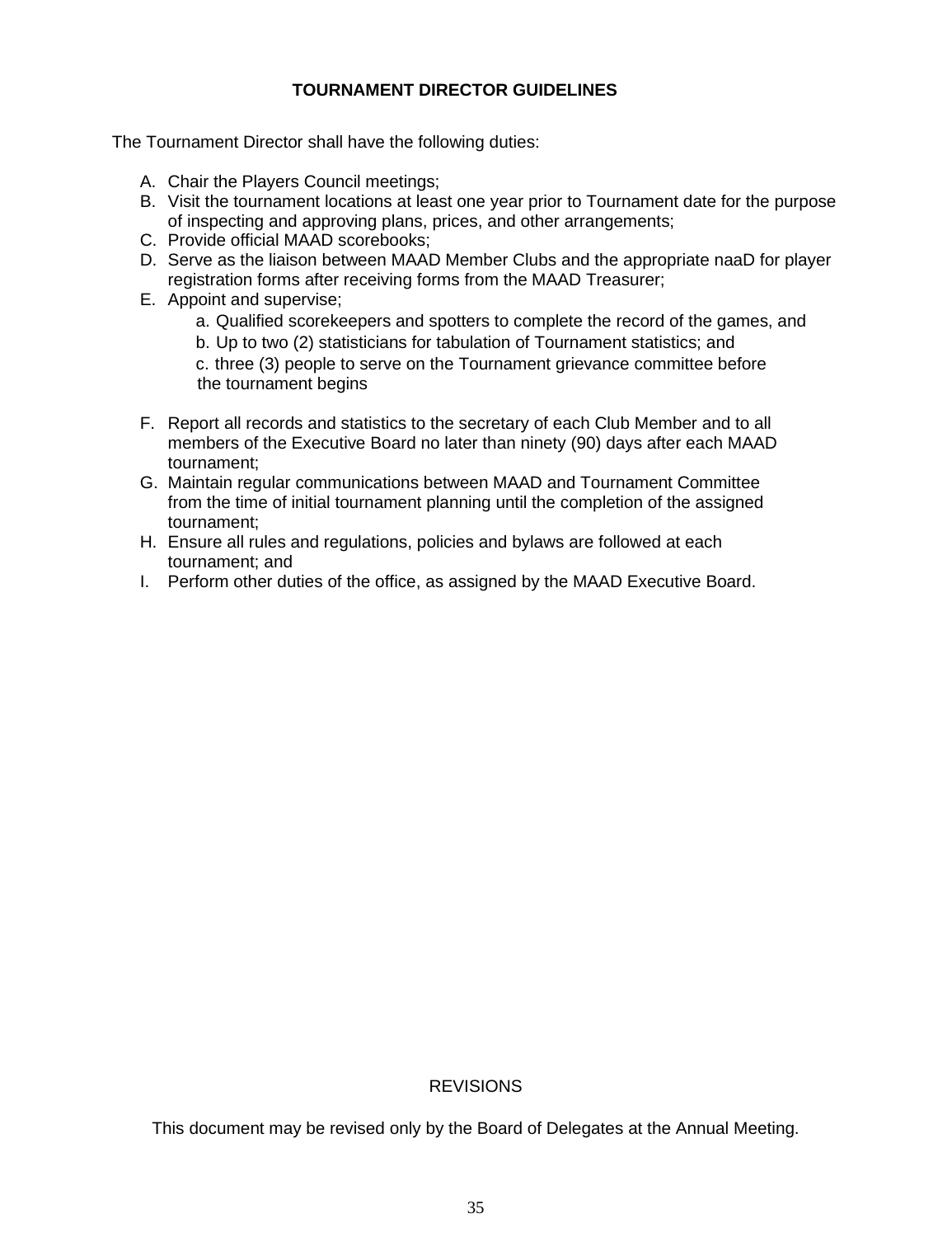## **TOURNAMENT HOST GUIDELINES**

SECTION 1: TOURNAMENT HOST – MAAD reserves the right to host all official regional tournaments. At the Annual Meeting the Board of Delegates may choose to invoke the host club bidding process outlined in this document.

SECTION 2: HOST CLUB BIDDING PROCESS –

- A. BID PROCESS DATE Any Club Member may bid to host a Tournament up to four (4) years in advance of the anticipated date of the Tournament. Each such bid shall be by letter from the Secretary of the Club Member and addressed to the MAAD Secretary. The bid shall include a deposit in the amount as specified in the Fiscal Policies.
- B. SELECTION Selection of the Tournament Host Club shall be by a majority vote at the Annual Meeting of the MAAD Board of Delegates. The selected MAAD Tournament Host Club shall, through its Officers, sign a CONTRACT AND SECURITY AGREEMENT with the MAAD Executive Board.
- C. HOST CLUB TOURNAMENT CHAIR The duties of the Host Club Tournament Chair shall begin at the MAAD Board of Delegates Annual Meeting the year prior to the Tournament and end at the conclusion of the MAAD Board of Delegates Annual Meeting in the year of the Tournament.
- D. REFUND OF DEPOSIT FOR UNSUCCESSFUL BIDS The bid deposit will be refunded in entirety to any unsuccessful bidders.

E. REFUND OF DEPOSIT FOR SUCCESSFUL BIDS AFTER COMPLETION – The bid deposit made by a successful bidder to be the Tournament Host Club shall be refunded to that Tournament Host Club only when:

- 1. the Host Club has executed all requirements of the Tournament CONTRACT AND SECURITY AGREEMENT to the satisfaction of the MAAD Executive Board; and
- 2. the Host Club has sent a team to participate in tournaments of the sport being hosted as follows:
	- a. the tournament hosted by the Host Club.
- F. WITHDRAWAL OF TOURNAMENT HOST CLUB A Tournament Host Club that seeks to withdraw from hosting the Tournament may do so without penalty if the withdrawal is properly made within one hundred and twenty (120) days after being selected. Withdrawal is properly made when the Secretary of the Host Club submits a formal letter of withdrawal to the MAAD Secretary and the MAAD Tournament Director. If a Host Club makes its withdrawal request after the one hundred and twenty (120) day deadline, the Club shall:
	- a. forfeit the bid deposit, and
	- b. be barred from bidding at any MAAD Tournament for five (5) years from the date of withdrawal.

 G. VACANCY – Should any Tournament Host Club withdraw, the MAAD Secretary shall immediately notify all MAAD Club Members of the vacancy and solicit bids. If no bids have been received within thirty (30) days, MAAD shall host the tournament.

## CONTRACT AND SECURITY AGREEMENT

This Contract and Security Agreement is between the Midwest Athletic Association of the Deaf (hereinafter referred to as "MAAD") and Tournament Host.

MAAD and the Tournament Host are entering into this Contract and Security Agreement to ensure that the MAAD Tournament is a successful event for both parties. In consideration of MAAD providing the opportunity to host the MAAD Tournament, the Tournament Host agrees to the following conditions: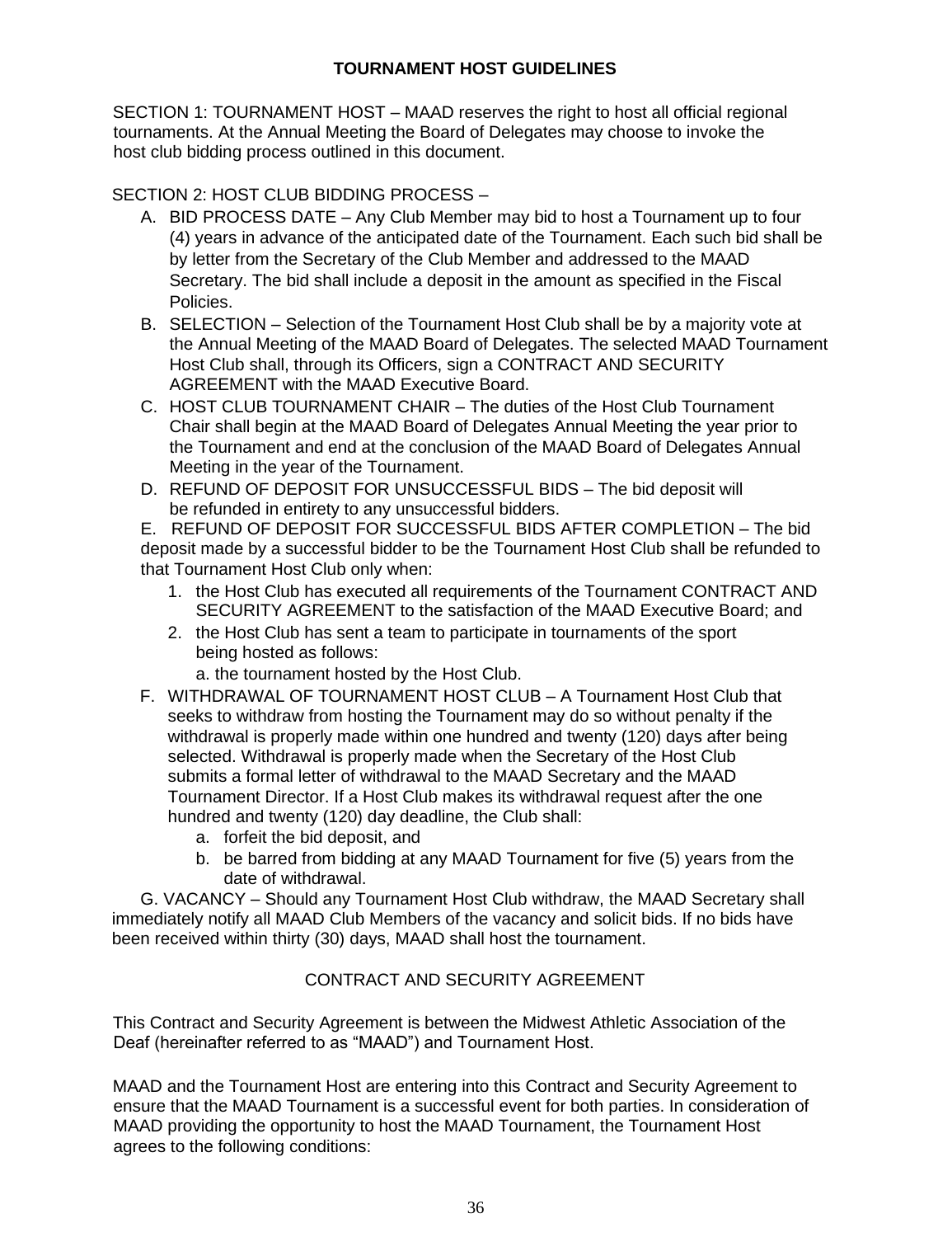### A. APPOINTMENT, REQUIREMENTS, AND RESPONSIBILITIES OF TOURNAMENT HOST-

- 1. Within thirty (30) days of executing this Contract and Security Agreement, the Tournament Host will appoint or elect a Tournament Host Chair.
- 2. Immediately upon appointing or electing the Tournament Host Chair, the Tournament Host shall notify the MAAD Secretary with the Tournament Host Chair's name, mailing address, e-mail address, and all other contact information (including but not limited to videophone number(s), phone number(s), fax number(s)).
- 3. The Tournament Host Chair must be a member in good standing of the Club Member that is the Tournament Host.
- 4. The MAAD Tournament Director shall serve as the chair of Tournament Host Committee beginning in the year preceding the Tournament and ending with the conclusion of the Tournament.
- 5. The Tournament Host Chair shall work closely with the MAAD Tournament Director at all times.
- 6. Beginning six (6) months before the Tournament for which he/she serves as the Host Chair, the Tournament Host Chair shall submit to the MAAD Executive Board at least four (4) monthly reports before the tournament with the host's discretion that shall outline the progress towards hosting the Tournament, all plans for the Tournament, and all information regarding the facilities for the Tournament, and shall submit a flyer to Executive board for the final review before distribution.

## B. TOURNAMENT REQUIREMENTS –

- 1. The Tournament Host agrees to select a suitable facility as the Tournament Headquarters, and the facility shall include:
	- a. A reception area, meeting rooms, and conference rooms for all necessary MAAD activities;
	- b. A large meeting room arranged classroom style to be used for MAAD Board of Delegate and Players Council meetings;
	- c. Appropriate space for the Awards Ceremony as determined by the Players Council;
	- d. Provision in all meeting rooms of all appropriate equipment and supplies (such as but not limited to: overhead and/or LCD projectors, overhead markers, screen, blackboard, chalk, paper); and
	- e. All necessary and appropriate telecommunications equipment to be provided at Tournament Headquarters as well as at the Tournament site.
	- f. Schedule the meeting rooms for Basketball Tournament as listed: i. Thursday

7:00 p.m. – 9:00 p.m. Players' Council Meeting

ii. Friday

8:00 a.m. – 3:00 p.m. Board of Delegates Meeting

- g. Schedule the meeting room for Softball Tournament as listed:
	- i. Player's Council Meeting flexible according to tournament schedule
	- ii. Board of Delegates Meeting flexible according to tournament schedule
- 2. The Basketball and Softball Tournament Host agrees to provide lodging for all MAAD Elected Officers during the Tournament in which it is serving as host, with lodging to be provided in the form of rooms with two (2) double beds and each bed being provided for a MAAD officer at the Tournament Headquarters hotel. Lodging shall be provided for the duration of the Tournament and shall also include any stay needed to be present for meetings of the Board of Delegates, the applicable Players Council, and the Executive Board. The Tournament Host agrees to pay for 50% of the cost of transportation (which may be either the air fare or the mileage cost) for all MAAD Elected Officers to travel from their respective home cities to the site of the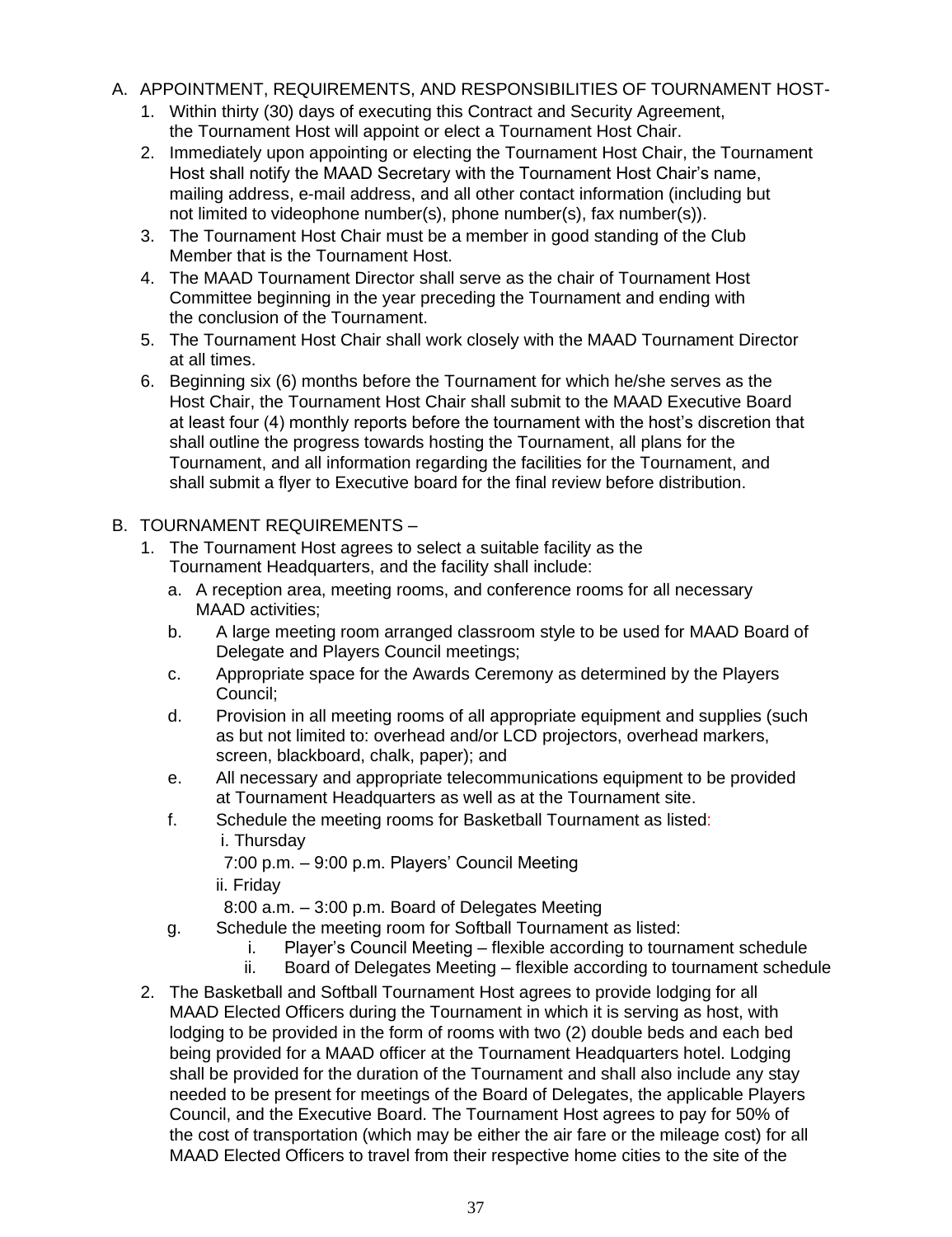Tournament. All of the expenses of Tournament Director and Hall of Fame Director will be covered by MAAD with the approval of MAAD Executive Board.

- 3. The Tournament Host agrees to pay the MAAD tournament fee which is \$500.00 providing that there are 10 or more teams registering in the tournament. If the number of teams participating is less than 10, the fee would be \$50.00 per team.
- 4. The Tournament Host agrees to obtain the appropriate Officials, Umpires, or Referees for the Tournament as needed pursuant to the Tournament Rules and Regulations.
- 5. The Tournament Host agrees to prepare, produce, and distribute a Tournament Program Book at the time of the Tournament: a. Program Book shall include the following:
	- i. Names of all players participating at the Tournament; and
	- ii. The correct jersey numbers of each player.
	- iii. OPTIONAL: the MAAD All-Time Tournament Records and Resumes;
	- iv. OPTIONAL: a historical listing of all MAAD Elected Officers; and
	- v. OPTIONAL: the previous year's Tournament

results.

- b. Distribute Program Book to the following:
- i. Two (2) copies to Hall of Fame Director, and
- ii. Fifteen (15) copies to President
- 6. The Tournament Host agrees to provide at its own cost all awards, with the exception of the MVP (Kenneth L. Meyer) awards through MAAD, the Team Sportsmanship (Arthur G. Nelson, Jr.) awards through Arthur Nelson's family member, and the Individual Sportsmanship (Michael Layton) awards through MAAD, and specified by the Tournament Rules and Regulations for the applicable sport. MAAD agrees to assume the cost for additional awards given in the event of ties. The Tournament Host agrees to put all awards on display during the Tournament.
- 7. The Tournament Host agrees that MAAD is not responsible for any bills incurred by the Tournament Host in the course of preparing for undertaking the Tournament.
- 8. The Tournament Host agrees to ensure that the accommodations (lodging and food needs) are suitable for all Club Members and Independent Team Members, and their teams. The Tournament Host agrees to obtain an optimal location and rates for such accommodations to be attractive to all Members, teams, players, fans and visitors.
- 9. The Tournament Host agrees to submit a full Financial Report of the Tournament within ninety (90) days after the conclusion of the Tournament to: all Club Members, the MAAD Executive Board, and all Past Presidents and Past Commissioners.
- C. REGISTRATION REQUIREMENTS
	- 1. MAAD agrees to handle the registration of teams including the players and coaches/managers for the Tournament.
	- 2. The Tournament Host agrees to handle the registration of all other persons attending any part or the entire Tournament, including all meetings, and games during the Tournament.

3. The Tournament Host agrees to use, for registration and tracking purposes, registration tags that are numbered consecutively in the order of tickets sold in each of the different registration fee categories with each category having its own color code. 4. The Tournament Host agrees to use official numbered MAAD Registration forms

during the Tournament, and to maintain the forms for inspection by the MAAD Executive Board at any time during the tournament. At the completion of the Tournament, the Tournament Host agrees to turn over all registration forms, whether used or not, to the MAAD Treasurer.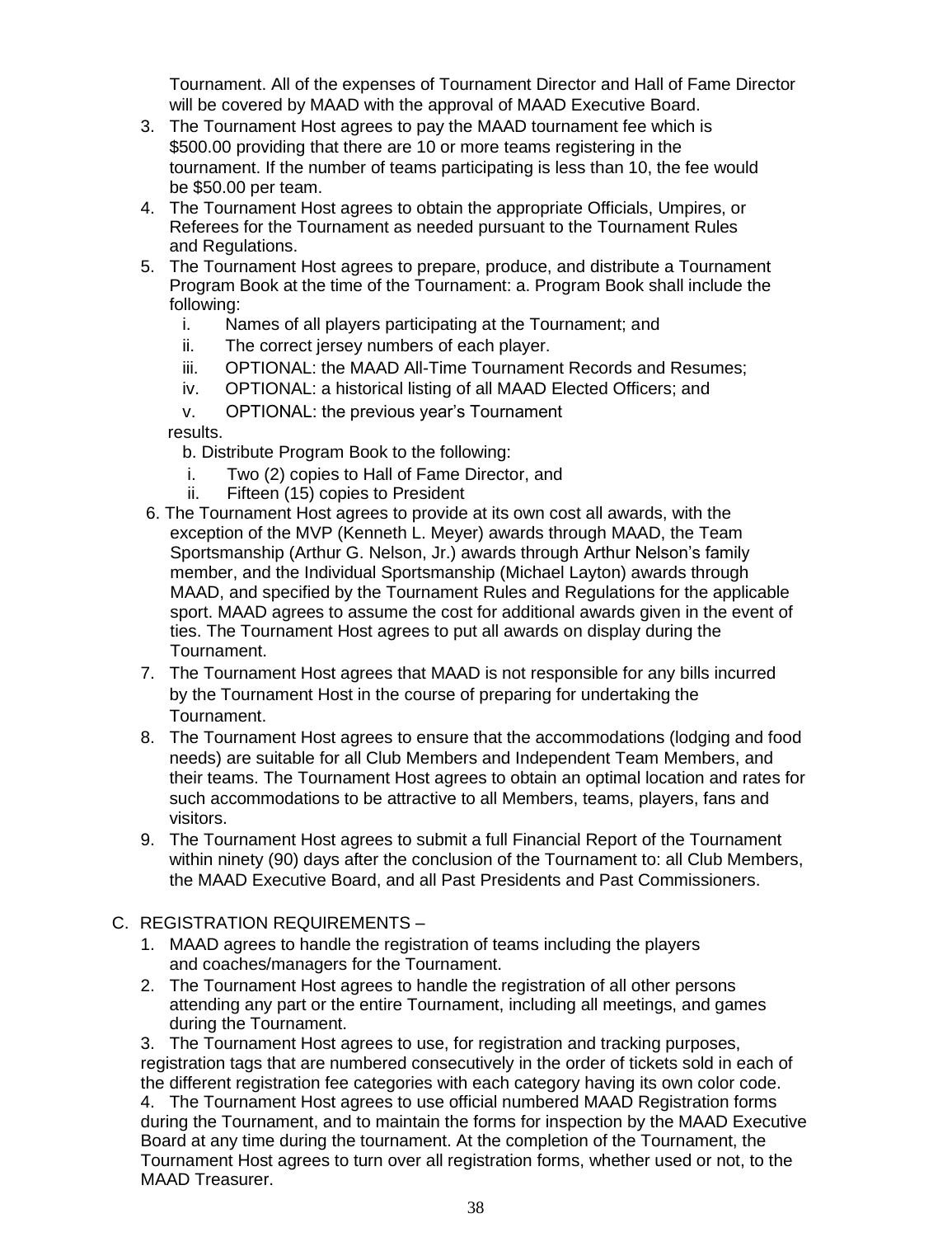- D. RATE & PASS REQUIREMENTS
	- 1. The Tournament Host agrees to register all persons at rates/fees set forth in the Fiscal Policies, and not charge any more or less, as follows:
		- a. Any person under the age of eleven (11) years old shall be registered without any registration fee;
		- b. Any person between the age twelve (12) years old and seventeen (17) years old shall register at the Student's Registration Fee;
		- c. Any person between the age eighteen (18) years old and fifty-four (54) years old shall register at the Fan's Registration Fee;
		- d. Any person age fifty-five (55) years old or older shall register at the Senior Citizen's Registration Fee.
	- 2. The Tournament Host agrees to charge other non-refundable rates and costs, with the approval of the MAAD Executive Board (with recommendations from the MAAD Budget Committee) as follows:
		- a. Special Combo rates, including the full Registration fee, for the players and coaches/managers/team statisticians;
		- b. Special Combo rates for all delegates;
		- c. Combo rates for fans to all events consisting of:
			- i. Registration fee;
			- ii. Program book;
			- iii. Access to meetings; and
			- iv. Tournament games
	- 3. The Tournament Host agrees collect MAAD required registration fee to the following
		- a. Each MAAD Elected Officer;
		- b. Each MAAD Past President(s) or Past Commissioner(s);
		- c. Appointed Director(s); and
		- c. Current and Incoming Tournament Host Chairs.
- E. TOURNAMENT HOST BID DEPOSIT
	- 1. The Tournament Host agrees that it has submitted a bid deposit of the amount established in the Fiscal Policies to be held by MAAD until all requirements of this Contract and Security Agreement are completed to the satisfaction of the MAAD Executive Board.
	- 2. MAAD agrees to refund the bid deposit to the Tournament Host within thirty (30) days of the Tournament Host completing the following:
		- a. the Host Club has executed all requirements of this Contract and Security Agreement to the satisfaction of the MAAD Executive Board;
		- b. Submits four (4) monthly reports within six (6) months prior to tournament date to MAAD Executive Board, and Club Members via email, fax, or letter by the first Sunday of each month.
		- c. Submits financial report within ninety (90) days after the tournament. If financial report turns in late after 90 days, do monthly fine of \$100.00 until bid deposit is zero.
	- 3. Fines, established in the Fiscal Policies, will be imposed for:
		- a. missed monthly report

In witness whereof, MAAD and the Tournament Host execute this Contract and Security Agreement, and in doing so, agree to be bound to all the terms and conditions included in this Contract and Security Agreement.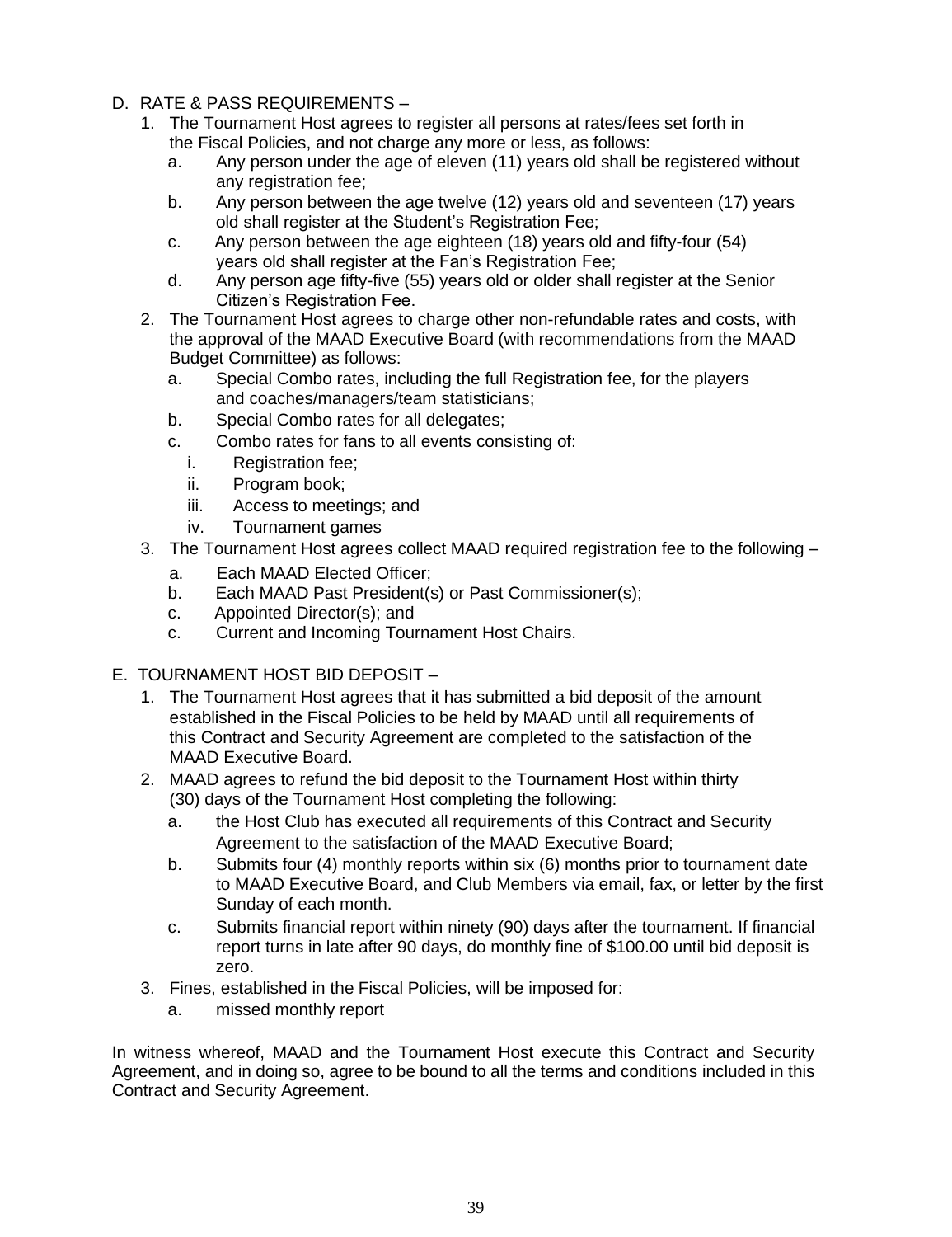The contract shall be signed and dated with the following, original contracts two (2) to MAAD secretary and Member Host with copies to MAAD Commissioner.

A. MAAD

- 1. President
- 2. Secretary
- 3. Tournament Director
- B. Tournament Host Club
	- 1. President
	- 2. Vice-President
	- 3. Secretary

## TOURNAMENT HOST BUDGETARY GUIDELINES

HOST GENERAL INCOME –

- 1. MAAD HOST BID DEPOSIT REFUND
- 2. TEAM FINE(S):
	- a. Withdraw from participating in MAAD Tournament for circumstance reasons
- 3. COMBO TICKETS:
	- a. Player's Combo
	- b. Fans' Combo
	- c. Delegates' Combo/Alternate Delegate's Combo
	- d. Senior Citizen's Combo (age 55 and up effective in 2005)

## HOST GENERAL EXPENSES –

- 1. BASKETBALL FEES:
	- a. MAAD Host Bid Deposit
	- b. Liability Insurance/Sanction Fee
	- c. MAAD Tournament Fee
		- d. Registration Fee: Fans and Students
- 2. BASKETBALL EXPENSES:
	- a. Elected Officers' transportation
	- b. Elected Officers' lodging
	- c. Scorekeepers and Spotters
	- d. Referees' Fees
- 3. SOFTBALL FEES:
	- a. MAAD Host Bid Deposit
	- b. Liability Insurance/Sanction Fee
	- c. MAAD Tournament Fee
	- d. Registration Fee: Fans and Students
- 4. SOFTBALL EXPENSES:
	- a Elected Officers' transportation
	- b. Elected Officers' lodging
	- c. Scorekeepers and Spotters
	- d. Umpires' Fees

## REVISIONS

This document may be revised only by Board of Delegates at the next Annual Meeting.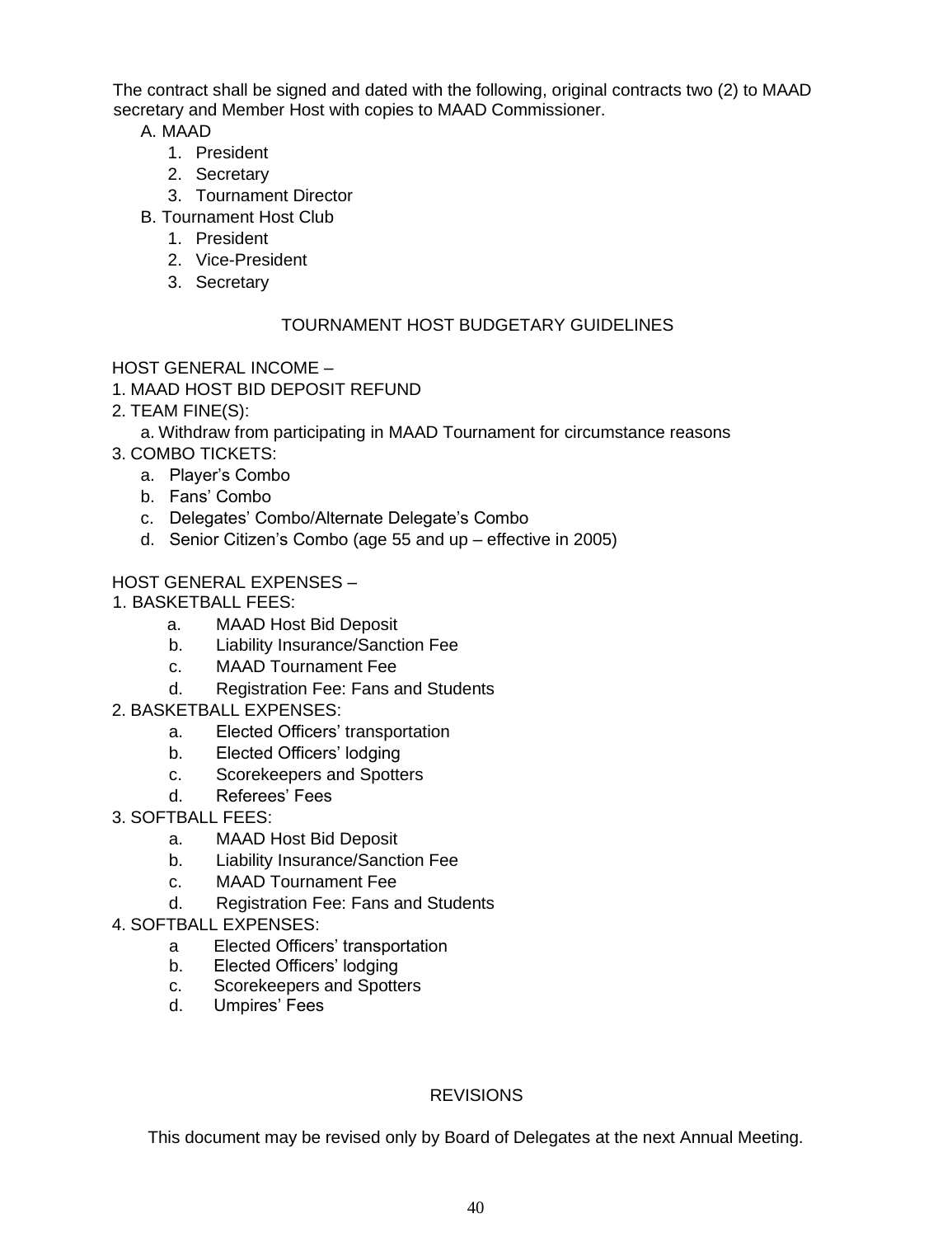### **HALL OF FAME GUIDELINES**

SECTION 1: HALL OF FAME COMMITTEE – The Hall of Fame Committee shall have the following duties:

- A. Screen and prepare all nominations, handle all ballots, announce the results, and plan the annual Hall of Fame ceremony during the award ceremony at regional tournaments;
- B. Organize and maintain a complete and accurate file on all inductees, photographs of these inductees, and all other related materials;
- C. Keep in a safe place the records of all MAAD individual player statistics; and all official scorebooks, records, and result of all MAAD tournaments;
- D. Update history on the MAAD website;
- E. Gather and keep in a safe place all team pictures for MAAD albums/records; and
- F. Perform other duties of the office, as assigned by the MAAD Executive Board.

### GUIDELINES FOR HALL OF FAME AWARDS

SECTION 1: PURPOSE - To honor deaf individuals who have made outstanding, exceptional, worthwhile contributions to MAAD.

#### SECTION 2: COMPOSITION OF AND APPOINTMENT TO THE HALL OF FAME COMMITTEE

- A. The committee shall consist of the MAAD Hall of Fame Director as chair and up to five (5) persons who are themselves already members of Hall of Fame. MAAD Hall of Fame Director shall select these five (5) persons, with approval of MAAD Executive Board, based on the balanced geographical selection of MAAD regions. These five (5) committee members shall serve for a period of two (2) years, from May 1 to April 30.
- B. The Hall of Fame Committee members may not hold any office in MAAD.

#### SECTION 3: CRITERIA FOR SELECTIONS

- A. Candidates shall be elected for outstanding performance, integrity, sportsmanship, character, and leadership.
- B. There shall be no discrimination against candidates based on race, creed, religion, sex or geographical residence.
- C. Candidates must be inactive (retired) at least five (5) years and served MAAD for ten (10) years or more for Open and six (6) years for Women.
- D. There shall be a limit of six (6) inductees per year with at least one gender per year.
- E. Hall of Fame Director shall give a list of nominations leftover from previous years and any new possible nominations to the Hall of Fame Committee before September 1st.
- F. Hall of Fame Committee shall screen all nomination on the basis of the criteria; select not less than three (3) or more than ten (10) individuals who meet the highest standards.
- G. Hall of Fame Director shall prepare a summary of each nominee's qualifications and send to electors with the ballot before September 10th.
- H. There shall be at least one (1) nominee in each category: Athletics and Leadership.

#### SECTION 4: ELECTORS

A. The Electors shall be the MAAD Executive Board and the Hall of Fame Committee for the total of eleven (11) ballots.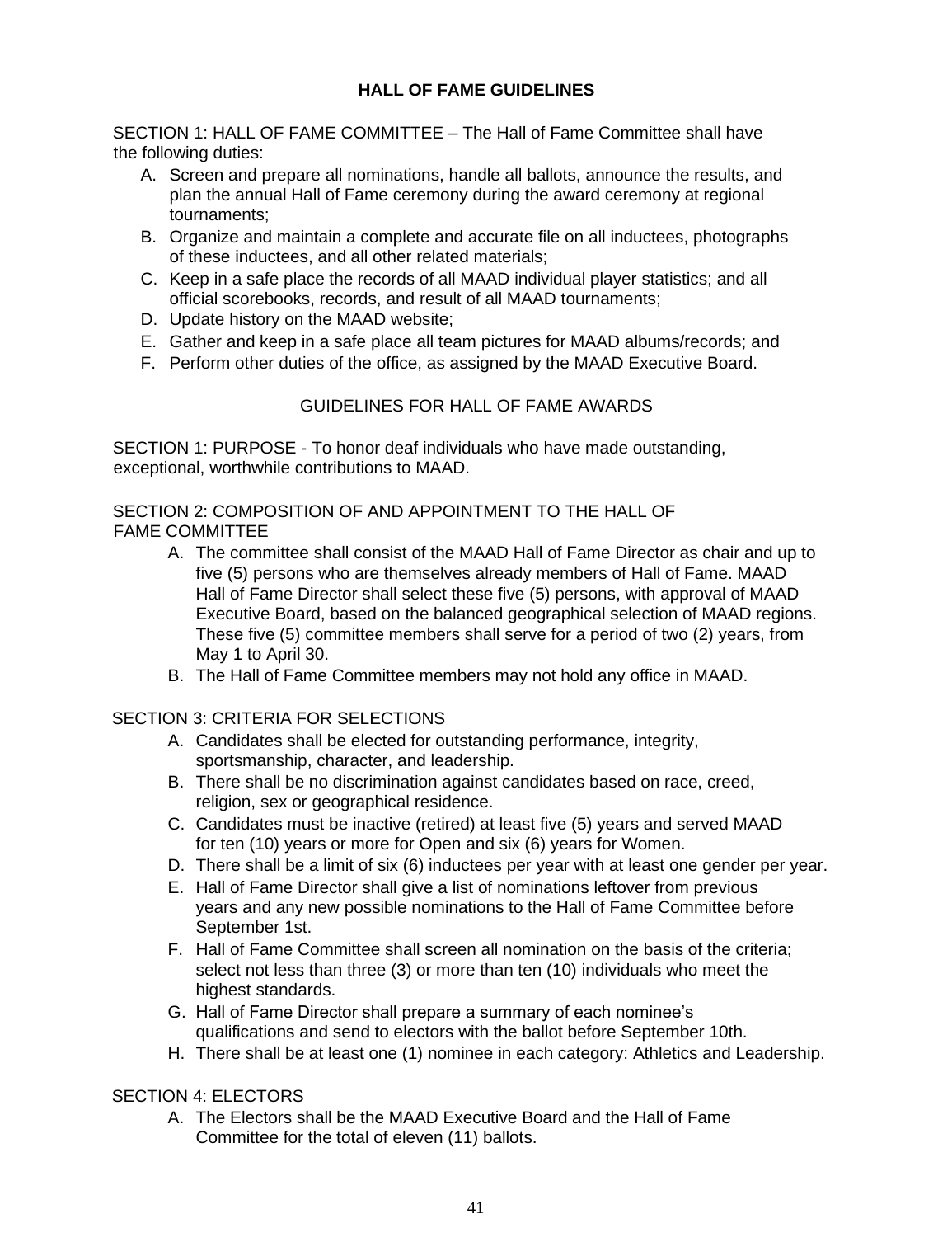- B. The Hall of Fame Director shall receive all ballots from Electors by September 25th.
- C. Verification of Ballots: Ballots shall be counted and the tabulated results shall be sent to the five (5) members of Hall of the Fame Committee for verification. The Hall of Fame Director shall send copies of the ballots to any committee members when they request for it. The Hall of Fame committee must respond to the Hall of Fame Director regarding the verification of tabulations within five (5) days. The Hall of Fame Director then may announce results of the ballots by October 1st. After a period of six (6) months, the Hall of Fame Director shall destroy all the ballots received.

#### SECTION 5: POINTS

- A. Electors may vote up to four (4) candidates in each category on a scale of eight (8) points for first (1st) choice, five (5) points for second (2nd) choice, three (3) points for third (3rd) choice, and one (1) point for fourth (4th) choice. B. No minimum number of points is required for the election.
- B. The candidate(s) must receive the highest number of points to be elected to the Hall of Fame.

### SECTION 6: HALL OF FAME CEREMONY

- A. It shall be the Hall of Fame Director's responsibility to ask an inductee who is eligible based on more than one sport to choose which event at which he/she will receive the award in the year of the induction. If the inductee cannot attend any event to receive the award, the Hall of Fame Director shall mail the plaque to the inductee at the address provided by the inductee.
- B. Inductee(s) shall be honored during the Basketball or Softball Tournament's Award Ceremony. Each inductee shall:
	- 1. Receive an individual MAAD Hall of Fame plague with their name engraved on them
	- 2. Have his/her name engraved on appropriate MAAD permanent plaques and this shall be on display during the Award Ceremony.
	- 3. Be given a complimentary combination ticket to the Basketball or Softball Tournament by the MAAD, and
	- 4. Be given one night lodging by the MAAD, subject to the following rules:
	- a. Each inductee needs to make his/her own reservation for the lodging to be reimbursed afterwards:
	- b. The inductee shall have his/her choice of lodgings but may only be reimbursed up to the hotel cost as host of tournament hotel.
	- c. The inductee must submit, for reimbursement, the receipt for the lodging to the MAAD Treasurer by mail postmarked no later than fifteen (15) days after the tournament but may submit the receipt to the MAAD Treasurer in person by the end of the Tournament; and
	- d. No inductee may get any reimbursement without a hotel receipt that includes the inductee's name.

#### REVISIONS

This document may be revised by the Hall of Fame Committee with endorsement from the MAAD Executive Board which must be submitted to the Board of Delegates for ratification at the Annual Meeting.